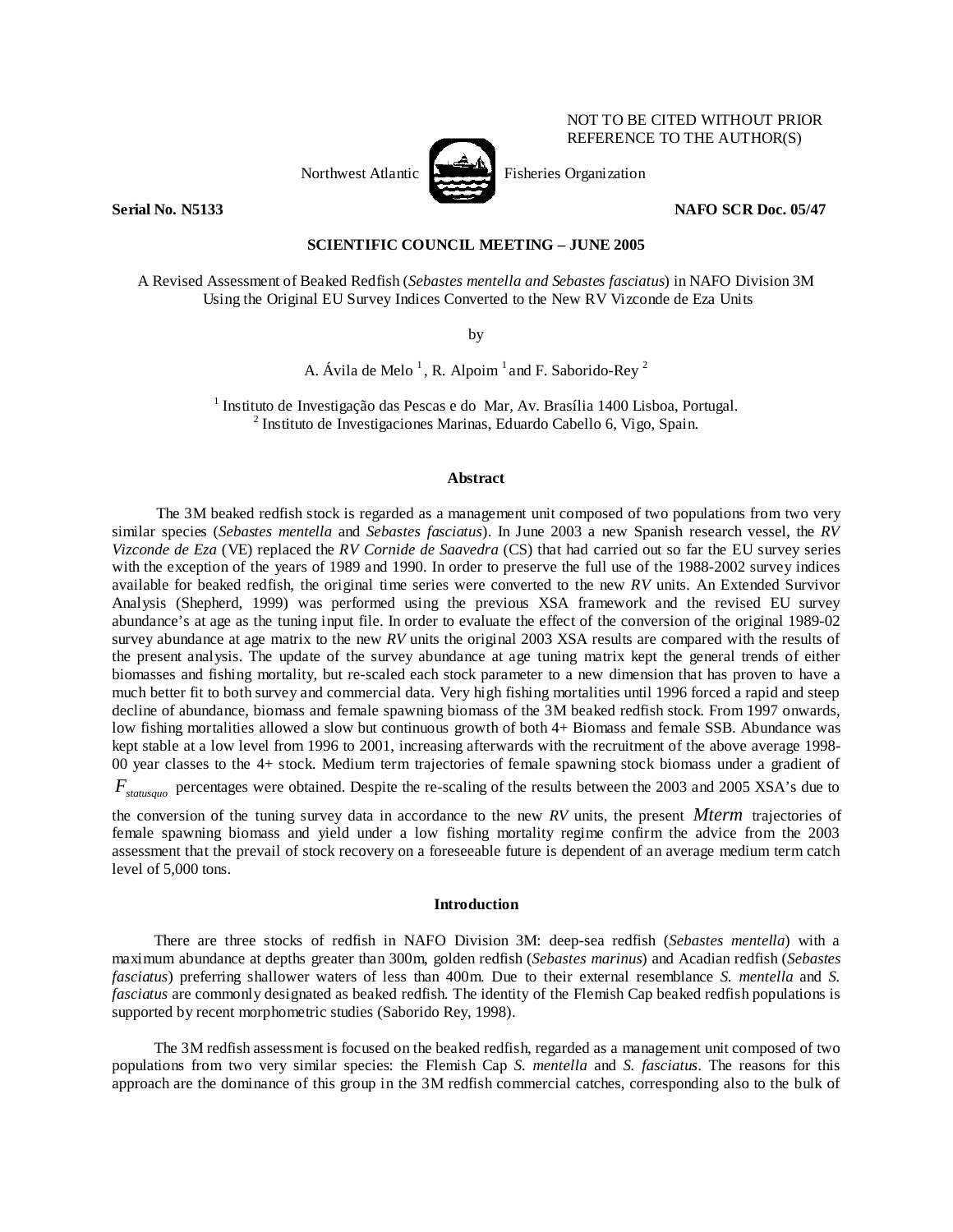the redfish bottom biomass survey indices available for the Flemish Cap bank (on average representing 80% of the redfish survey bottom biomass).

Flemish Cap beaked redfish are long living species presenting slow growth, slow maturation and a long recruitment process to the bottom, extending to lengths up to 30-32cm. The *S. mentella* and *S. fasciatus populations* have similar length growth, namely females, up to 20 years of age (Saborido Rey, 2001). Redfish are viviparous with the larvae eclosion occurring right before or after birth. Mean length of female first maturation varies from 26,5cm (at age 8) for Acadian redfish to 30.1cm (at age 10) for deep-sea redfish (Saborido Rey, *pers. comm.* 2000). Spawning on Flemish Cap occurs through February till the first half of April for deep-sea redfish while for Acadian redfish spawning reach its maximum in July – August (Saborido Rey, 1994).

The present assessment uses an Extended Survivor Analysis (XSA) to tune the terminal fishing mortalities at age with the 1989-04 EU survey abundance's at age, converted to the new Spanish RV Vizconde de Eza units. With the survivors at the beginning of 2005 and recruitment randomly re-sampled from the 2000-2004 geometric mean, medium term projections were made for a range of  $F_{statusawa}$  multipliers.

#### **Description of the fishery**

The 3M redfish stocks have been exploited over the past both by pelagic and bottom trawl. Due to the similarity of their external morphology the commercial catches of 3M redfish are reported together. The majority of the bottom commercial catches are composed of beaked redfish. The species composition of the pelagic redfish catches, which dominated the fishery in the early nineties, remains unknown. However, taking into account that from survey results, *S.mentella* and *S.fasciatus* together represent the major proportion of the abundance and biomass of 3M redfish, it is assumed that these pelagic catches were also dominated by beaked redfish.

The redfish fishery on Division 3M increased from 20,000 tons in 1985 to 81,000 tons in 1990, falling continuously since then till 1998-99, when a minimum catch around 1,000 tons has been recorded most as by-catch of the Greenland halibut fishery (Table 1a, Fig. 1a). The drop of the 3M redfish catches from 1990 onwards is related with the quick decline of the stock biomass followed by an abrupt decline of fishing effort deployed in this fishery.

The relative increase of the catch on 2000-02 (3,700-2,900 tons respectively) reflected an increase of the fishing effort directed to 3M redfish, pursued by EU- Portugal and Russia fleets. However in 2003 Russian catch fall by 90% and the overall catch didn't reach 2,000 tons. With 1100 tons recorded, EU-Portugal was responsible for more than half of 2003 catch. In 2004 catch raised again near 3,000 tons and Portugal consolidate its major role in the present fishery with 2,600 tons, while Russia records a catch near zero (Table 1a, Fig. 1a).



**Fig. 1a: STACFIS estimates of commercial catch.** 

The boom in 1993 and further settlement of a shrimp fishery in Flemish Cap lead to high levels of redfish bycatch in 1993-94. From 1995 onwards by-catch in weight fell to apparent low levels but since 2001 increase again,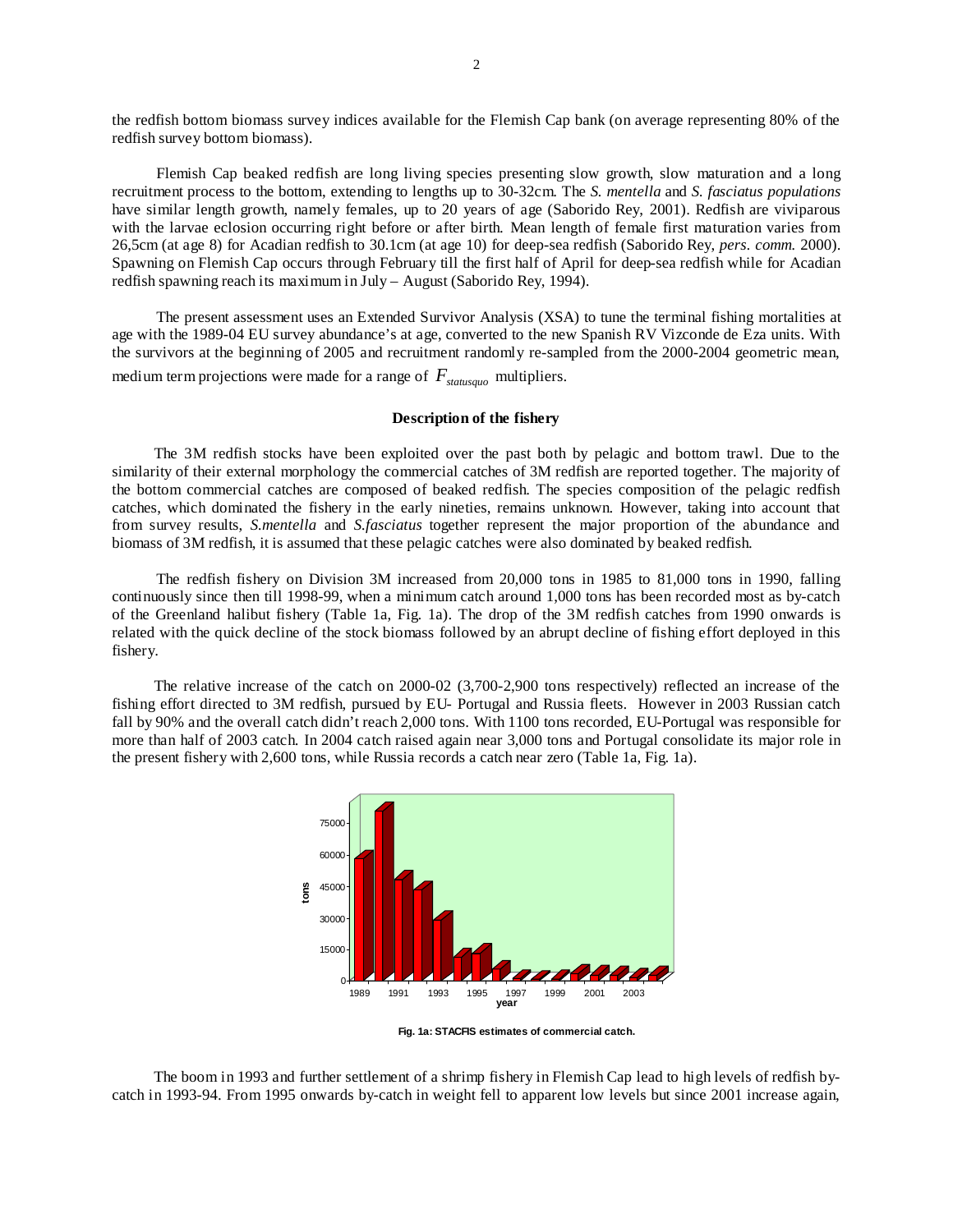reaching 1006 tons in 2003. That increase does not reflect any recent expansion of the 3M shrimp fishery and could be supported by one (or more) above average year classes occurring at the turn of the decade (Ávila de Melo *et al.*, 2004). On 2004 by-catch in weight dropped more than 50% (471 tons), suggesting that those year classes are now in the commercial fishery (Table 1b).

Translated to numbers by-catch increased from an average 3.4 millions of redfish (1999-00) to 21.9 millions (2001-03), decreasing to an intermediate level of 9.9 million fish in 2004. In 2001-2003 the redfish by-catch in numbers from the Flemish Cap shrimp fishery justified 78% of the total catch. In 2004 represented 44%, same as previously (1999-00) (Table 1c, Fig. 1b).



**Research survey series** 

Bottom trawl survey biomass for Div. 3M redfish present large inter-annual variability, too drastic to be only explained by changes in stock abundance from one year to the next. These fluctuations are caused not only by vertical migrations of redfish, all species with both demersal and pelagic behaviour, but also by a wide and variable distribution within the division, as pointed out by the beaked redfish commercial catches from the north eastern slopes of Flemish Pass, near the border of Div. 3M with Div. 3L.

There are two survey series providing bottom biomass indices as well as length and age structure of the Flemish Cap redfish stocks: one series from Russia (1983-93; 1995-96 and 2001-02) and the other one from the European Union/Spain and Portugal (1988-04). An earlier bottom trawl survey series has been carried out by Canada from 1979 till 1985. This series was discontinued since then, despite an isolated Canadian bottom trawl survey conducted again on 1996.

For reasons explained in previous assessments (Ávila de Melo *et al*, 2003) the EU survey series is the only source of survey data used in the input files of the assessment framework.

## **EU series**

The EU survey has been conducted annually in June-July since 1988 as a bottom trawl survey, down to the 731m-depth contour. Swept area is divided according the Flemish Cap bank stratification proposed by Doubleday (1981). Half an hour valid hauls were kept around 120 each year, with the number of hauls in each stratum proportional to the respective swept area. Each haul swept the bottom at a constant speed about 3.3-3.5 knots, with the gear performance controlled at most of the tows with SCANMAR equipment. During the 1988 and 1989 surveys only golden redfish has been separated from the rest of the redfish catches. Since 1990, juvenile redfish (less than 21cm) has also been separated as an independent category, and 1992 forward all the 3 species and juveniles were separated in each haul catch prior to sampling procedures. However, with the continuation of these surveys, the skill to identify redfish smaller than 21 cm increased. The juvenile redfish that has been identified is directly allocated in its species catch, contributing to the decreasing of the proportion of small redfish classified as juvenile over the most recent years. At present the juvenile category includes unidentified redfish less than 16cm.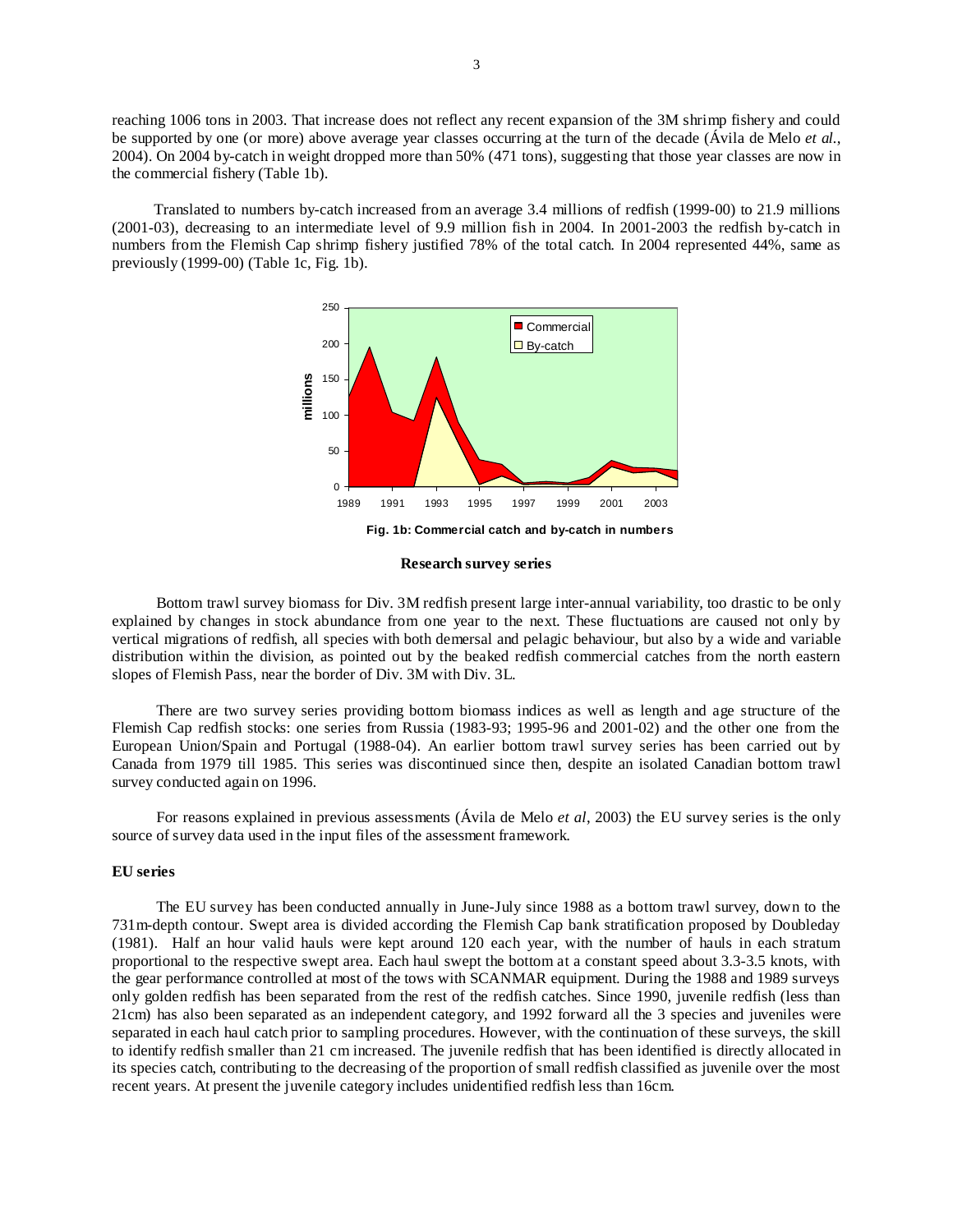## **Conversion of the original EU survey indices to the new RV units** (from Troncoso and Casas, 2005)

In June 2003 a new Spanish research vessel, the *RV Vizconde de Eza* (VE) replaced the *RV Cornide de Saavedra* (CS) that had carried out so far the EU survey series with the exception of the years of 1989 and 1990. In order to preserve the full use of the 1988-02 survey indices available for several target species, the original time series needed to be converted to the new RV units.

During 2003 and 2004 Flemish Cap surveys, 130 pairs of parallel hauls (selected at random from the annual coverage of the bank) were performed simultaneously by the two vessels, at depths less than 730m. Those pairs of parallel hauls were distributed over the swept area trying in one hand to maximize the sampled area and on the other to guarantee a large enough number of hauls with acceptable catches of all target species, namely the ones from severely depleted stocks (cod and American plaice). Both vessels were fishing with the same gear, a Lofoten trawl gear with 35mm mesh size at the codend, which remained unchanged throughout the series.

For each target species the straight comparison of the catch within each pair of parallel hauls is based on the assumption that the number of fish on the bottoms swept by each one of the two vessels is the same. The pairs of hauls with zero catch for one of the vessels, or with large differences on the length distribution that would suggest large differences on the density of fish on each swept bottom, were discarded of the calibration analysis. The calibration between the old and the new research vessel allowed the computation of the conversion factors for redfish (regardless the species) and juveniles (lengths < 16cm), based on the redfish catch of 97 valid pairs of parallel hauls.

The first step of the conversion framework was the adjustment of a multiplicative model (Robson, 1966) to the pairs of observed CPUE's, in order to establish a relation between the CPUE of the two boats:

$$
CPUE_{ij} = e^{\mu + t_i + h_j + \varepsilon_{ij}}
$$

were  $t_i$  is the effect of vessel *i*,  $i = 1, 2$ ;  $h_i$  is the effect of haul  $j$ ,  $j = 1,..., \mu$  is a parameter of the model and  $\epsilon$  is the model error.

The model is log transformed

$$
\ln(CPUE_{ij}) = \mu + t_i + h_j + \varepsilon_{ij}
$$

assuming that  $\sum_{i=1}^{2} t_i = 0 \implies t_1 = t = -$ 1  $0 \Rightarrow t_1 = t = -t_2$ *i*  $t_i = 0 \Rightarrow t_1 = t = -t$ 

A Correction Factor ( $CF$ ) is estimated through the expression (Sissenwine and Bowman, 1978):

$$
CF = \frac{CPUE_2}{CPUE_1} = e^{-2t(1+0.5s^2)}
$$

where  $s^2$  is the variance associated with  $t$ .

The CF's obtained with this model for redfish and juveniles were used to convert the original *RV Cornide de Saavedra* mean catch and biomass for beaked redfish (1988-91), *S. mentella* (1992-02), *S. fasciatus* (1992-02) and juveniles (1990-02) so that each former time series could be comparable with the correspondent new indices obtained since 2003 with the *RV Visconde de Eza.* 

Besides the conversion of survey biomass with the Robson correction factor, the original 1989-02 survey abundance length distributions of each redfish category need also to be converted for assessment purposes. A correction factor is obtained for each *cm* length group by the fitness of the Warren multiplicative model (1997) to the observed catch ratios at length for the pairs of valid parallel hauls already used in the fitness of the Robson model: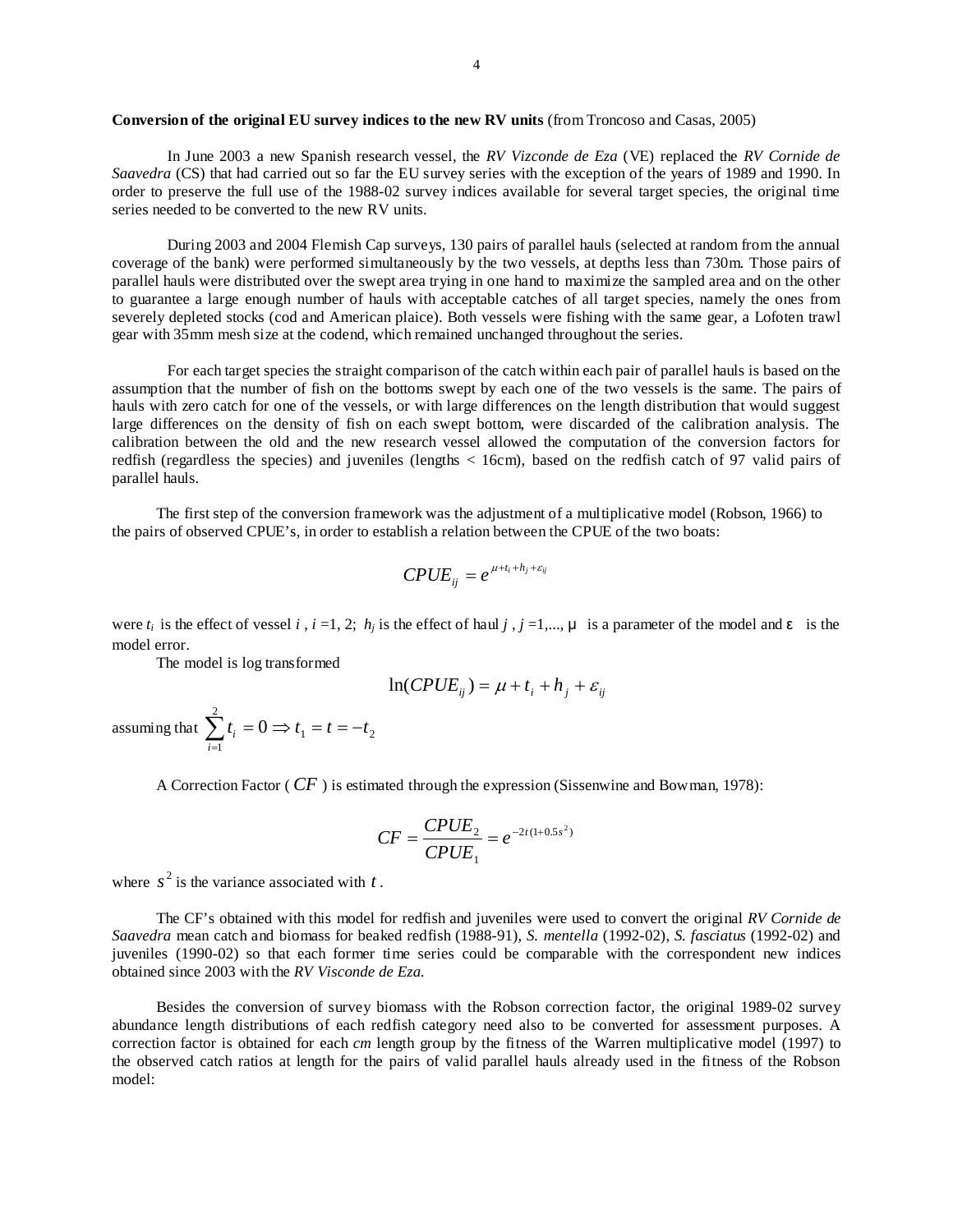Ratio = 
$$
\alpha l^{\beta} e^{\delta l}
$$

where

Ratio = 
$$
\frac{RV \text{ Vizconde de Eza (number caught)}}{RV \text{ Cornide de Saavedra (number caught)}}
$$
 by cm length group,

*l* is the *cm* length group and  $\alpha$ ,  $\beta$  and  $\delta$  are the model parameters

The fitness was made through linear regression of the log transformed Warren model. Due to the low redfish catch at the right tail of the length distributions the observed catch ratios at length for those large sizes are scattered. In order to avoid a poorer fit, an upper limit of the redfish length distribution was set, fixing a length range for the observed catch ratios to be included in the regression of the Warren model. That limit for redfish was fixed subjectively at 38cm, so that the catch ratio for lengths 39cm and larger is an average of the observed catch ratios from those sizes. As for the juvenile length distributions, sizes greater than 15cm are converted using the length correction factors of the redfish category.

In order to adjust on each year of the time series the Warren transformed survey abundance at length to the Robson transformed survey biomass the converted length distributions were finally weighted by an annual factor given by the ratio between the Robson swept area biomass and the Warren SOP biomass

*WeightingFactor* = 
$$
\frac{SweptBiomass_{Robson}}{SOPBiomass_{Warren}}
$$
 where  
SOPBiomass<sub>Warren</sub> = 
$$
\sum_{l} Warren_{absolute frequency_{l}} a l^{b}
$$

and  $l$  is the mid point of the length group, *a* and *b* the parameters of the annual survey length weight relationship.

The results of the Robson fit shown that the new *RV Vizconde de Eza* is 12% more efficient than the former *RV Cornide de Saavedra* as regards redfish and this difference is raised to 44% if only the smaller sizes up to 15cm are considered:

|           | Robson parameters (Troncoso and Casas, 2005) |         |         |                 |         |  |  |  |  |  |
|-----------|----------------------------------------------|---------|---------|-----------------|---------|--|--|--|--|--|
|           |                                              |         | S^2     | $2t(1+0.5^*s2)$ | СF      |  |  |  |  |  |
| redfish   | $-0.05715$                                   | 0.05512 | 0.00304 | -0.11447        | 1.12128 |  |  |  |  |  |
| juveniles | -0.18408                                     | 0.04179 | 0.00175 | -0.36849        | 1.44555 |  |  |  |  |  |

The Warren fit to the observed length frequency ratios for redfish confirms the decrease of efficiency of the new vessel against the old one when moving from smaller to larger sizes. This model presented a better fitness when adjusted to juveniles within 6-15cm length range.

|                | Warren parameters (Troncoso and Casas, 2005) |           | Length range |                      |          |         |  |
|----------------|----------------------------------------------|-----------|--------------|----------------------|----------|---------|--|
|                |                                              |           |              | valid hauls adjusted |          | n hauls |  |
| <b>redfish</b> | 3.5416                                       | $-0.0097$ | $-1.1008$    | $16-43$              | 16-38    | 97      |  |
| juveniles      | 5.7601                                       | $-0.1286$ | $-1.4613$    | $6 - 15$             | $6 - 15$ | 85      |  |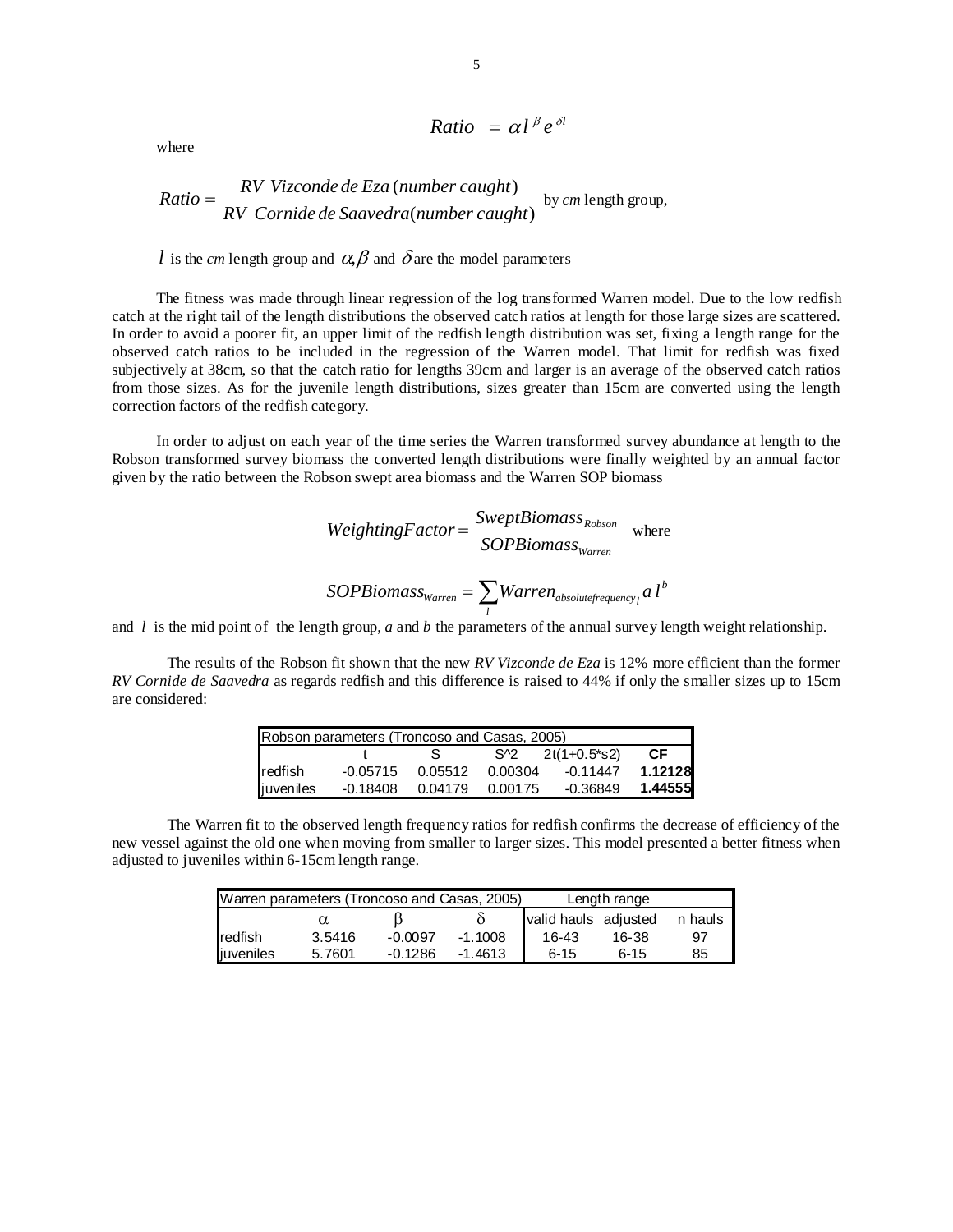

**Commercial and survey data** 

## **Length weight relationships from EU survey and commercial catch**

Annual length weight relationships for *S. mentella* and *S. fasciatus* (1992-04) and for the two species combined (1988-04) were revised (Troncoso and Casas *pers. comm.*, 2005) (Table 2a). In each category all pairs of length-weight observations from the sampling of the survey catch were included in the fit, regardless sex and size. *S. mentella* and *S. fasciatus* length weight relationships were used to get the survey *SOP* biomass and *SSB* for each species since 1992. *Sebastes sp*. length weight relationships were used to get the 1988-91 survey *SOP* biomass and *SSB* for beaked redfish, as well as the stock and mature female weights at age for the whole period.

Length weight relationships from the Portuguese commercial catch were available for 1998-04 (Table 2b: Alpoim and Vargas, 2004 and Vargas *et al*, 2005).

#### **Length composition of the commercial catch and by-catch**

Most of the commercial length sampling data available for the 3M redfish came, since 1989, from the Portuguese fisheries and has been annually included in the Portuguese research reports on NAFO SCS Document series. Most of these data referred to beaked redfish, and, taking into account that the majority of the length sampling was from depths greater than 400m, they should represent *S. mentella* catches. Length sampling data from Russia, Japan and Spain were also available for several years and used to estimate the length composition of the commercial catches for those fleets and time periods. The annual length composition of the Portuguese trawl catch was applied to the rest of the commercial catches (Vargas *et al*, 2005). The 1998-2004 3M beaked redfish commercial length weight relationships from the Portuguese commercial catch (Table 2b: Alpoim and Vargas, 2004 and Vargas *et al*, 2005) were used to compute the mean weights of all commercial catches and correspondent catch numbers at length.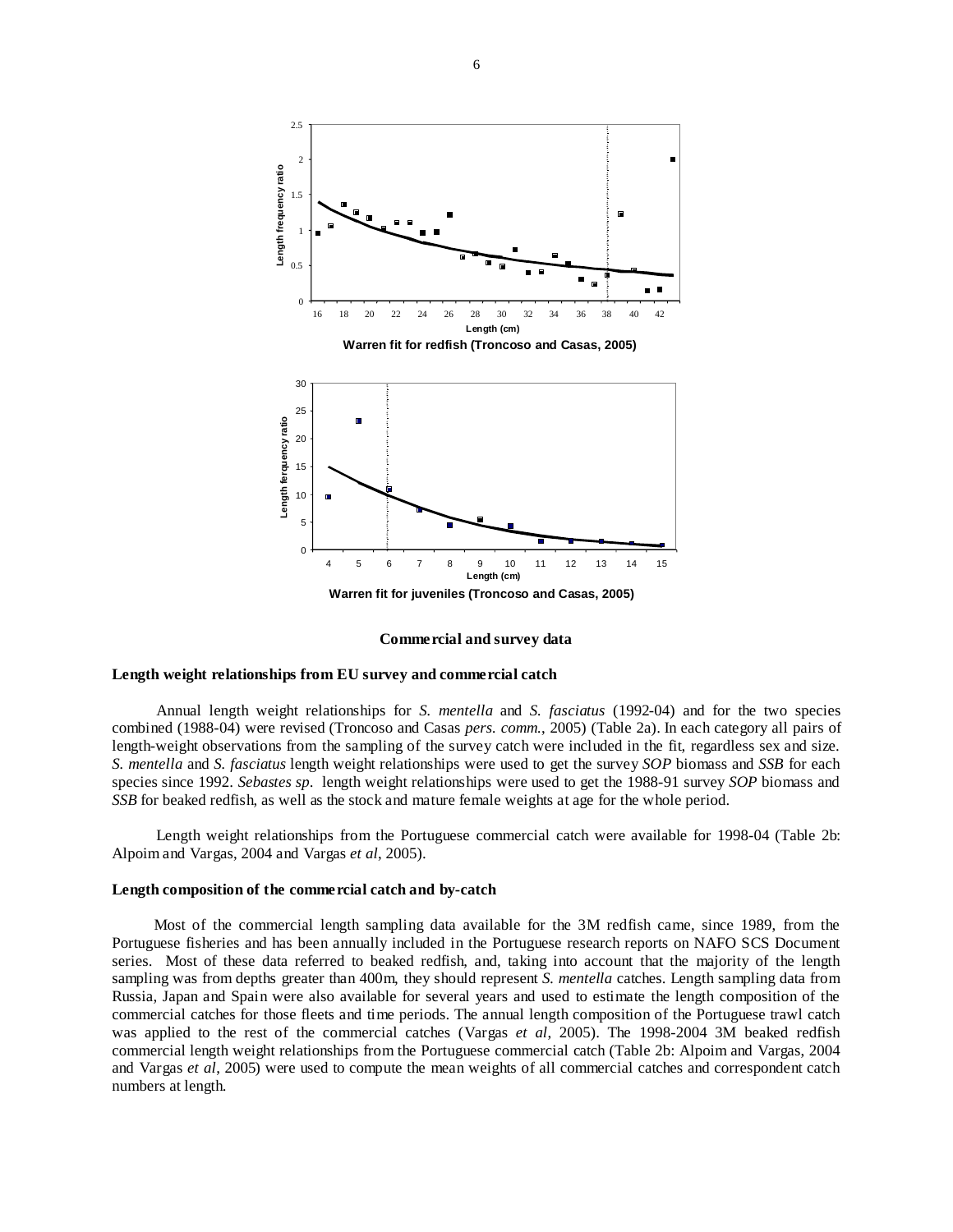Modal lengths of the annual commercial catch gradually shift towards larger sizes from 1996 to 1999 and were kept within 27-30cm the next coming years, 2000-03 (Table 3a). Mean length in the catch generally increased to a higher level, being in 2003 again above the maturity  $L_{50}$  of *S. mentella* females (Saborido-Rey pers. comm., 2000). However in 2004, the most abundant length groups were pulled back to smaller sizes, 20-23cm, and mean length drop almost 6cm, to a minimum of 24.4cm (Table 3a, Fig. 2). From the 2004 age-length key and mean lengths at age, this dramatic shift reflects the recruitment process to the commercial fishery of the above average 1998 year class, as well as of the following 1999 year class, after supporting over 2001-03 the increase of the redfish by-catch in numbers in the 3M shrimp fishery.



Redfish by-catch proportion in weight of the shrimp catch and redfish by-catch in numbers at length for the 3M shrimp fishery were available since 1993 on an annual basis, based on data collected on board of Norwegian (1993-98) and Canadian (1993-97; 1999-04) vessels (Kulka, 1999 and *pers. comm.*, 2000-05; Firth, *pers. comm.* 2004-05). The EU survey length weight relationships (Table 2a: Troncoso and Casas, *pers. comm.* 2005) were used to compute the mean weights of the by-catch and correspondent by-catch numbers at length. To abide the by-catch in numbers at length to the total by-catch in weight, the absolute length frequencies of the redfish by-catch for 2003 and 2004 were re-calculated as in previous assessments (Ávila de Melo *et al*. 2003). Length composition of redfish by-catch in the 3M shrimp fishery is presented on Table 3b.

The sum of the absolute length compositions of the 1989-2004 commercial catch with the absolute length compositions of the 1993-04 by-catch is the 3M redfish catch at length input of this assessment (Table 3c).

#### **Beaked redfish survey abundance at length**

Each of the redfish categories included in the beaked redfish assemblage had their own survey abundance at length original series (beaked redfish including juveniles, 1988-99; beaked redfish, 1990-91; *S. mentella*, 1992-02; *S. fasciatus*, 1992-02 and juveniles, 1990-02) converted to the new RV units using the conversion framework summarized above. The transformed *S. mentella, S. fasciatus* and juvenile survey abundance at length series were then updated with the 2003 and 2004 *RV Vizconde de Eza* length distributions. Finally the length distributions from all redfish categories were combined, as in previous assessments (Ávila de Melo *et al*., 2003), in order to give for beaked redfish a single 1988-04 survey abundance at length series (Table 4) and a single 1988-04 survey female spawning abundance at length series.

#### **Comparison of original and converted EU survey series, 1988-02**

Survey biomass and female spawning biomass were calculated as sums of products of survey abundance and mature female abundance at length times mean weight at length. In the 1988-89 beaked redfish survey biomass, SSB and abundance was derived directly from the 1988-89 beaked redfish survey length distributions. In 1990-91 the length distributions of juveniles up to 21cm assigned as juvenile beaked redfish, were incorporated to the beaked redfish survey length distributions. From 1992 onwards *S.mentella* and *S. fasciatus* survey abundance at length,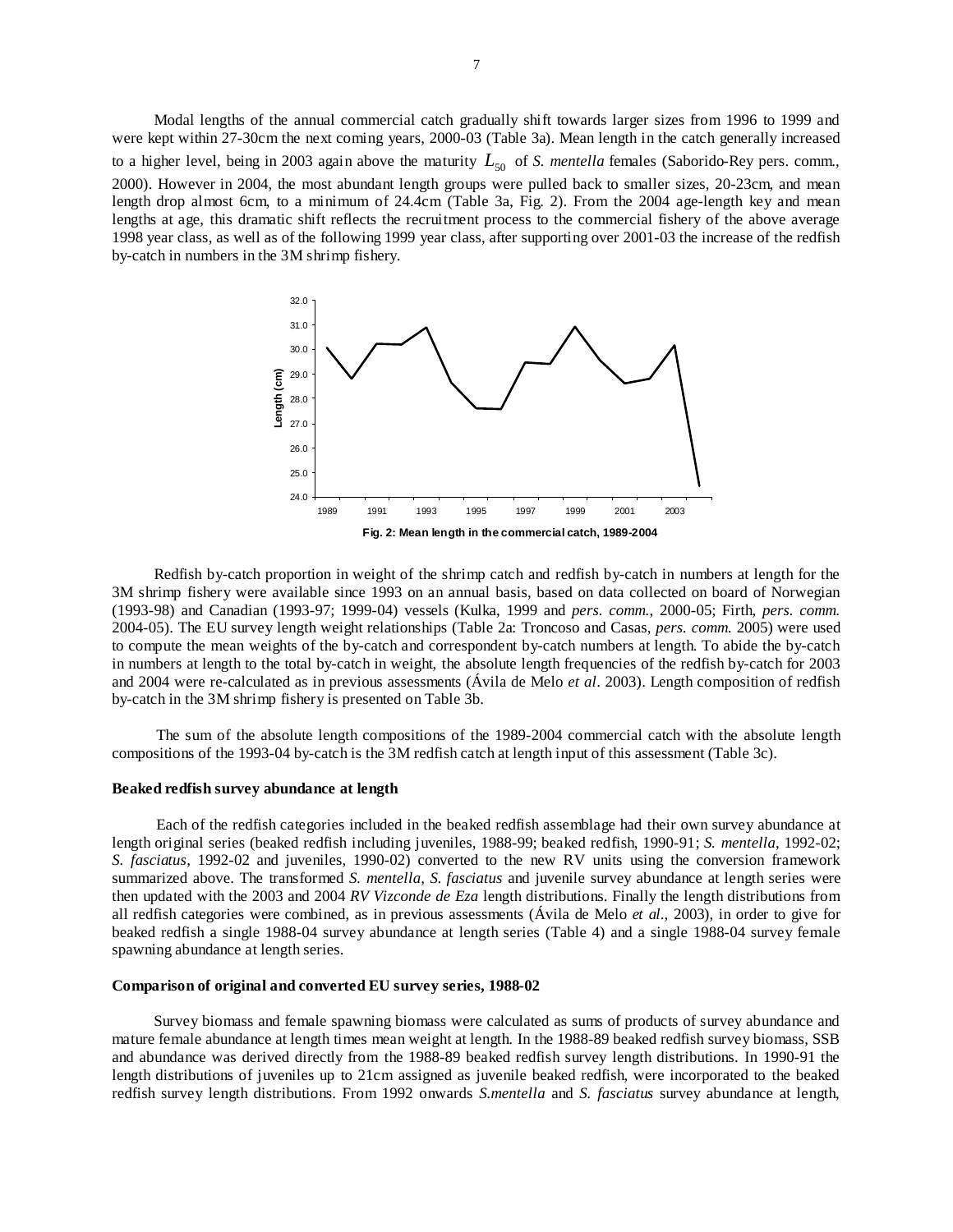female spawning abundance at length, biomass and SSB at length are first calculated for each species separately (with the juveniles assigned to each species included in the respective length distributions) and then summed up to give the correspondent beaked redfish survey indices. On former assessments the original survey length distributions were not abide to the swept area biomass, which resulted on a 1988-02 *SOP* biomass 6% higher on average than the original swept area biomass. In this assessment, due to the abundance at length adjustment made in the conversion framework, the SOP biomass from the new survey abundance at length series corresponds to the swept area biomass.

The comparison of original and converted 1988-02 survey series as regards juvenile, female spawning and stock biomass is presented on Table 5a and Fig. 3a,b and c. In order to compare original and converted survey series as regards juvenile biomass an annual beaked juvenile proportion was calculated within each series, as the ratio between the *SOP* biomass of beaked redfish up to 21cm length and the *SOP* biomass of beaked plus golden redfish up the same limit. These proportions were applied to the correspondent juvenile swept area biomass from each survey series. A similar procedure was used to get within each series an SSB proportion (= *SOP SSB*/*SOP biomass*) to apply to the swept area biomass, in order to get an original and converted female spawning biomass. As expected the converted 1990-02 beaked redfish juvenile biomass is on average 45% higher than the original survey series while *SSB* is on average 12% lower. Combination of those two biases resulted on a converted stock biomass 17% higher than the original survey biomass series.









**Survey biomass and abundance in** *RV Vizconde de Eza* **units, 1988-04** 

The more recent period of 1988-04 covered by EU surveys, started with a continuous decline of bottom biomass till 1991, followed by a period of biomass fluctuation with no apparent trend between 1992 and 1996. A further decline occurred in 1997 and 1998, when the lowest biomass index was recorded (Table 5b, Fig. 4a). Survey bottom biomass increased in 1999 and 2000 to the former level of 1992. However between 2001-04 this index returned to wide oscillations that culminate with a 2.4 fold from 2003 to 2004, reaching last year the biomass level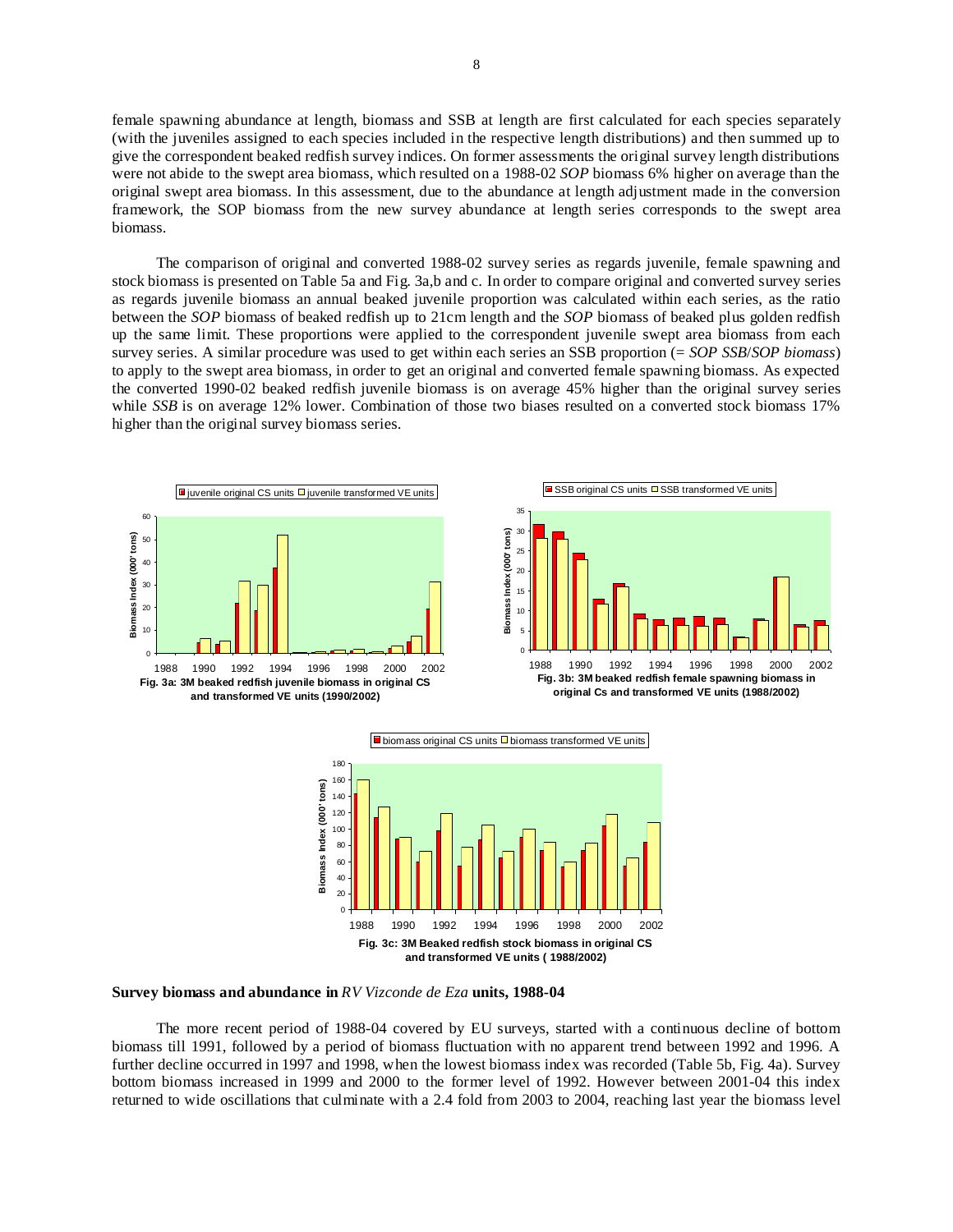of the beginning of the EU survey series (Casas and Troncoso, 2005). The wide oscillations in biomass survey indices can be induced by temporal changes on the length/age structure of the beaked redfish concentration near the bottom, with alternate smaller-higher proportions of large juveniles-young adults (25-35cm generally speaking), as well as on the distribution of this component in and out of the survey swept area of the Flemish Cap bank.

Female survey *SSB* index presents less noise inter annually, declining till 1994 and being kept at low level most of the years since then, despite an isolated peak in 2000, 2-3 higher than survey *SSB* on the neighbouring years (Table 5b, Fig. 4a). The same predictable behaviour is observed on survey abundance. After falling by half from the 1988-89 level, reaching in 1990 the minimum of the series, the index was pushed up to a peak in 1992 by the strong 1990-year class, recruiting then to the survey gear. Abundance declined afterwards till 1998, but presents a steady increase since then driven by one or two above average cohorts from the turn of the decade. On 2004 survey abundance was at an historical maximum, well above the level at the beginning of the series. The EU survey indices suggest that despite the apparent recovery of the Flemish Cap beaked redfish, the population is now dominated by young fish with an age/length structure much narrower than on the late 1980's, shifted towards small lengths/young ages when compared to the population structure 16-17 years ago.



The 1989-04 EU survey biomass index for 3M beaked redfish is also presented as the mean catch per tow and associated standard errors, converted to *RV Vizconde de Eza* units with the Robson correction factors for redfish and juveniles (Table 5c, Fig. 4b). From 1992 onwards this mean catch is the sum of the mean catch per tow for *S. mentella*, *S. fasciatus* (Casas and Troncoso, 2005) and beaked redfish juveniles. The mean catch per tow for beaked redfish juveniles is estimated with the proportion of beaked redfish found in the sum of products biomass for small redfish up to 21cm length, applied to the juvenile mean catch per tow. The standard error of the beaked redfish mean catch per tow is given by the square root of the sum of squares of the standard errors associated to each mean catch per tow category.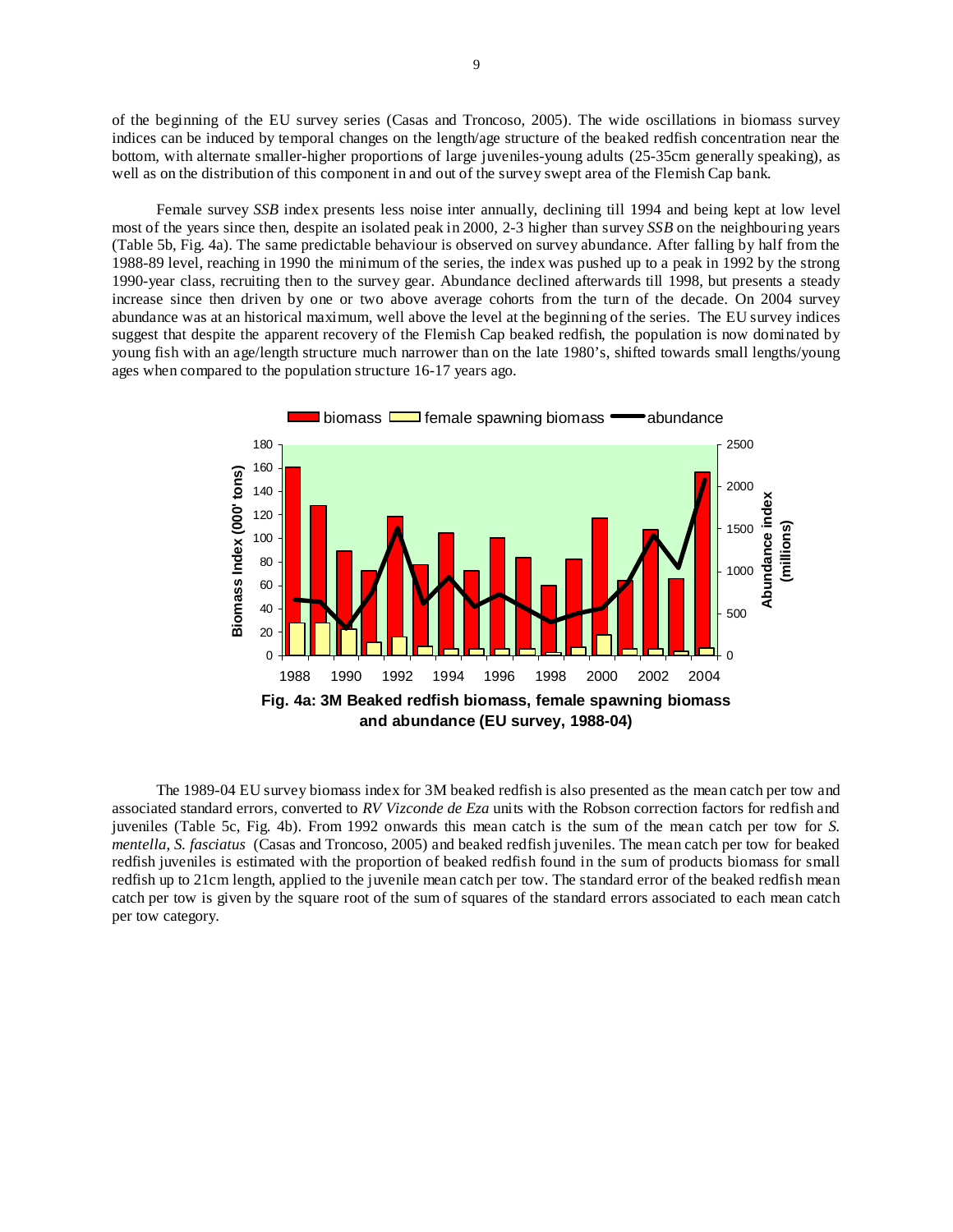

#### **Age composition of the beaked redfish survey stock and mature female beaked redfish stock**

The EU survey abundance at age for the 1989-04 3M beaked redfish stock and mature female component (Table 6ab) were obtained using the *S.mentella* age length keys from the 1990-2004 EU surveys, with both sexes combined. Dr. Fran Saborido-Rey (Instituto de Investigaciones Marinas,Vigo, Spain) has carried out age reading of 3M redfish otoliths since 1990 (Saborido-Rey, 1994). Due to the fact that the 1989 *S.mentella* age length key was based on scale readings, the 1990 *S. mentella* age length key was also used in 1989. The ageing criteria of 3M redfish otoliths have been first revised in 1995 (Saborido-Rey, 1995) and 1998 (Saborido Rey *pers. comm*., 1998) and survey age length keys were then standardized accordingly. The purpose of these revisions was to get a clearer consistence on the tracking of the 1990 cohort, a strong year class showed a density dependent growth (Saborido-Rey, 2001). Due to the scarcity of redfish larger than 40cm either in the survey and commercial catch a plus group was considered at age 19.

#### **Age composition of the catches**

Age composition of the total catches, including the redfish by-catch on the 3M shrimp fishery, was also obtained using the same *S.mentella* age length keys from the 1990-04 EU surveys (Table 8a). The shift of the relative age composition of the catch towards the smallest age groups (1-3) from the early (1989-91) to the most recent years (2002-04) of the assessment is illustrated in Fig. 5.

#### **Mean weights at age**

The annual beaked redfish length weight relationships from EU survey (Table 2a) were used to calculate the mean weights at age in the 3M beaked redfish stock and female spawning stock 3M (Table 7ab), while the length weight relationships from the Portuguese commercial catch (Table 2b) were used to calculate mean weights at age in the redfish total catch (commercial plus by-catch) (Table 8b).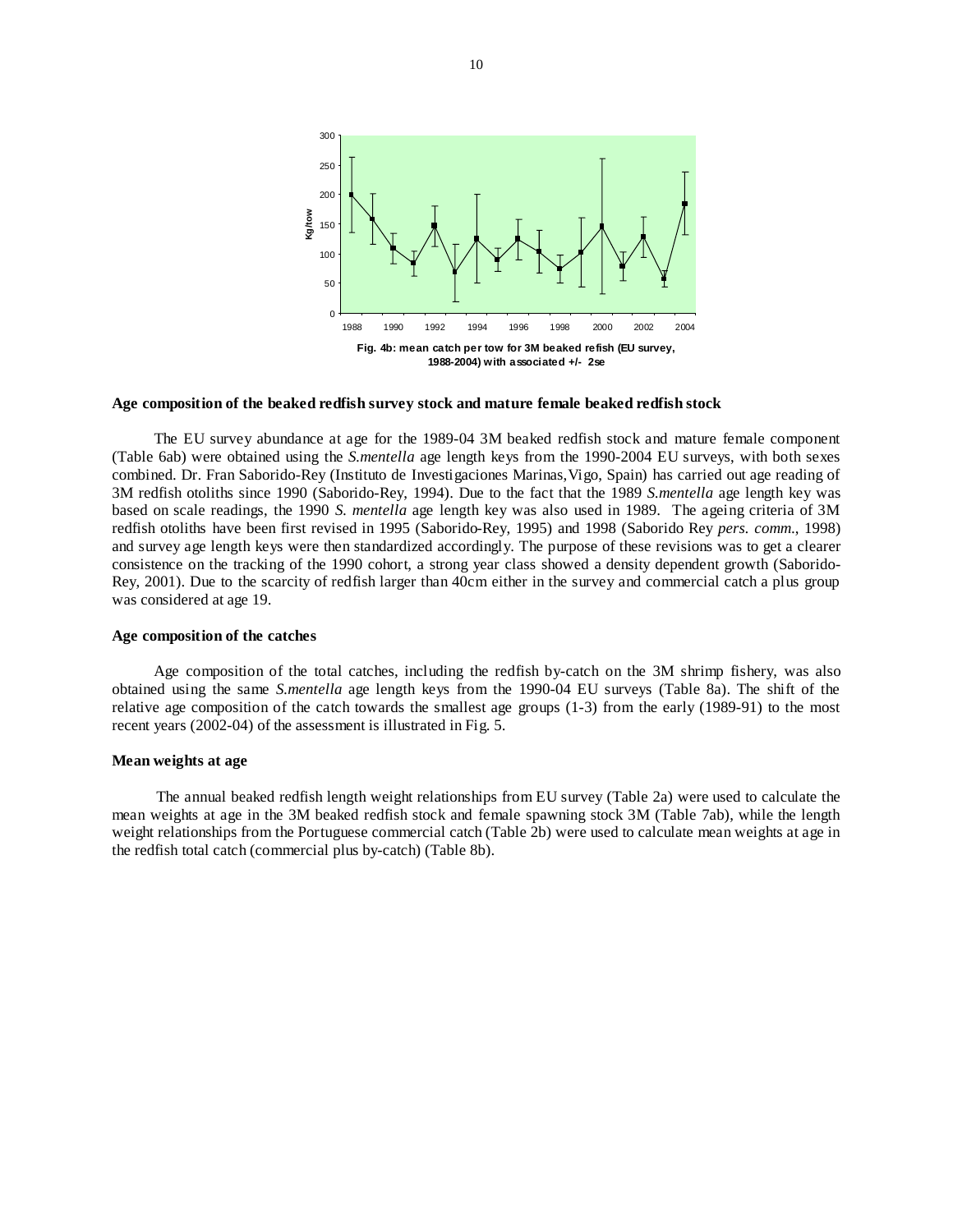

#### **Maturity ogive**

An observed maturity ogive for 3M beaked redfish was calculated as the mean proportion of mature females in the survey stock abundance at age (Table 6c) and used in VPA based methods to get female spawning biomass estimates. At each age this mean proportion is given by the ratio between the 1989-02 sum of survey mature females and the correspondent total survey stock abundance.

#### **XSA Assessment**

The wide inter annual fluctuations of the 3M beaked redfish survey abundance at age have been considered a strong handicap on the performance of VPA tuning methods such as the Extended Survivor Analysis (XSA) (Shepherd 1999), due to its reflection on the high variability through ages, years and cohorts of the catchabilities that relate survey with VPA abundance. Nevertheless the existence of the EU survey time series of abundance at age indices urged the authors to frame the 3M beaked redfish assessment with an Extended Survivors Analysis since 2000 (Ávila de Melo *et al*., 2000).

The XSA program used was based in the algorithm implemented by Shepherd (1999) and is included in the Lowestoft VPA Suite (Darby and Flatman, 1994). The model algorithms are presented in Appendix 8 of the respective user guide (Darby and Flatman, 1994) and have been summarized and adapted to this case study next in last assessment (Ávila de Melo *et al.*, 2003).

#### **Input files**

The input files for XSA analysis are presented in Table 9. Natural mortality was assumed constant at 0.1. The proportion of mature females at age is the one observed on the 1989-04 period (Table 6c) and the month with a peak of spawning for 3M *Sebastes mentella*, February (Saborido-Rey, 1994), was the one adopted to the estimate of the proportion of *F* and *M* before spawning. The first age group considered was age 4 (the first age in the catch at age matrix with catches assigned every year) and age 18 was the last true age (from age 19 onwards both survey and commercial sampling data are scarce and so a plus group on age 19 has been considered). Landings were given by the 4+ *SOP* of the catch at age x commercial weight at age matrices.

 The present Extended Survivor Analysis used as the tuning file the 1989-04 EU survey abundance at age matrix, with the 1989-02 indices already converted into the new *RV Vizconde de Eza* units.

## **The framework**

In order to give a full use and equal importance to the fourteen years of input data, namely the former ones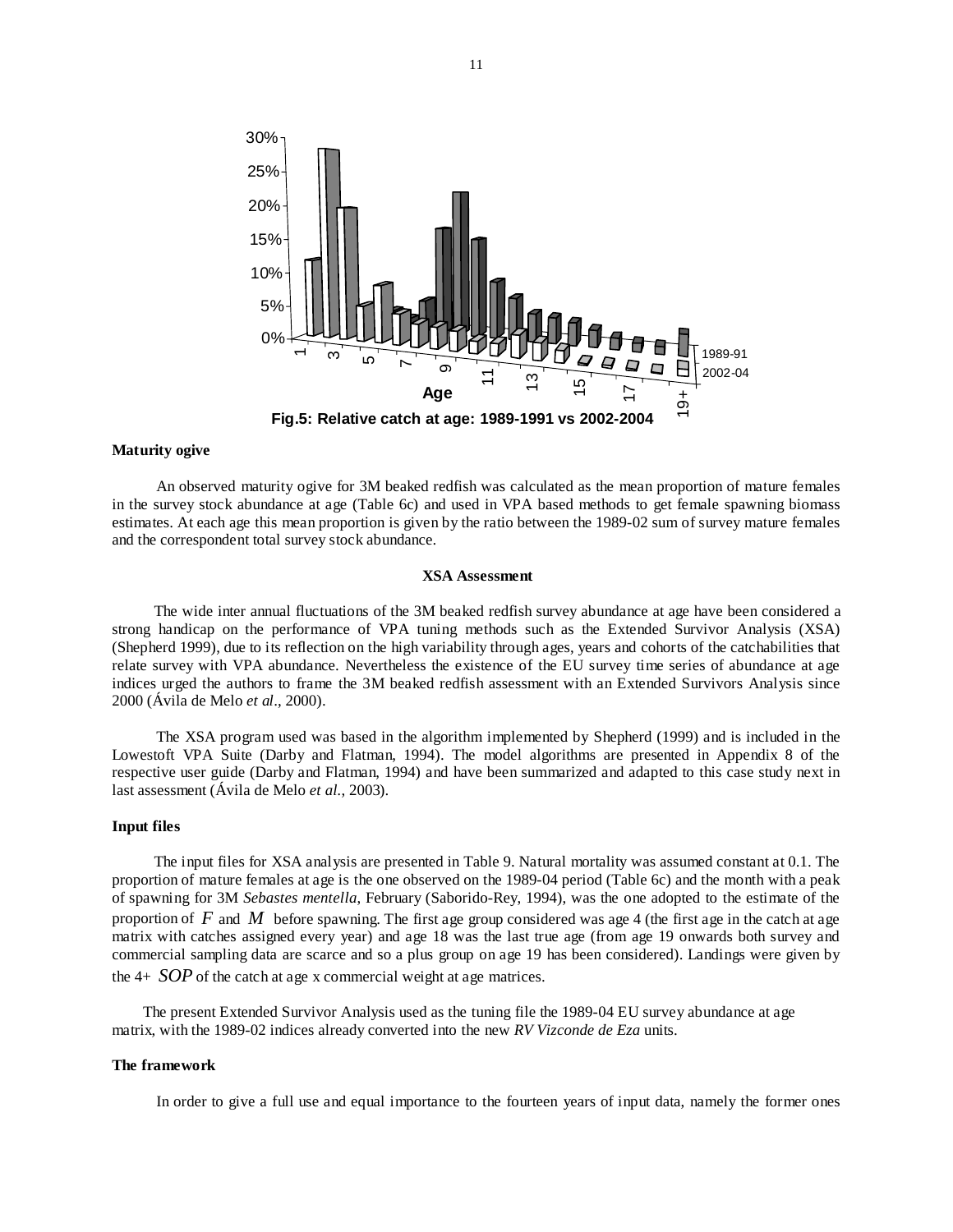till 1993 when a full-scale redfish fishery occurred on Flemish Cap, no tapered time weighting was applied. Despite its (very) low level when compared to the first half of the 1990's catches have not been stable through the recent years preceding the last year of this assessment and fishing mortalities at age on the terminal year were not shrunken towards a mean. Population of the recruiting ages (4 - 5) at the end of the final year were not shrunk to a population mean either.

A first run with catchability dependent of year-class strength on all ages till the penultimate true age (17) showed all ages with high regression standard errors, most of them with high *t* values of the slope as well. However the regression statistics of catchability for the younger ages considered (4 and 5) present *t* values of the slopes, that linearly relate the log abundance at age with the log survey index at age, not differing significantly from 1 (*Student's t* test with 14 degrees of freedom = No. points  $-2$ , significance level of 0.05). This lack of a significant trend on the younger ages regression slopes led us to accept catchability independent with respect to year class strength and time through all the age spectrum of the assessment.

Exploratory runs have shown that fixing catchability only since age 17 (not reducing the number of true ages involved) and keeping the minimum standard error of the *log* catchability on the last true age (18) at 0.5 (in order to avoid overweight of the cohort's terminal population estimates by the last true age) improved the fitness of the model to the data.

On this assessment the XSA framework remains unchanged: no recruiting ages with catchability dependent of year-class strength, constant catchability just at the penultimate age and a minimum standard error of the *log*  catchability for the last true age of 0.5.

## **Diagnostics**

The diagnostics of the 2005 XSA are presented on Table 10. Extended Survivor Analysis converged after 56 iterations, a much faster process than on 2003, when XSA took 964 iterations to converge. So 2005 XSA shows a much better fit of the model to the revised survey data: the actual tuning with the 1989-04 EU survey abundance's at age expressed in the new RV units lead to a higher level of terminal  $F$  's that pushed the model to a quick convergence. Survey catchability at age present a steep decline till age 11, followed by relative stability and a final small increase on older ages, again associated to high standard errors on most ages (Table 10/ Mean *log* catchability and standard errors for ages with catchability independent of year class strength and constant w.r.t. time, Fig. 6a).



The log *q* residuals continue to present a clear pattern of year effects (Table 10/*log* catchability residuals; Fig. 6b). Most of the log *q* residuals were positive during the intermediate years of 1994 to 2000, while on the former (1989-91) and last (2003-04) years of the interval most ages had negative residuals. The higher residuals were negative and related to the size of the 1984 and 1985 cohorts on 1989 and 1990 (Table 10/*log* catchability residuals; Fig. 6b). Trends on catchability through the age spectrum never reaching a stage of apparent stability, together with temporal changes on beaked redfish concentration near the bottom of the survey swept area (amplifying the noise on the *log* catchabilities at age and introducing strong year effects) contributed to both high errors and residual patterns that are distinctive of the survey catchability at age of the Flemish Cap beaked redfish.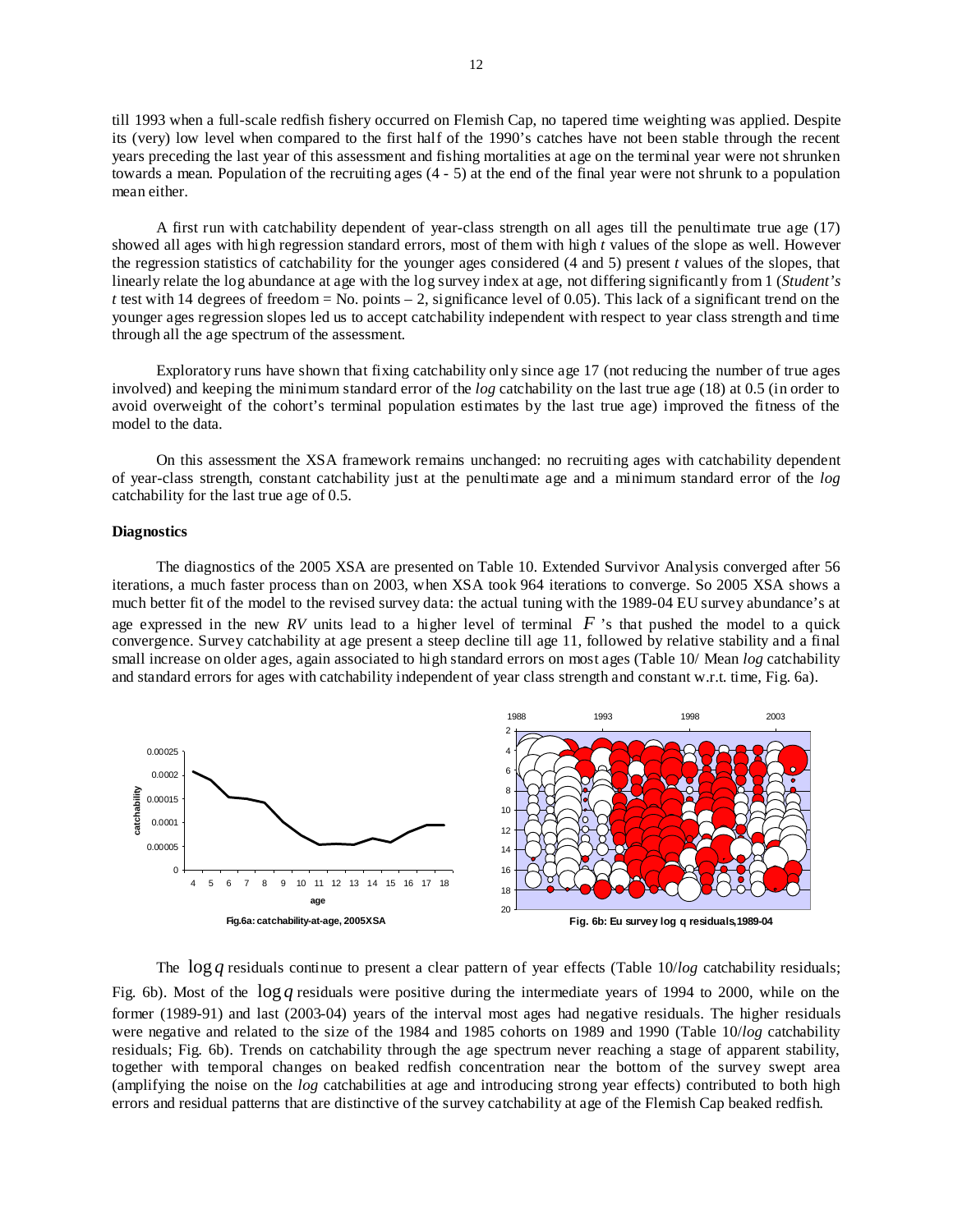#### **Retrospective Analysis**

A 2005-03 retrospective analysis was carried out in order to determine the bias on the biomass, female spawning stock biomass (SSB), fishing mortality (mean F: ages 6-16) and recruitment (age 4) estimates from consecutive assessments back in time (Table 11 and Fig. 7). This retrospective analysis was confined to the most recent years preserving at the maximum extent the presence of the above average cohorts that drive the biomass trends, namely the 1990 and 1989-year classes and more recently the 1998 cohort. The retrospective XSA present an over bias pattern on 4+ Biomass, female SSB and recruitment and an under bias pattern on fishing mortality. Mean F's from the updated 2004 and 2003 XSA's appeared close estimated and the major gap occurred between the 2005 and 2004 assessments. On the contrary recruitment at age 4 estimates are more consistent between the last two assessments (2005-04), with the 2003 series clearly above. The combination of these two biases influenced the 4+ Biomass and female SSB over bias patterns, with fishing mortality bias more reflected on the SSB retrospective pattern, and recruitment bias visible on 4+ biomass estimates.

From the possible causes of retrospective patterns – patterns of misreporting, patterns in catchability or misspecification of natural mortality (Sinclair *et al*., 1990) – the year patterns in catchability, translated in high positive or negative *log* catchability residuals through most of the ages on several years, can be the main cause of bias in a redfish assessment. In long living stocks, with a large number of ages and survivors at the end of the terminal year included in the assessment, the patterns in catchability can be reflected on the patterns of the retrospective size of survivors and of their cohorts size, extended till recruitment.



Fig. 7: Retrospective analysis 2004-02 and 2003 XSA (original 2003 XSA on dotted line)

In order to evaluate the effect of the conversion of the original 1989-02 survey abundance at age matrix to the new *RV* units the original 2003 XSA results are compared with the results of the present analysis. The update of the survey abundance at age tuning matrix, according to the conversion of the 1989-02 survey abundance at length to the new *RV* units, kept the general trends of either biomasses and fishing mortality, but re-scaled each stock parameter to a new dimension that has proven to have a much better fit to both survey and commercial data: less efficiency catching sizes greater than  $26 \text{cm} \rightarrow$  lower survey abundance for age 8 and older  $\rightarrow$  higher terminal  $F$  's  $\rightarrow$  lower XSA 4+ Biomass and female SSB. At the beginning of 2002 the 4+ Biomass and female SSB by the updated 2003 XSA were 11% and 16% lower than the original 2003 XSA results.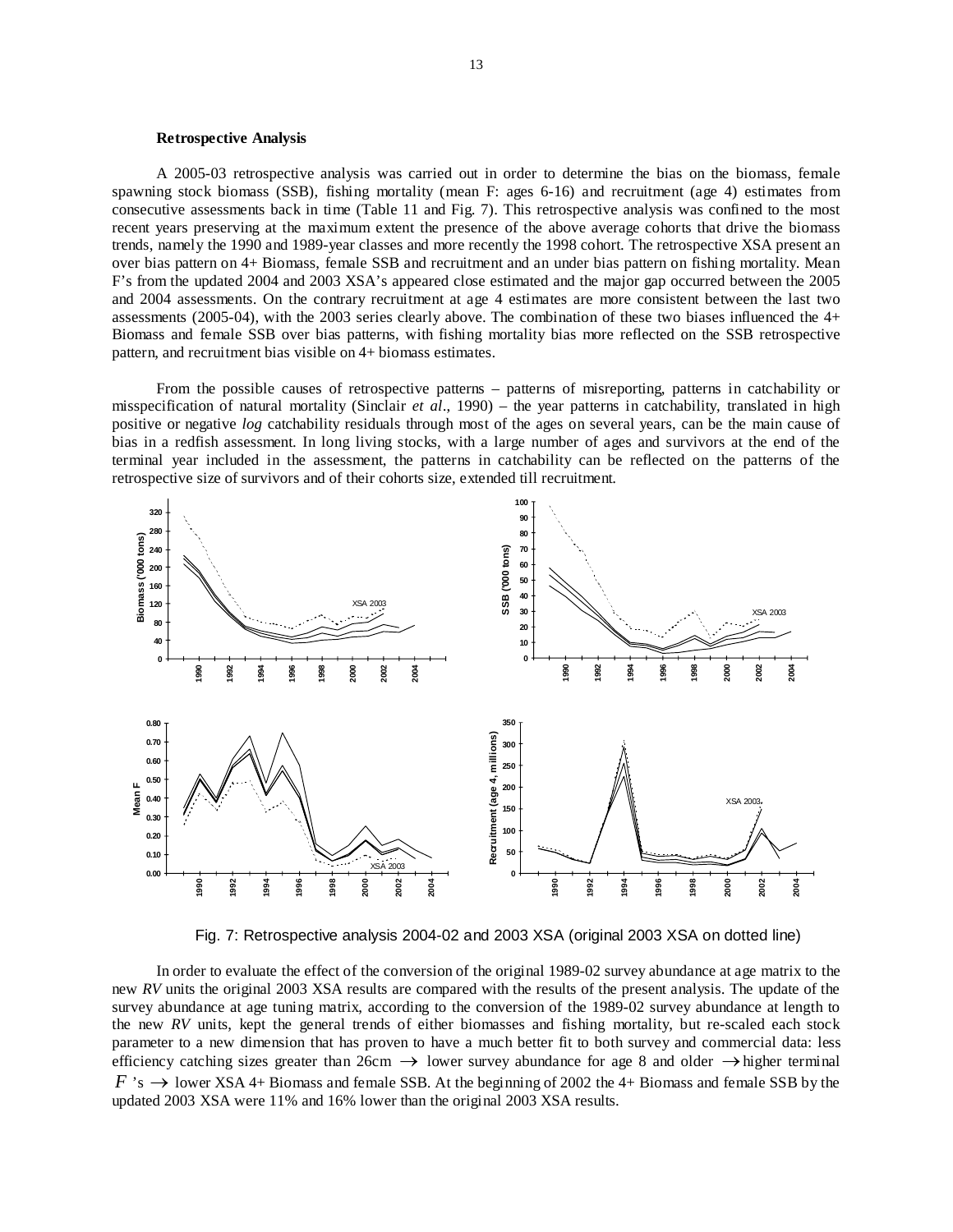The bad diagnostics of the XSA seem related both with redfish own biology and unpredicted changes of its spatial distribution, together with a drop on fishing mortality to a level much lower than the one from the first half of the 1990's, when a direct fishery was responsible for most of the commercial catch. But despite the high standard errors associated to the average catchability at age, the year patterns in catchability residuals, and the retrospective patterns on stock parameters, the 2005 XSA should also be regarded as the closest picture one can get of the actual 3M beaked redfish stock size.

#### **Results**

Very high fishing mortalities until 1996 forced a rapid and steep decline of abundance, biomass and female spawning biomass of the 3M beaked redfish stock. From 1997 onwards, low fishing mortalities allowed a slow but continuous growth of both 4+ Biomass and female SSB. Abundance was kept stable at a low level from 1996 to 2001, increasing afterwards with the recruitment of the above average 1998-00 year classes to the 4+stock (Table12, Fig 8a and b).



There was a general increase of the stock reproductive potential from 1992 to 1998 (Fig. 9a). Despite the decline from the 1998 peak the reproductive potential of the stock at the turn of the decade was kept at high level when compared to the former 1989-97 interval. In 2004 female spawning stock biomass was still far away from a SSB level of 40,000 tons, beyond which two consecutive above average recruitments were observed, from the 1989 and 1990 year classes (Fig. 9b). However the appearance in 1998 of the first abundant year class after 1990, suggest that above average recruitments can be expected at much lower SSB levels. All points in the reproductive potential and SR plots are comparable since all year classes included had already passed through the shrimp fishery during their early life stage, and so all of them have been depressed by the by-catch mortality over the pre-recruited ages.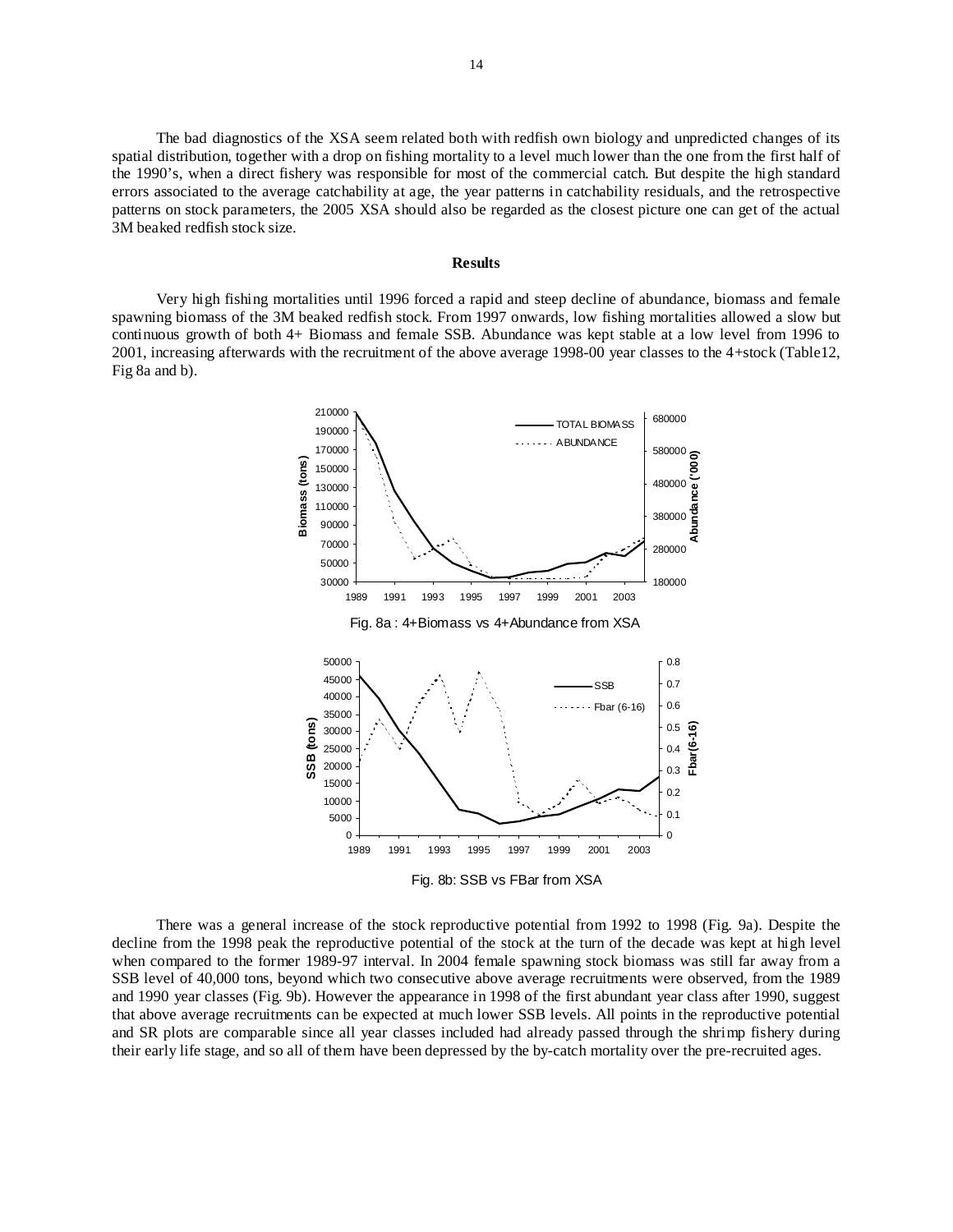

## **Stock projections**

Medium term trajectories of female spawning stock biomass under a gradient of  $F_{statusque}$  percentages were obtained with a program of the CEFAS laboratory (Lowestoft/UK), first applied to a NAFO stock in 2000 (Mahe and Darby, 2000). This *Mterm* algorithm use an initial population at age abide to a measure of uncertainty and bootstraps recruitment from the third to the tenth year of the projection. The program has been upgraded to allow projections for long living stocks with a large number of ages included in the analytical assessment (Smith and Darby, *pers. comm*. 2001). The input data are aggregated in two categories of files:

- a. A .*srr* file (Table 13), adopting as stock recruitment relationship a random recruitment around the geo-mean of the 2000-04 recruitments (numbers at age 4, from the XSA). The first age at the beginning of each year is given by the re-sampling of the *log* residuals of the 1989-04 recruitments, with the 1993 and 1994 recruitments (from the strong 1989 and 1990 year classes) lowered to the geo-mean recruitment of the adjacent years, 1992 and 1995. This means that the *Mterm* projections are not considering the occurrence of peaks in recruitment equal to the ones from 1989 and 1990 year-classes.
- b. A .*sen* sensitivity file (Table 14) including the usual vectors needed to forward projections but with uncertainty associated to the population at age at the beginning of the first year of the projection (2005). The XSA survivors at age by the end of 2004, plus a recruitment given by the geo-mean of the 2000-04 numbers at age 4 are the starting population at age at the beginning of 2005 (the same level of recruitment is assumed for the second year of each projection). Being the internal and external standard errors from XSA diagnostics (Table 10/ Terminal year survivor and F estimates)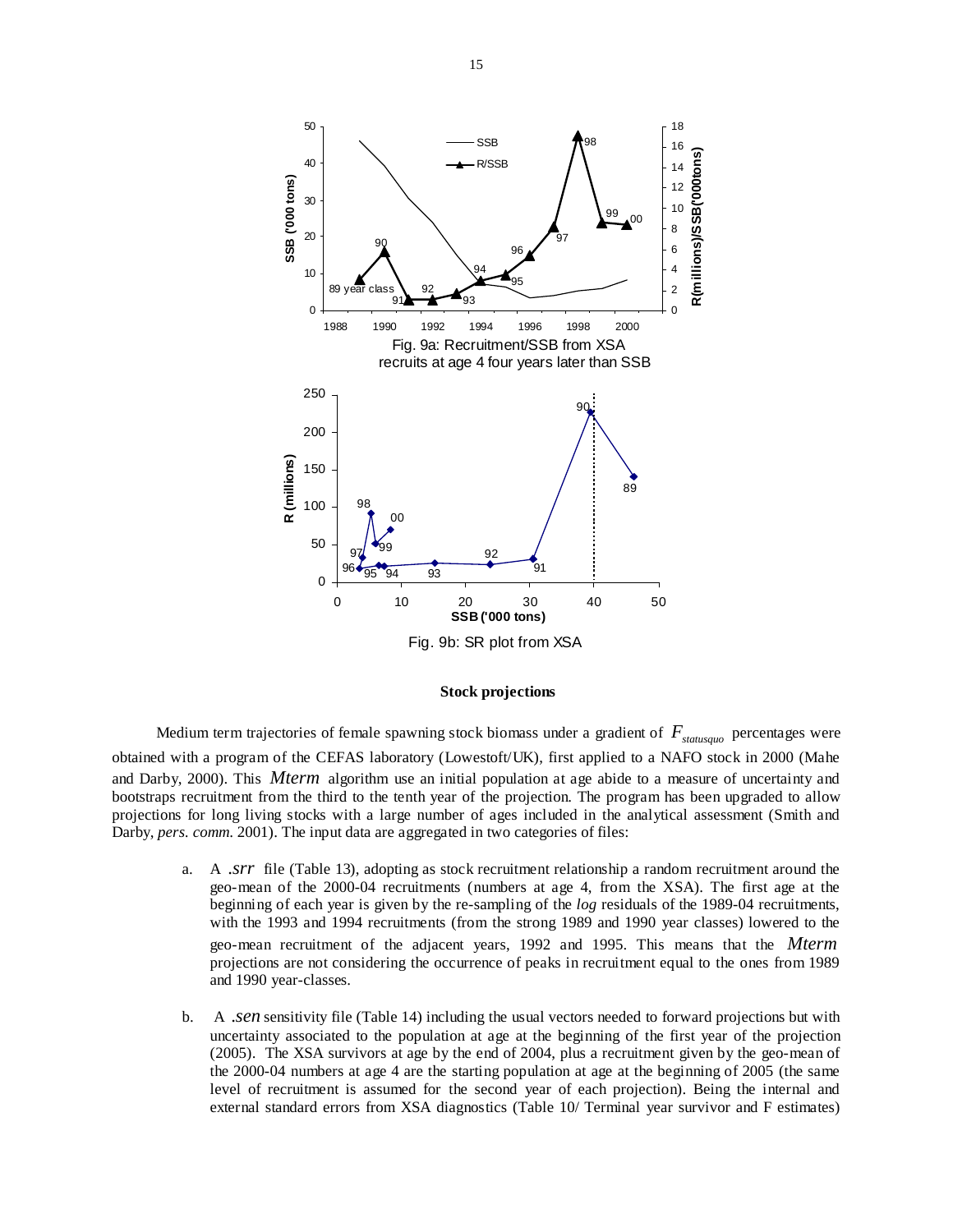two measures of the uncertainty around the survivor estimate for each age, their average was adopted as the coefficients of variation associated with the starting population at age. These CV's were used to bootstrap the initial population at age.

Exploratory *Mterm* projections were made from 100%  $F_{statusquo}$  (=  $Fbar_{2004}$ , average fishing mortality for ages 6 to 16), descending -10%  $F_{statusque}$  steps down. The goal was to find a *Fbar* level for next ten years that would allow female spawning biomass to reach a target of 40,000 tons with a 50% probability. Those exploratory *Mterm* runs ended on a 50% reduction of the actual level of fishing mortality if a magnitude of female spawning biomass like the one that produced the most abundant recruitments is to be reached till 2014 (Table 15, Fig. 10).



Once a medium term level for fishing mortality is found, a final *Mterm* run with 0.5  $F_{\text{statusque}}$  allowed the setting of 50% and 80% confidence limits for SSB and yield trajectories till 2014 (Table 16a and b, Fig.11a and b). A 50% reduction on  $F_{statuquo}$  will keep through 2006-14 catches anchored between average 50% confidence limits of 4,600-5,600 tons, but at the same time will allow a consistent SSB growth till a 2014 level within 38,000 tons and 47,000 tons. This projection is obviously dependent on the maintenance of the average stock productivity observed over the last 16 years (even ignoring the strongest recruitments), namely if above average year-classes similar to the ones from 1998 and 2000 continue to occur in the future and are allowed to reach age 4 still as strong recruitments.

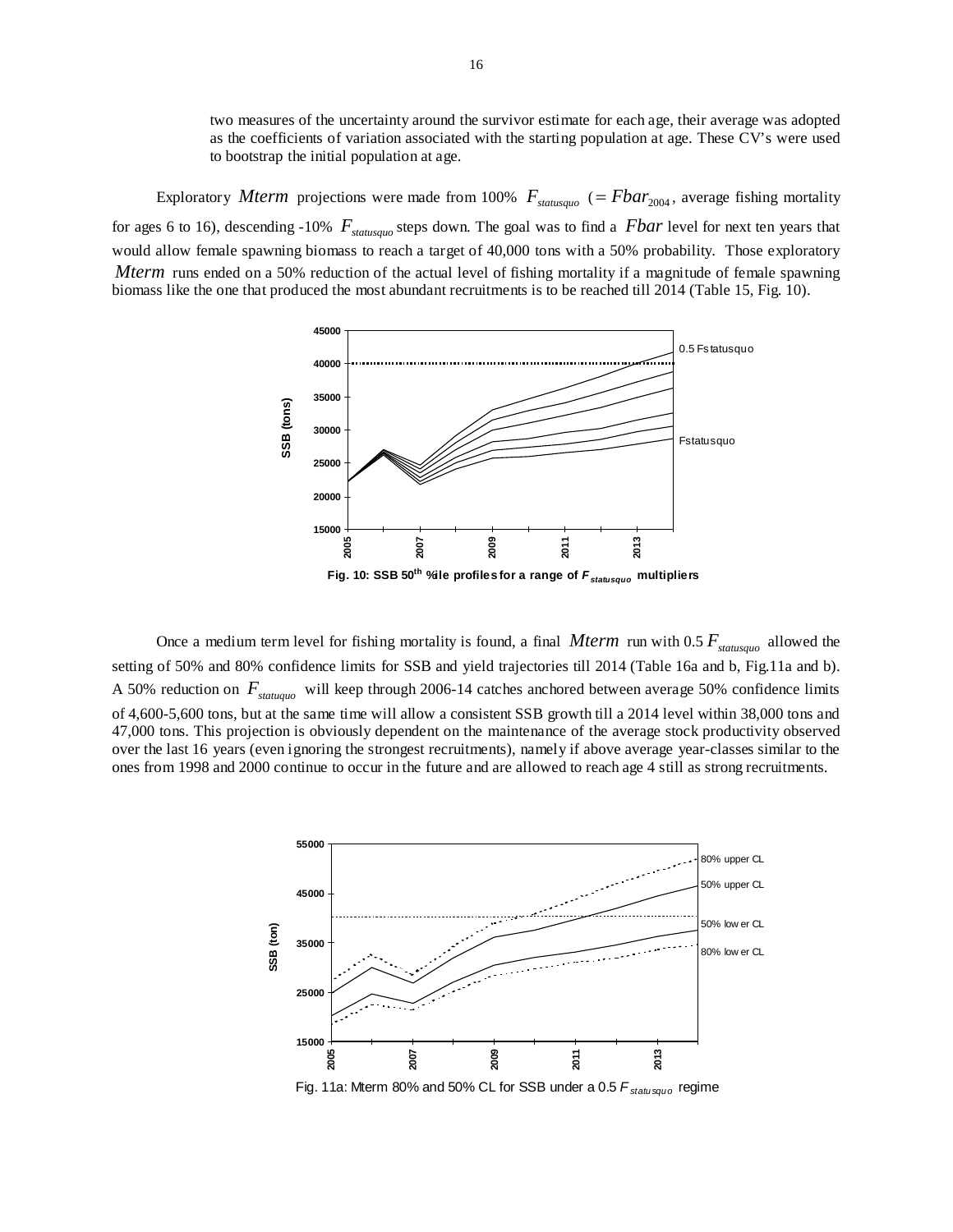

Fig. 11b: Mterm 80% and 50% CL for Yield under a 0.5 F<sub>statusquo</sub> regime

Despite the re-scaling of the results between the 2003 and 2005 XSA's due to the conversion of the tuning survey data in accordance to the new *RV* units, the present *Mterm* trajectories of female spawning biomass and yield under a low fishing mortality regime confirm the advice from the 2003 assessment that the prevail of stock recovery on a foreseeable future is dependent of an average medium term catch level of 5,000 tons.

#### **Status of the 3M beaked redfish stock**

The 3M beaked redfish stock experienced a steep decline from the 1989 till 1996. High commercial catches, at an historical maximum level between 1989 and 1993, lead to fishing mortalities at the top through the first half of the 1990's. Between 1995 and 1997 fishing mortality dropped and since then has been kept at a low level that allowed the survival and growth of the remainders from all cohorts. But the 1993-94 high by-catches in numbers at age 4 depressed too early the most abundant cohorts (1989 and 1990), reducing their contribution to stock recovery. The 4+ Biomass is increasing since 1997 but slowly. A similar pattern of growth is observed on female spawning biomass, also recovering from the 1996 minimum and being still well below the level at the first years of the assessment. Female survivors from the abundant 1990-year class and from younger cohorts, progressively reaching maturity over recent years, support this SSB recovery. The prospective of a no return increase of both 4+ Biomass and female SSB seems to consolidate under the present low exploitation regime: the stock reproductive potential has increased through the nineties compensating the SSB decline and sustaining a 2000-04 average recruitment at age 4 above the level of the overall 1989-04 average, most abundant recruitments from 1989-90 year-classes included. However an SSB approaching a target of 40,000 tons, lower limit of a magnitude corresponding to the most abundant recruitments at age 4, will not be foreseen in the short term, even keeping a low level of exploitation and assuring a high rate of survival of the above average 1998-00 year classes. The present assessment confirms previous recommendations that catches should not go beyond 5,000 tons on the next coming years in order to preserve a fair probability of a medium term SSB at a target level that in a recent past has generated the highest recruitments.

By-catch mortality continued to hammer the survival of pre-recruits and its absolute impact increases with year-class strength. That is illustrated by the sudden jump to a high level of redfish by-catch between 2000 and 2001, kept in the following years of 2002-03. The actual sorting grades are ineffective to avoid large amounts of bycatch of small redfish sizes up to 14cm. The availability to shrimp trawlers of the above average 1998, 1999 and 2000-year classes determined the level of survival by the end of their early life stage preceding recruitment and conditioned the actual rate of medium term stock recovery. Keeping catch and fishing mortality at low level can only be effective if measures to drastically reduce by-catch of very small redfish are implemented.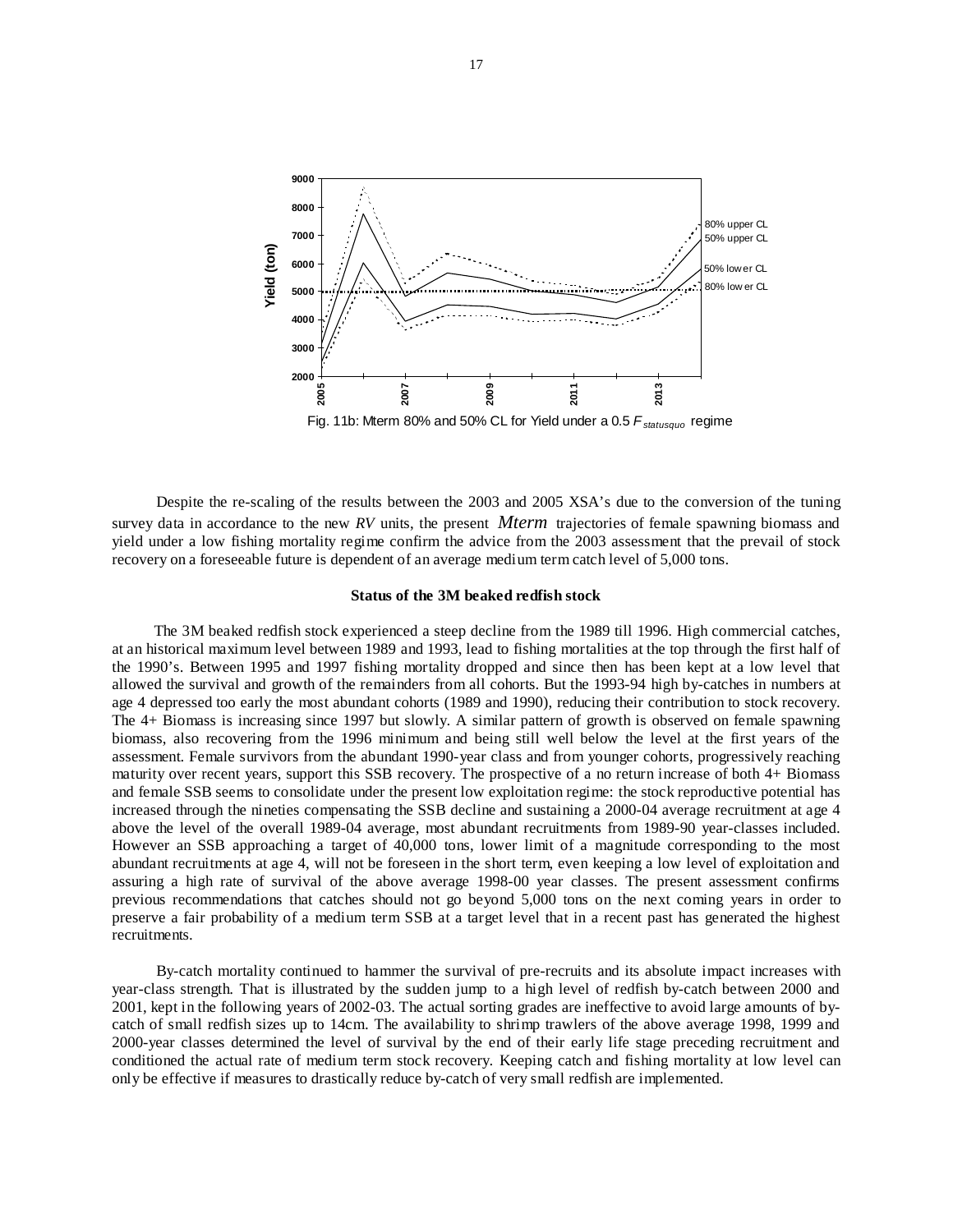## **Acknowledgements**

This assessment is part of a EU research project supported by the European Commission (DG XIV, Program for the collection of data in fisheries sector), IPIMAR, CSIC, IEO and AZTI. The authors would like to thank Dave Kulka and Joe Firth (DFO/Science Branch, Newfoundland, Canada) for the early submission of 2004 redfish by-catch data length data for the Canadian shrimp fishery on Div. 3M. Also our acknowledgments to Diana González Troncoso and José Miguel Casas (Instituto Español de Oceanografia, Vigo, Spain) for the early submission of the results from the calibration between *RV Cornide de Saavedra* and *RV Vizconde de Eza* as well as the review of the length weight relationships for all redfish categories considered in the EU Flemish Cap survey.

#### **References**

- Alpoim, R., and J. Vargas, 2004. Length-weight relantionships of the Portuguese commercial catches in NAFO, 1998-2003. *NAFO SCR Doc.* 04/40 Ser. No N4991, 10p.
- Ávila de Melo, A.M., R. Alpoim and F. Saborido-Rey, 2000. A comparative assessment of redfish in NAFO Div. 3M based on beaked redfish data (*S. mentella and S. fasciatus*) commercial, by-catch and survey data . *NAFO SCR Doc.* 00/34 Ser. No N4263, 51p.
- Ávila de Melo, A.M., R. Alpoim and F. Saborido-Rey, 2003. An assessment of beaked redfish (*S. mentella and S. fasciatus*) in NAFO Div. 3M. *NAFO SCR Doc.* 03/45 Ser. No N4863, 72p.
- Ávila de Melo, A.M., R. Alpoim and F. Saborido-Rey, 2004. Interim monitoring report of beaked redfish (*S. mentella and S. fasciatus*) in NAFO Division 3M. *NAFO SCR Doc.* 04/31 Ser. No N4981, 9p.
- Casas, J. M., and D. G.Troncoso, 2005. Results of bottom trawl survey on Flemish cap of July 2004. *NAFO SCR Doc.* 05/35 Ser. No N5121, 35p.
- Darby, C. and S. Flatman, 1994. Virtual population analysis: version 3.1 (Windows/Dos) user guide. *Info. Tech. Ser., MAFF Direct. Fish. Res*., Lowestoft, (1): 85p.
- Doubleday, 1981. Manual of groundfish surveys in the Northwest Atlantic. . *NAFO Sci. Coun. Studies* 2, 55p.
- Kulka, D. W., 1999. Update on the by-catch in the shrimp fisheries in Davis Strait to Flemish Cap. *NAFO SCR Doc.*  99/96 Ser. No N4168, 8p.
- Mahe, J.C. and C. Darby, 2000. Greenland Halibut in NAFO Subarea 2 and Divisions 3KLMNO Short-term and Medium-term Projections from an Extended Survivor Analysis. *NAFO SCR Doc.* 00/54 Serial No. N4288.
- Robson, D. S., 1966. Estimation of the relative fishing power in individual ships. Res. Bull. Int. Comm. N. W. Atl. Fish. 3: 5-14.
- Saborido-Rey, F., 1994. El género *Sebastes* Cuvier, 1829 (Pisce, Scorpaenidae) en el Atlántico Norte: identificación de espécies y poblaciones mediante métodos morfométricos; crescimiento y reprducción de las poblaciones en Flemish Cap. Universidad Autónoma de Madrid, Facultad de Biología, Departamento de Zoología, Madrid. Phd Thesis, xi, 276p.
- Saborido-Rey, F., 1995. Age and growth of redfish in Flemish Cap (Div. 3M). *NAFO SCR. Doc.* 95/31 Ser. No N2540, 16p.
- Saborido-Rey, F.,1998. Differences in weight and length of otoliths between populations of genus Sebastes in the North Atlantic. 2nd international symposium on Fish Otolith Research & application. Bergen, Norway, 20-25 July 1998. Poster no. 186.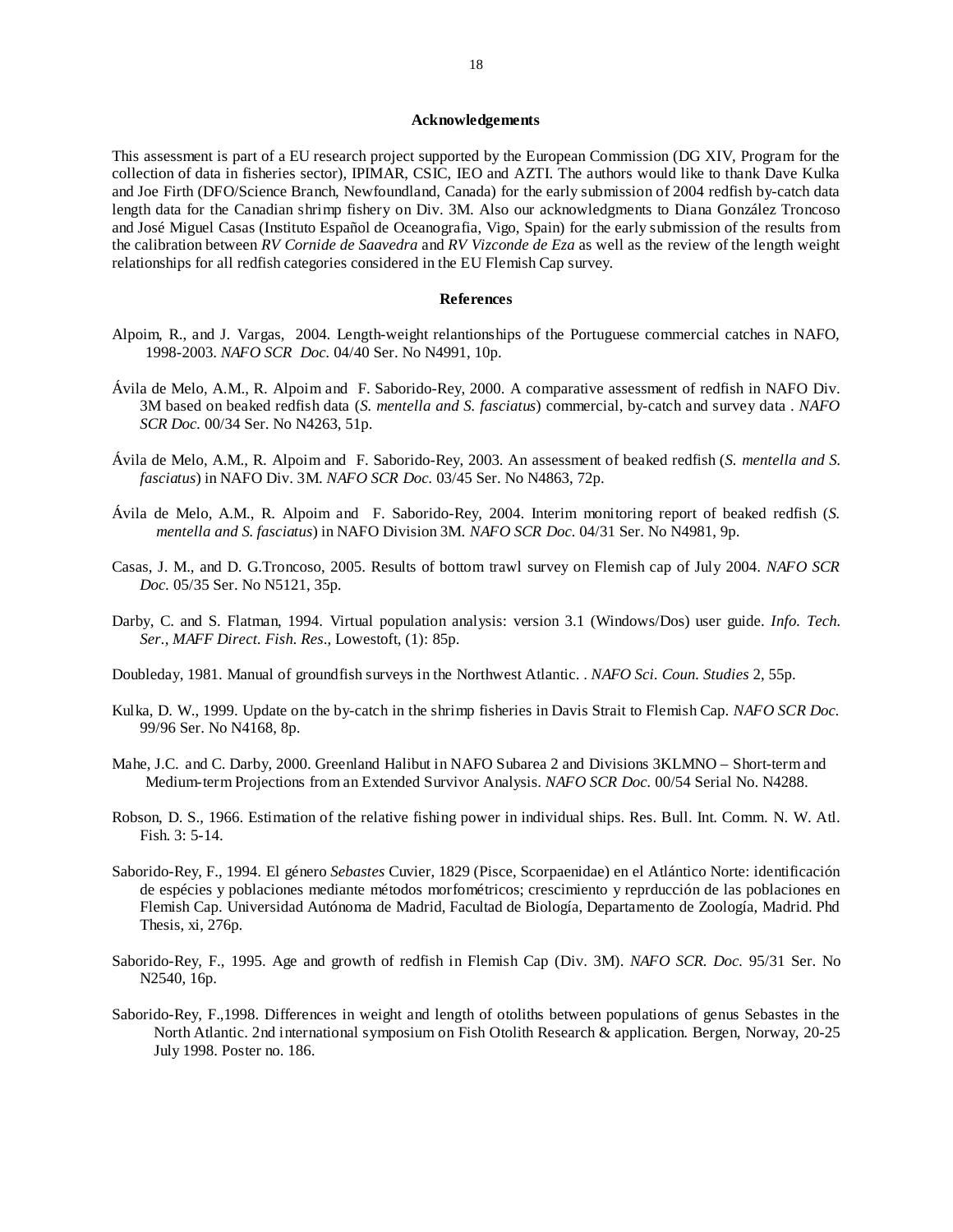- Saborido-Rey, F., 2001. Age and growth of redfish (*Sebastes marinus*, *S. mentella* and *S. fasciatus*) in Flemish Cap (Northwest Atlantic). *NAFO SCR Doc.* 01/109. Ser. No. N4495, 19 p.
- Shepherd, J. G., 1999. Extended survivors' analysis: an improved method for the analysis of catch at age data and abundance indices. ICES Journal of Marine Science. Vol. 56, No. 5.pp. 584-591.
- Sissenwine, M. P. and E.W. Bowman, 1978. An analysis of some factors affecting the catchabality of fish by bottom trawls. ICNAF, Res. Bull. 13: 81-97.
- Troncoso, D. G., and J. M. Casas, 2005. Calculation of the calibration factors from the comparative experience between the R/V *Cornide de Saavedra* and the R/V *Vizconde de Eza* in Flemish Cap in 2003 and 2004. *NAFO SCR Doc.* 05/29 Ser. No N5115, 8p.
- Warren, W. G., 1997. Report on the comparative fishing trial between the Gadus Atlantica and Teleost. NAFO Sci. Coun. Studies, 29: 81-92.
- Sinclair, A., Gascon, D., O'Boyle, R., Rivard, D., and S.Gavaris, 1990. Consistency of some Northwest Atlantic groundfish stock assessments. *NAFO SCR. Doc.* 901/96 Ser. No N1831, 35p (revised).
- Vargas, J., Alpoim, R., E. Santos, and A.M. Ávila de Melo, 2005. Portuguese research report for 2004*. NAFO SCS Doc.* 05/6 Ser. No N5086, 54p.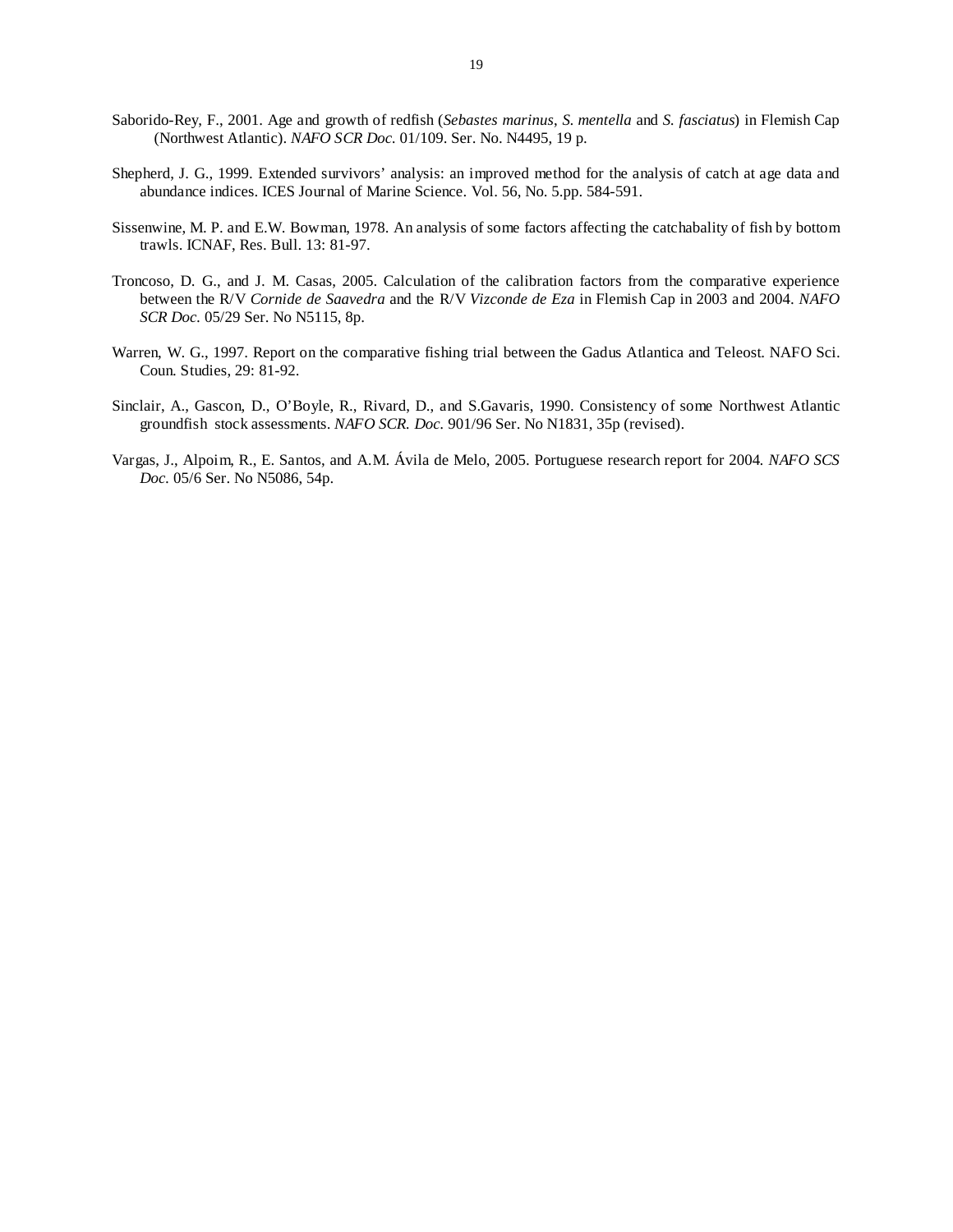|  | Table 1a: 3M Redfish nominal catches (ton) by country, 1989-2004. |  |  |  |  |
|--|-------------------------------------------------------------------|--|--|--|--|
|--|-------------------------------------------------------------------|--|--|--|--|

| Country                                                      | 1989  | 1990  | 1991  | 1992  | 1993  | 1994  | 1995  | 1996 | 1997 | 1998 | 1999 | 2000 (a) | 2001 (a) 2002 (a) 2003 (a) 2004 (a) |      |      |      |
|--------------------------------------------------------------|-------|-------|-------|-------|-------|-------|-------|------|------|------|------|----------|-------------------------------------|------|------|------|
| CAN                                                          |       |       | 2     |       | 10    |       |       | 2    |      |      |      | 5        |                                     |      |      |      |
| CUB                                                          | 1765  | 4195  | 1772  | 2303  | 945   |       |       |      |      |      |      |          |                                     |      |      |      |
| <b>DDR</b>                                                   |       | 4025  |       |       |       |       |       |      |      |      |      |          |                                     |      |      |      |
| GRL                                                          |       |       |       |       |       | 26    |       |      |      |      |      |          |                                     |      |      |      |
| <b>JPN</b>                                                   | 885   | 2082  | 1432  | 1424  | 967   | 488   | 553   | 678  | 212  | 440  | 321  | 31       | 80                                  | 67   | 98   | 210  |
| SUN/RUS                                                      | 13937 | 34581 | 24661 | 2937  | 2035  | 2980  | 3560  | 52   |      | 25   | 92   | 1808     | 1292                                | 1155 | 115  | 5    |
| <b>LVA</b>                                                   |       |       |       | 7441  | 5099  | 94    | 304   |      |      |      |      |          |                                     |      |      |      |
| LTU                                                          |       |       |       |       | 2128  |       |       |      |      |      |      |          | 10                                  | 10   |      | 2    |
| <b>EST</b>                                                   |       |       |       |       |       | 47    |       |      |      |      |      | 632      | 167                                 | 5    | 23   | 61   |
| E-SP                                                         | 213   | 2007  | 6324  | 3647  | 100   | 610   | 0     | 0    | 252  | 196  | 409  | 433      | 157                                 | 499  | 633  | 327  |
| E PRT                                                        | 13012 | 11665 | 3787  | 3198  | 4781  | 5630  | 1282  | 332  | 83   | 259  | 96   | 916      | 1589                                | 1512 | 1091 | 2501 |
| EU                                                           | 13225 | 13672 | 10111 | 6845  | 4881  | 6240  | 1282  | 332  | 335  | 455  | 505  | 1349     | 1746                                | 2011 | 1724 | 2828 |
| KOR-S                                                        | 17885 | 8332  | 2936  | 8350  | 2962  |       |       |      |      |      |      |          |                                     |      |      |      |
| <b>FAROE IS.</b>                                             |       |       |       | 16    |       |       |       |      |      |      |      |          |                                     | 0.1  |      |      |
| <b>NORWAY</b>                                                |       |       |       |       |       | 8     | 3     |      |      |      |      |          |                                     |      |      |      |
| Total                                                        | 47697 | 66887 | 40914 | 29317 | 19027 | 9883  | 5702  | 1064 | 547  | 920  | 918  | 3825     | 3295                                | 3248 | 1961 | 3106 |
| STCAFIS Estimates of commercial catches from various sources |       |       |       |       |       |       |       |      |      |      |      |          |                                     |      |      |      |
| Total                                                        | 58100 | 81000 | 48500 | 43300 | 29000 | 11300 | 13500 | 5789 | 1300 | 971  | 1068 | 3658     | 3224                                | 2934 | 1881 | 2923 |

(a) Provisional

| Table 1b: Redfish by-catch in weight (ton) from the 3M shrimp fishery, 1993-2004. |
|-----------------------------------------------------------------------------------|
|-----------------------------------------------------------------------------------|

|                                   | 1993 | $\sim$<br>994                                                                   | 1995         | 1996 | $100^\circ$<br>ັນ | 1998       | 1999 | 2000 | 2001 | 2002      | 2003 | 2004 |
|-----------------------------------|------|---------------------------------------------------------------------------------|--------------|------|-------------------|------------|------|------|------|-----------|------|------|
| (b<br>By-catch<br>in weight (ton) | 1970 | $\Gamma$ <sup><math>\cap</math><math>\cap</math><math>\cap</math></sup><br>აყსა | $\sim$<br>ىر | 550  | .F"<br>◡          | 10.5<br>ıэ | 96   | 106  | 738  | 707<br>O. | 1006 | 17.  |
|                                   |      |                                                                                 |              |      |                   |            |      |      |      |           |      |      |

(b) Kulka, D. and J. Firth pers. comm.

## Table 1c: 3M Redfish catch in numbers(millions), 1989-2004.

|          | 1989  | 1990  | 1991  | 1992 | 1993  | 1994 | 995  | 1996 | 1997 | 1998                      | 1999                 | 2000      | 2001 | 2002 | 2003          | 2004                |
|----------|-------|-------|-------|------|-------|------|------|------|------|---------------------------|----------------------|-----------|------|------|---------------|---------------------|
| Comm.    | 125.3 | 196.3 | 104.2 | 92.9 | 57.3  | 27.5 | 34.9 | 15.5 | 3.0  | $\sim$ $\sim$<br><u>.</u> | $\sim$ $\sim$<br>ے ۔ | 9.7       | 8.C  | .4   | 4.6           | 12.0                |
| By-catch |       |       |       |      | 124.5 | 62.9 | 4.U  | 15.2 | ے.د  | よっ<br>ے.د                 | 3.8                  | າາ<br>ے.د | 29.  | 19.8 | 240<br>u<br>- | 9.9                 |
| Total    | 125.3 | 196.3 | 104.2 | 92.9 | 181.8 | 90.4 | 39.0 | 30.  | 6.2  | .4                        | 6.0                  | 12.9      | 37.6 | 27.2 | 26.4          | 240<br>ັ<br>ن. اــه |

Table 2a: Length weight relationships for 3M beaked redfish from EU survey (Troncoso and Casas, *pers. comm* . 2005)

|      | S. mentella |       |       | S. fasciatus | Sebastes sp. |       |
|------|-------------|-------|-------|--------------|--------------|-------|
| Year | a           | b     | a     | b            | a            | b     |
| 1988 |             |       |       |              | 0.058        | 2.593 |
| 1989 |             |       |       |              | 0.022        | 2.867 |
| 1990 |             |       |       |              | 0.018        | 2.928 |
| 1991 |             |       |       |              | 0.027        | 2.814 |
| 1992 | 0.019       | 2.911 | 0.027 | 2.841        | 0.030        | 2.788 |
| 1993 | 0.013       | 3.021 | 0.028 | 2.824        | 0.017        | 2.965 |
| 1994 | 0.017       | 2.960 | 0.020 | 2.927        | 0.021        | 2.896 |
| 1995 | 0.011       | 3.073 | 0.016 | 3.001        | 0.013        | 3.034 |
| 1996 | 0.017       | 2.948 | 0.023 | 2.876        | 0.021        | 2.890 |
| 1997 | 0.014       | 2.999 | 0.019 | 2.960        | 0.015        | 3.001 |
| 1998 | 0.013       | 3.025 | 0.019 | 2.944        | 0.014        | 3.019 |
| 1999 | 0.014       | 2.994 | 0.020 | 2.910        | 0.018        | 2.928 |
| 2000 | 0.018       | 2.938 | 0.025 | 2.853        | 0.022        | 2.874 |
| 2001 | 0.012       | 3.043 | 0.017 | 2.978        | 0.015        | 3.008 |
| 2002 | 0.012       | 3.054 | 0.018 | 2.967        | 0.014        | 3.026 |
| 2003 | 0.011       | 3.069 | 0.009 | 3.151        | 0.012        | 3.055 |
| 2004 | 0.014       | 2.999 | 0.017 | 2.977        | 0.012        | 3.074 |

| Table 2b: Length weight relationships       |
|---------------------------------------------|
| for 3M beaked redfish from commercial catch |

|      | (Alpoim, 2004; Vargas 2005) |  |  |  |  |  |  |  |  |
|------|-----------------------------|--|--|--|--|--|--|--|--|
| Year |                             |  |  |  |  |  |  |  |  |
|      | n nagn                      |  |  |  |  |  |  |  |  |

| 1998 | 0.0390 | 2.7401 |
|------|--------|--------|
| 1999 | 0.0466 | 2.6807 |
| 2000 | 0.0095 | 3.1110 |
| 2001 | 0.0243 | 2.8695 |
| 2002 | 0.0433 | 2.7031 |
| 2003 | 0.0202 | 2.9025 |
| 2004 | 0.0133 | 3.0312 |
|      |        |        |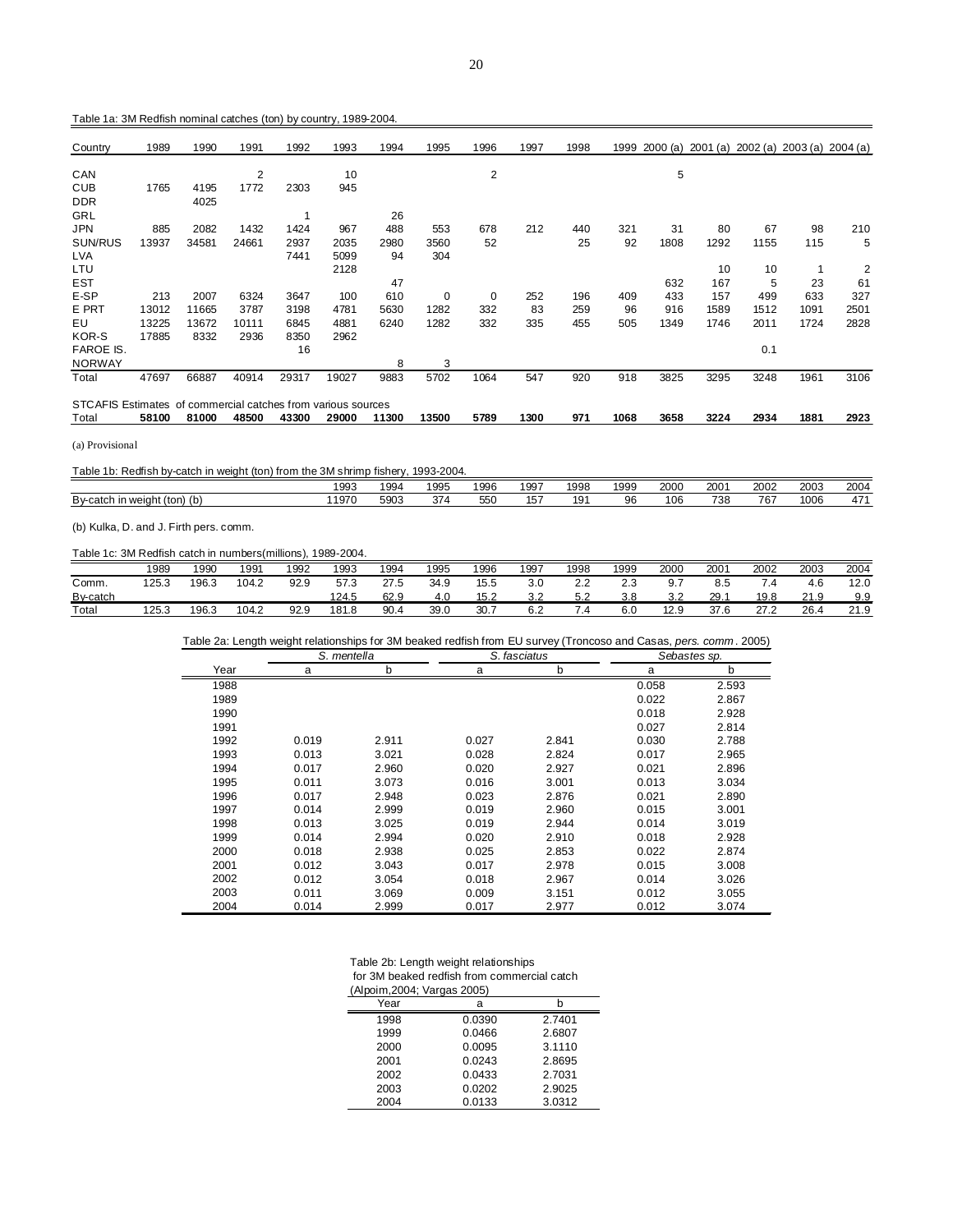| Table 3a: Length composition (absolute frequencies in 000s) of the 3M redfish commercial catch, 1989-2004. |  |  |  |  |
|------------------------------------------------------------------------------------------------------------|--|--|--|--|
|------------------------------------------------------------------------------------------------------------|--|--|--|--|

| Length           | 1989             | 1990               | 1991               | 1992              | 1993             | 1994             | 1995             | 1996           | 1997           | 1998           | 1999           | 2000             | 2001             | 2002           | 2003           | 2004           |
|------------------|------------------|--------------------|--------------------|-------------------|------------------|------------------|------------------|----------------|----------------|----------------|----------------|------------------|------------------|----------------|----------------|----------------|
| 10               | 2.7              |                    |                    |                   | 1.0              | 0.0              |                  |                |                |                |                |                  |                  | 0.5            |                | 0.0            |
| 11               |                  |                    |                    |                   |                  |                  |                  |                |                |                |                |                  |                  | 0.3            |                | 1.1            |
| 12               | 2.7              |                    |                    |                   | 1.0              | $0.0\,$          |                  |                |                |                |                | 8.2              |                  | 0.8            |                |                |
| 13               | 10.9             |                    |                    |                   | 8.9              | 0.5              |                  |                |                |                |                | 16.4             |                  | 1.3            |                | 4.0            |
| 14               | 25.3             | 4.0                |                    |                   | 112.0            | 11.1             |                  |                |                |                |                | 0.7              |                  | 2.1            |                | 12.2           |
| 15               | 8.2              | 72.8               |                    |                   | 378.4            | 41.2             |                  |                |                | 2.1            |                | 8.9              | 4.1              | 4.0            |                | 43.4           |
| 16               | 29.7             | 190.1              |                    |                   | 421.9            | 123.1            | 0.2              | 19.9           |                |                |                | 1.1              | 3.8              | 9.5            |                | 215.3          |
| 17               | 59.5             | 723.7              |                    |                   | 160.1            | 363.5            |                  | 19.9           | 0.7            | 1.6            |                | 8.5              | 20.5             | 22.7           | 5.8            | 370.8          |
| 18               | 29.7             | 2489.4             | 155.7              |                   | 96.8             | 783.3            | 118.0            | 19.9           |                | 0.8            |                | 25.2             | 57.7             | 45.6           | 5.8            | 483.9          |
| 19               | 10.9             | 5774.0             | 646.6              | 63.7              | 124.5            | 956.9            | 265.3            | 66.5           | 6.1            | 8.3            | 0.9            | 38.8             | 41.5             | 89.9           | 0.0            | 639.5          |
| 20               | 111.3            | 6179.2             | 1330.6             | 322.1             | 138.7            | 465.5            | 1142.1           | 360.0          | 7.5            | 13.0           | 1.8            | 66.5             | 42.9             | 147.9          | 0.0            | 1229.3         |
| 21               | 382.8            | 2904.1             | 1234.1             | 1696.9            | 313.3            | 478.5            | 2873.8           | 964.0          | 14.4           | 28.1           | 0.9            | 52.3             | 62.9             | 153.4          | 1.7            | 1619.4         |
| 22               | 1148.8           | 1205.0             | 1178.6             | 2843.3            | 929.5            | 555.8            | 5894.6           | 2215.2         | 40.6           | 51.9           | 1.7            | 118.5            | 116.9            | 150.0          | 3.8            | 1605.7         |
| 23               | 3765.8           | 1926.9             | 944.5              | 2172.5            | 1815.0           | 680.0            | 5714.6           | 1640.8         | 103.6          | 93.8           | 0.9            | 122.6            | 197.4            | 171.9          | 30.4           | 1022.7         |
| 24               | 8408.1           | 5526.3             | 1696.9             | 1343.0            | 3231.7           | 1308.5           | 1691.5           | 1323.8         | 263.1          | 115.9          | 9.3            | 242.1            | 277.5            | 283.5          | 89.4           | 898.0          |
| 25               | 14732.5          | 11931.9            | 3737.0             | 2523.4            | 3028.7           | 1857.1           | 1157.3           | 785.0          | 325.1          | 222.0          | 113.3          | 347.0            | 450.0            | 422.2          | 261.9          | 745.9          |
| 26               | 14792.8          | 19979.1            | 6292.3             | 7914.4            | 3206.0           | 1862.9           | 793.4            | 512.8          | 310.3          | 222.8          | 107.9          | 740.6            | 890.1            | 522.5          | 362.7          | 566.1          |
| 27               | 11147.8          | 25687.7<br>26047.2 | 10368.2            | 12158.9           | 3141.1           | 1656.1           | 952.7            | 739.7          | 197.6          | 206.6          | 211.7          | 1304.8           | 1241.2           | 693.3          | 516.4          | 578.5          |
| 28               | 7059.0<br>5773.1 | 20112.8            | 12852.1<br>15100.5 | 12255.9<br>8785.7 | 3856.9           | 2266.7           | 1184.8<br>1476.5 | 757.7          | 169.0          | 172.9          | 294.1          | 1630.6<br>1413.1 | 1450.9<br>1195.1 | 882.6<br>880.7 | 535.3<br>588.5 | 524.8          |
| 29<br>30         | 7424.5           | 15200.1            | 13055.9            | 7423.3            | 3383.4<br>5042.0 | 2403.7<br>2585.5 | 1506.1           | 855.3<br>899.2 | 209.8<br>247.7 | 168.0<br>162.2 | 295.8          | 956.8            | 997.1            | 854.1          | 474.9          | 411.1<br>363.5 |
| 31               | 6971.9           | 10134.2            | 7456.3             | 5299.9            | 4419.3           | 2347.1           | 1257.2           | 953.8          | 222.6          | 172.0          | 194.6<br>202.5 | 659.3            | 537.5            | 661.2          | 389.5          | 281.4          |
|                  |                  |                    |                    |                   | 3478.5           | 2040.4           | 1303.7           |                |                |                | 236.8          |                  |                  |                |                |                |
| 32<br>33         | 7393.0<br>7029.6 | 8307.9<br>6551.3   | 7053.6<br>3519.4   | 4685.2<br>4146.4  | 3592.4           | 1353.0           | 1218.7           | 890.6<br>688.7 | 248.1<br>268.1 | 156.8          | 171.5          | 460.1<br>352.6   | 338.5<br>209.2   | 490.3          | 359.2<br>331.0 | 284.8<br>292.7 |
| 34               | 6926.7           | 6397.1             | 3890.6             | 4362.3            | 2951.2           | 864.8            | 1007.6           | 671.5          | 106.9          | 112.1<br>73.8  | 82.4           | 317.7            | 145.8            | 394.5<br>237.0 | 258.3          | 167.9          |
| 35               | 6519.6           | 5485.6             | 3101.3             | 4401.5            | 3170.5           | 923.9            | 1035.2           | 281.3          | 76.0           | 53.7           | 139.6          | 203.4            | 77.0             | 117.0          | 200.1          | 73.7           |
| 36               | 4919.6           | 4397.8             | 2620.2             | 3178.2            | 2782.4           | 578.6            | 1041.4           | 197.6          | 42.5           | 46.5           | 75.3           | 159.5            | 38.0             | 76.0           | 93.8           | 56.5           |
| 37               | 4080.3           | 3046.7             | 2393.5             | 2380.8            | 2661.2           | 328.9            | 915.2            | 219.8          | 23.7           | 45.9           | 65.9           | 149.8            | 31.3             | 24.8           | 47.4           | 46.3           |
| 38               | 2441.1           | 2206.1             | 1672.4             | 1584.2            | 1472.3           | 281.8            | 749.1            | 103.1          | 27.1           | 33.1           | 8.5            | 127.1            | 36.6             | 19.5           | 16.3           | 49.2           |
| 39               | 1566.2           | 1557.2             | 1748.2             | 1269.4            | 1263.0           | 141.6            | 488.4            | 125.5          | 11.1           | 28.9           | 28.7           | 54.8             | 16.8             | 14.7           | 7.9            | 33.8           |
| 40               | 946.5            | 769.2              | 1024.1             | 890.1             | 665.8            | 92.8             | 468.6            | 45.0           | 3.4            | 16.0           | 1.9            | 34.9             | 10.2             | 7.7            | 2.4            | 33.2           |
| 41               | 504.3            | 580.8              | 640.3              | 533.2             | 376.1            | 72.4             | 345.9            | 38.1           | 11.8           | 10.9           | 4.3            | 24.2             | 4.5              | 1.5            | 0.4            | 44.5           |
| 42               | 341.3            | 344.7              | 200.6              | 213.2             | 325.2            | 23.8             | 164.0            | 45.7           | 5.1            | 8.0            | 0.6            | 15.9             | 6.1              | 2.0            | 0.3            | 15.0           |
| 43               | 288.9            | 263.8              | 283.1              | 250.5             | 142.5            | 14.1             | 68.7             | 18.4           | 1.4            | 3.1            | 1.4            | 21.4             | 3.0              | 5.0            | 2.3            | 19.1           |
| 44               | 135.0            | 130.2              | 19.2               | 181.6             | 425.0            | 24.6             | 50.0             | 2.7            | 6.4            | 1.9            | 0.3            | 14.4             | 1.6              |                |                | 12.7           |
| 45               | 142.8            | 72.8               | 14.0               | 41.5              | 52.4             | 15.1             | 34.2             | 2.1            | 1.4            | 0.3            | 1.9            | 2.7              | 0.7              |                | $1.2$          | 6.4            |
| 46               | 74.8             | 32.3               | 8.2                | 9.2               | 42.7             |                  | 7.1              | 3.5            | 1.4            | 0.5            |                | 7.0              | 1.1              |                |                | 5.1            |
| 47               | 46.4             | 16.2               | 0.0                | 0.0               | 34.8             |                  | 19.0             | 1.0            | 1.4            |                | 0.3            | 3.7              | 0.4              |                |                | 0.0            |
| 48               | 28.0             | 12.1               | 7.8                | 18.3              | 60.8             |                  | 4.3              |                |                | 0.2            |                |                  | 0.8              |                |                | 0.8            |
| 49               | 3.5              | 12.1               |                    |                   |                  |                  |                  |                |                | 0.1            |                |                  |                  |                |                |                |
| 50               | 10.5             | 4.0                |                    |                   |                  |                  |                  | 26.6           |                |                |                |                  |                  |                |                |                |
| 51               | 3.5              | 12.1               |                    |                   |                  |                  |                  |                |                |                |                |                  |                  |                |                |                |
| 52               | 3.5              |                    |                    |                   |                  |                  |                  |                |                |                |                |                  |                  |                |                |                |
| 53               | 7.0              | 16.2               |                    |                   |                  |                  |                  |                |                |                |                |                  |                  |                |                |                |
| 54               |                  | 8.1                |                    |                   |                  |                  |                  |                |                |                |                |                  |                  |                |                |                |
| 55               |                  | 4.0                |                    |                   |                  |                  |                  |                |                |                |                |                  |                  |                |                |                |
| 56               |                  |                    |                    |                   |                  |                  |                  |                |                |                |                |                  |                  |                |                |                |
| 57               |                  |                    |                    |                   |                  |                  |                  |                |                |                |                |                  |                  |                |                |                |
| 58               |                  | 4.0                |                    |                   |                  |                  |                  |                |                |                |                |                  |                  |                |                |                |
| 59               |                  |                    |                    |                   |                  |                  |                  |                |                |                |                |                  |                  |                |                |                |
| 60               |                  |                    |                    |                   |                  |                  |                  |                |                |                |                |                  |                  |                |                |                |
| 61               |                  |                    |                    |                   |                  |                  |                  |                | 11.2           |                |                |                  |                  |                |                |                |
| mean weight (g)  | 464              | 413                | 465                | 466               | 506              | 411              | 386              | 374            | 438            | 435            | 474            | 377              | 379              | 397            | 410            | 243            |
| mean length (cm) | 30.1             | 28.8               | 30.2               | 30.2              | 30.9             | 28.6             | 27.6             | 27.6           | 29.5           | 29.4           | 30.9           | 29.6             | 28.6             | 28.8           | 30.2           | 24.4           |
|                  |                  |                    |                    |                   |                  |                  |                  |                |                |                |                |                  |                  |                |                |                |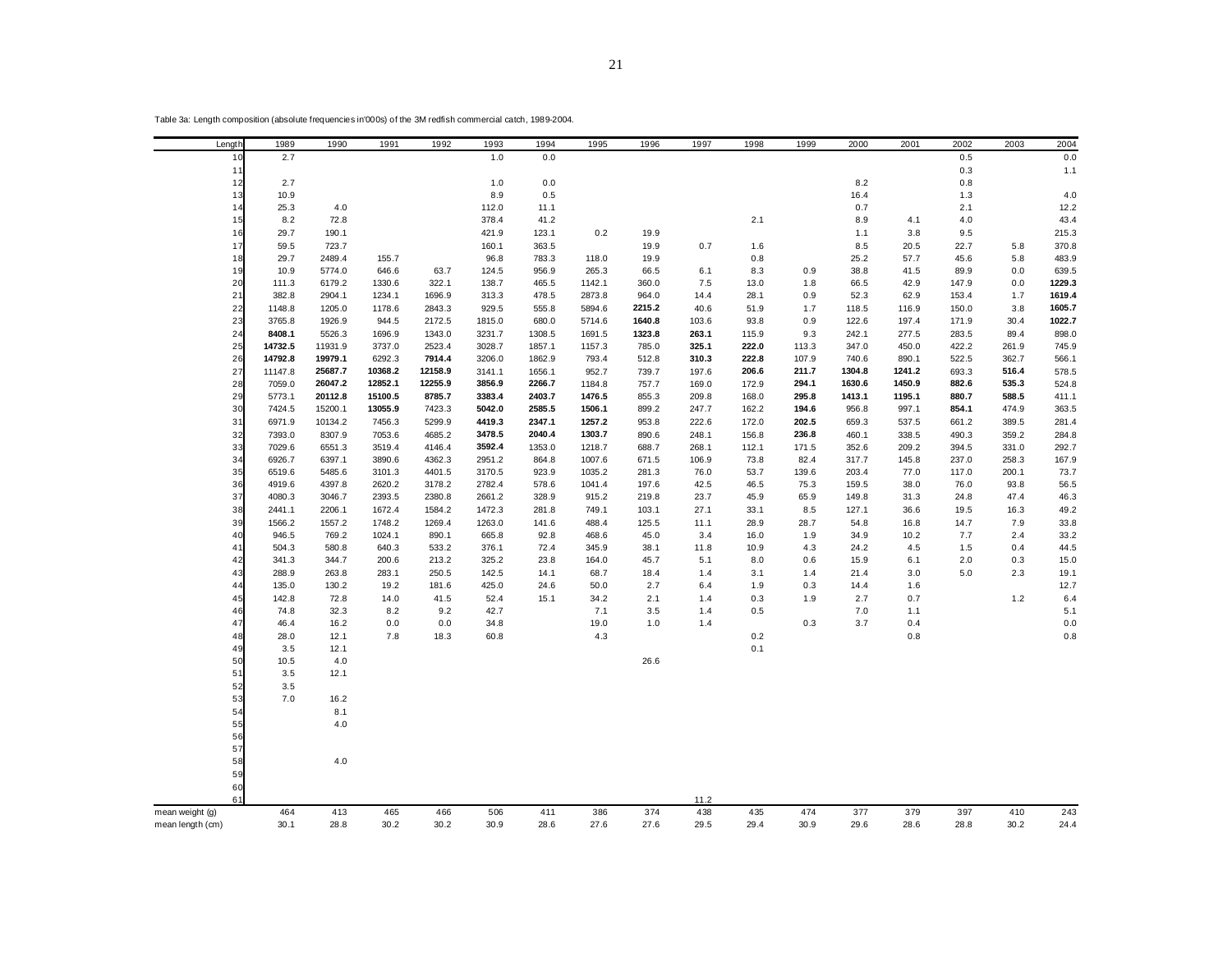| Length           | 1993    | 1994    | 1995  | 1996            | 1997  | 1998    | 1999            | 2000            | 2001            | 2002   | 2003   | 2004    |
|------------------|---------|---------|-------|-----------------|-------|---------|-----------------|-----------------|-----------------|--------|--------|---------|
| 5                |         |         |       |                 |       |         |                 | 3.5             | 9.5             | 9.9    | 55.4   | 13.7    |
| 6                |         |         |       | 146.9           | 1.4   | 3.4     | 14.7            | 4.9             | 199.7           | 59.9   | 246.4  | 95.4    |
| $\overline{7}$   |         |         | 4.8   | 4305.9          | 105.5 | 108.9   | 114.9           | 58.6            | 534.1           | 380.9  | 601.4  | 182.4   |
| 8                |         |         | 6.6   | 2411.5          | 126.8 | 247.6   | 550.3           | 122.5           | 1486.2          | 668.5  | 1130.7 | 241.9   |
| 9                |         |         | 5.0   | 210.9           | 71.0  | 40.2    | 811.9           | 55.5            | 4217.9          | 537.8  | 1432.3 | 355.3   |
| $10$             |         |         | 3.3   | 416.1           | 257.9 | 44.6    | 845.5           | 193.0           | 6536.5          | 878.2  | 1453.7 | 593.2   |
| 11               |         |         | 14.7  | 1056.2          | 568.6 | 391.1   | 390.2           | 592.7           | 6274.9          | 1607.0 | 913.2  | 1054.0  |
| 12               | 2.1     | 18.6    | 36.1  | 841.1           | 512.2 | 1830.3  | 313.4           | 1005.8          | 4996.0          | 2985.1 | 1368.1 | 1495.4  |
| 13               | 24.2    | 337.5   | 34.1  | 458.9           | 163.6 | 1721.2  | 286.1           | 750.0           | 2125.6          | 5086.0 | 2741.0 | 1224.6  |
| 14               | 216.8   | 974.9   | 63.7  | 487.6           | 120.3 | 339.5   | 96.9            | 180.8           | 746.2           | 4070.2 | 2546.2 | 1081.7  |
| 15               | 1878.3  | 2217.0  | 246.7 | 731.3           | 119.1 | 60.7    | 90.4            | 84.4            | 527.3           | 1771.3 | 1885.9 | 978.6   |
| 16               | 7514.7  | 7246.7  | 430.1 | 1692.8          | 646.8 | 115.7   | 86.1            | 48.6            | 517.8           | 795.2  | 1993.9 | 795.9   |
| 17               | 29324.9 | 17332.6 | 758.0 | 1161.9          | 183.7 | 83.5    | 61.6            | 16.0            | 432.4           | 376.7  | 2506.7 | 635.2   |
| 18               | 47383.4 | 21047.3 | 986.6 | 737.8           | 61.1  | 31.4    | 41.3            | 10.1            | 281.7           | 254.9  | 1745.5 | 351.5   |
| 19               | 30056.1 | 11017.7 | 821.1 | 377.0           | 61.7  | 26.0    | 38.7            | 8.7             | 104.2           | 153.1  | 657.3  | 261.8   |
| 20               | 6743.3  | 2316.0  | 427.4 | 67.6            | 77.6  | 6.1     | 12.6            | 10.0            | 46.7            | 78.1   | 224.4  | 232.9   |
| 21               | 992.0   | 317.9   | 127.3 | 93.7            | 60.1  | 11.0    | 6.5             | 3.9             | 28.4            | 36.1   | 181.3  | 177.1   |
| 22               | 359.5   | 113.5   | 27.0  | 4.6             | 41.3  | 13.0    | 7.1             | 2.0             | 25.7            | 19.7   | 89.3   | 75.2    |
| 23               | 0.9     |         | 6.9   |                 | 22.2  | 7.8     | 5.3             | 1.8             | 13.1            | 12.5   | 49.7   | 26.4    |
| 24               |         |         | 2.2   |                 | 10.4  | 19.5    | 1.7             | 1.8             | 10.4            | 6.1    | 18.2   | 12.1    |
| 25               |         |         | 4.2   |                 | 3.3   | 15.2    | 4.3             |                 | 4.2             | 2.9    | 10.6   | 7.0     |
| 26               |         |         | 4.5   |                 | 0.6   | 20.3    |                 | 1.8             | 1.3             | 2.0    | 1.4    | 3.0     |
| 27               |         |         | 3.9   |                 |       | 10.1    | 2.7             |                 | 1.1             | 0.4    | 0.6    | $1.1$   |
| 28               |         |         | 6.9   |                 |       | 1.0     |                 |                 | 1.9             | 0.9    | 0.7    | $0.5\,$ |
| 29               |         |         | 6.4   |                 |       | $1.0$   |                 |                 | 0.2             | 0.3    | 0.1    | 0.2     |
| $30\,$           |         |         | 2.4   |                 |       |         |                 |                 | 0.4             | 0.3    |        |         |
| 31               |         |         | 0.5   |                 |       |         |                 |                 |                 | 0.3    |        | $0.5\,$ |
| 32               |         |         |       |                 |       | $1.0\,$ |                 |                 | 0.2             | 0.6    |        |         |
| 33               |         |         |       |                 |       |         |                 |                 |                 |        |        |         |
| 34               |         |         |       |                 |       | 1.0     |                 |                 |                 |        |        | 0.1     |
| mean weight (g)  | 96      | 94      | 93    | $\overline{36}$ | 49    | 37      | $\overline{25}$ | $\overline{34}$ | $\overline{25}$ | 39     | 46     | 48      |
| mean length (cm) | 18.5    | 18.1    | 18.3  | 11.9            | 14.0  | 13.1    | 11.2            | 12.5            | 11.5            | 13.4   | 14.2   | 14.1    |

Table 3b: Length composition (absolute frequencies in'000s) of the redfish by-catch in the 3M shrimp fishery, 1993-2004.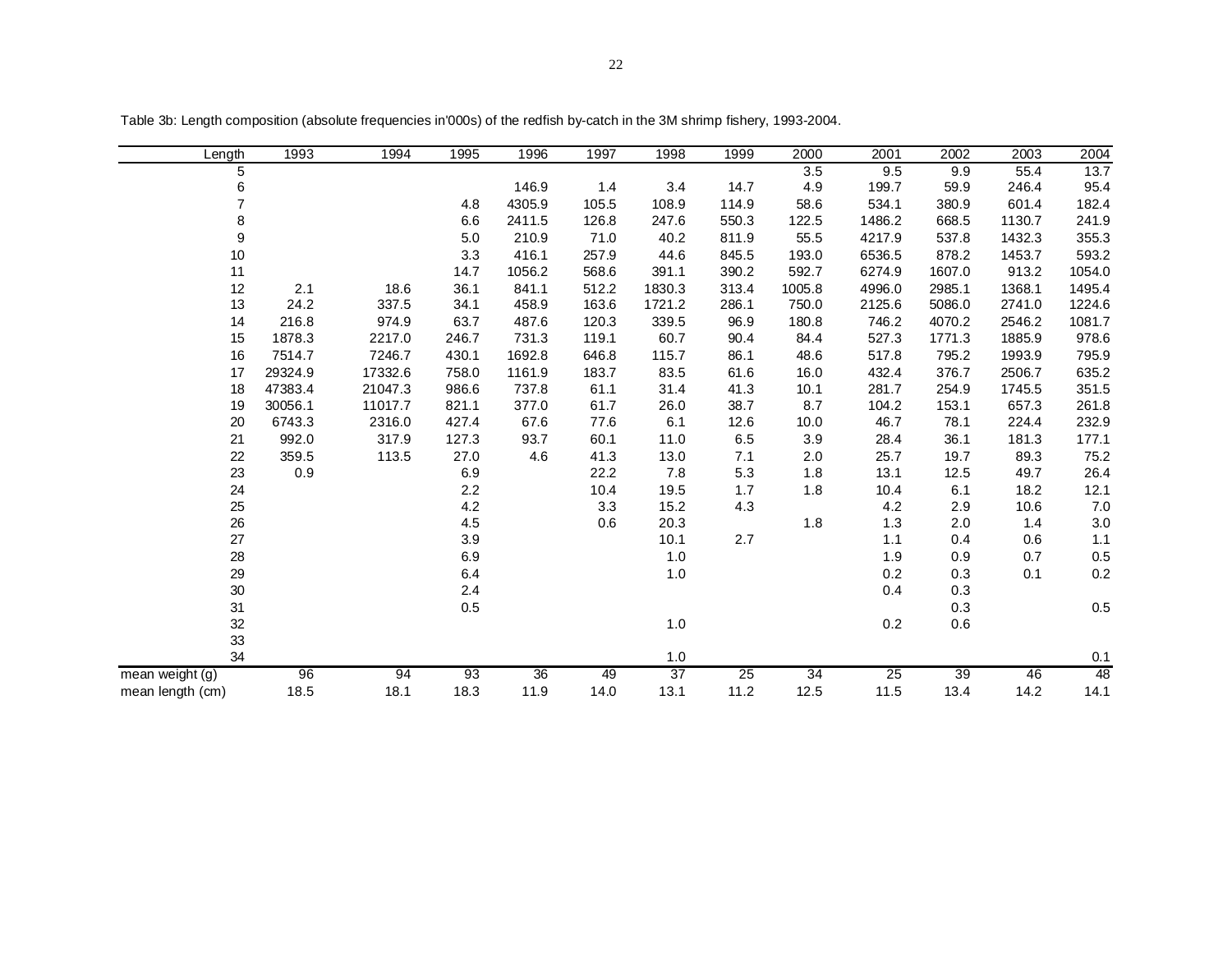|               | Length         | 1989    | 1990    | 1991    | 1992    | 1993    | 1994    | 1995   | 1996   | 1997  | 1998   | 1999  | 2000   | 2001   | 2002   | 2003   | 2004   |
|---------------|----------------|---------|---------|---------|---------|---------|---------|--------|--------|-------|--------|-------|--------|--------|--------|--------|--------|
|               | 5              |         |         |         |         |         |         |        |        |       |        |       | 3.5    | 9.5    | 9.9    | 55.4   | 13.7   |
|               | 6              |         |         |         |         |         |         |        | 146.9  | 1.4   | 3.4    | 14.7  | 4.9    | 199.7  | 59.9   | 246.4  | 95.4   |
|               | $\overline{7}$ |         |         |         |         |         |         | 4.8    | 4305.9 | 105.5 | 108.9  | 114.9 | 58.6   | 534.1  | 380.9  | 601.4  | 182.4  |
|               | 8              |         |         |         |         |         |         | 6.6    | 2411.5 | 126.8 | 247.6  | 550.3 | 122.5  | 1486.2 | 668.5  | 1130.7 | 241.9  |
|               | 9              |         |         |         |         |         |         | 5.0    | 210.9  | 71.0  | 40.2   | 811.9 | 55.5   | 4217.9 | 537.8  | 1432.3 | 355.3  |
|               | 10             | 2.7     |         |         |         | 1.0     |         | 3.3    | 416.1  | 257.9 | 44.6   | 845.5 | 193.0  | 6536.5 | 878.7  | 1453.7 | 593.2  |
|               | 11             | 0.0     |         |         |         |         |         | 14.7   | 1056.2 | 568.6 | 391.1  | 390.2 | 592.7  | 6274.9 | 1607.2 | 913.2  | 1055.0 |
|               |                |         |         |         |         |         |         |        |        |       |        |       |        |        |        |        |        |
|               | 12             | 2.7     |         |         |         | 3.2     | 18.6    | 36.1   | 841.1  | 512.2 | 1830.3 | 313.4 | 1014.0 | 4996.0 | 2985.9 | 1368.1 | 1495.4 |
|               | 13             | 10.9    |         |         |         | 33.0    | 338.0   | 34.1   | 458.9  | 163.6 | 1721.2 | 286.1 | 766.3  | 2125.6 | 5087.3 | 2741.0 | 1228.6 |
|               | 14             | 25.3    | 4.0     |         |         | 328.8   | 986.0   | 63.7   | 487.6  | 120.3 | 339.5  | 96.9  | 181.5  | 746.2  | 4072.3 | 2546.2 | 1093.9 |
|               | 15             | 8.2     | 72.8    |         |         | 2256.8  | 2258.2  | 246.7  | 731.3  | 119.1 | 62.7   | 90.4  | 93.3   | 531.4  | 1775.2 | 1885.9 | 1022.0 |
|               | 16             | 29.7    | 190.1   |         |         | 7936.7  | 7369.8  | 430.3  | 1712.7 | 646.8 | 115.7  | 86.1  | 49.7   | 521.5  | 804.7  | 1993.9 | 1011.2 |
|               | 17             | 59.5    | 723.7   |         |         | 29485.0 | 17696.1 | 758.0  | 1181.9 | 184.3 | 85.1   | 61.6  | 24.6   | 452.8  | 399.4  | 2512.5 | 1006.0 |
|               | 18             | 29.7    | 2489.4  | 155.7   |         | 47480.3 | 21830.6 | 1104.6 | 757.7  | 61.1  | 32.2   | 41.3  | 35.3   | 339.3  | 300.5  | 1751.4 | 835.4  |
|               | 19             | 10.9    | 5774.0  | 646.6   | 63.7    | 30180.6 | 11974.6 | 1086.4 | 443.5  | 67.9  | 34.3   | 39.5  | 47.5   | 145.7  | 243.0  | 657.3  | 901.3  |
|               | 20             | 111.3   | 6179.2  | 1330.6  | 322.1   | 6882.0  | 2781.6  | 1569.5 | 427.6  | 85.1  | 19.1   | 14.4  | 76.5   | 89.6   | 226.0  | 224.4  | 1462.2 |
|               | 21             | 382.8   | 2904.1  | 1234.1  | 1696.9  | 1305.3  | 796.4   | 3001.1 | 1057.7 | 74.6  | 39.1   | 7.4   | 56.3   | 91.3   | 189.5  | 183.0  | 1796.5 |
|               | 22             | 1148.8  | 1205.0  | 1178.6  | 2843.3  | 1289.0  | 669.4   | 5921.6 | 2219.8 | 81.9  | 64.9   | 8.8   | 120.5  | 142.6  | 169.7  | 93.2   | 1680.9 |
|               | 23             | 3765.8  | 1926.9  | 944.5   | 2172.5  | 1815.9  | 680.0   | 5721.5 | 1640.8 | 125.7 | 101.5  | 6.1   | 124.4  | 210.5  | 184.4  | 80.1   | 1049.2 |
|               | 24             | 8408.1  | 5526.3  | 1696.9  | 1343.0  | 3231.7  | 1308.5  | 1693.7 | 1323.8 | 273.4 | 135.4  | 11.0  | 243.9  | 287.9  | 289.7  | 107.6  | 910.0  |
|               | 25             | 14732.5 | 11931.9 | 3737.0  | 2523.4  | 3028.7  | 1857.1  | 1161.6 | 785.0  | 328.4 | 237.2  | 117.7 | 347.0  | 454.2  | 425.0  | 272.5  | 752.9  |
|               | 26             | 14792.8 | 19979.1 | 6292.3  | 7914.4  | 3206.0  | 1862.9  | 797.9  | 512.8  | 310.9 | 243.0  | 107.9 | 742.5  | 891.3  | 524.5  | 364.1  | 569.1  |
|               | 27             | 11147.8 | 25687.7 | 10368.2 | 12158.9 | 3141.1  |         | 956.6  |        | 197.6 | 216.8  | 214.3 | 1304.8 | 1242.4 |        | 517.0  | 579.5  |
|               |                |         |         |         |         |         | 1656.1  |        | 739.7  |       |        |       |        |        | 693.8  |        |        |
|               | 28             | 7059.0  | 26047.2 | 12852.1 | 12255.9 | 3856.9  | 2266.7  | 1191.6 | 757.7  | 169.0 | 173.9  | 294.1 | 1630.6 | 1452.8 | 883.5  | 536.0  | 525.2  |
|               | 29             | 5773.1  | 20112.8 | 15100.5 | 8785.7  | 3383.4  | 2403.7  | 1482.9 | 855.3  | 209.8 | 169.0  | 295.8 | 1413.1 | 1195.3 | 880.9  | 588.6  | 411.3  |
|               | 30             | 7424.5  | 15200.1 | 13055.9 | 7423.3  | 5042.0  | 2585.5  | 1508.6 | 899.2  | 247.7 | 162.2  | 194.6 | 956.8  | 997.5  | 854.4  | 474.9  | 363.5  |
|               | 31             | 6971.9  | 10134.2 | 7456.3  | 5299.9  | 4419.3  | 2347.1  | 1257.7 | 953.8  | 222.6 | 172.0  | 202.5 | 659.3  | 537.5  | 661.5  | 389.5  | 281.9  |
|               | 32             | 7393.0  | 8307.9  | 7053.6  | 4685.2  | 3478.5  | 2040.4  | 1303.7 | 890.6  | 248.1 | 157.8  | 236.8 | 460.1  | 338.7  | 490.9  | 359.2  | 284.8  |
|               | 33             | 7029.6  | 6551.3  | 3519.4  | 4146.4  | 3592.4  | 1353.0  | 1218.7 | 688.7  | 268.1 | 112.1  | 171.5 | 352.6  | 209.2  | 394.5  | 331.0  | 292.7  |
|               | 34             | 6926.7  | 6397.1  | 3890.6  | 4362.3  | 2951.2  | 864.8   | 1007.6 | 671.5  | 106.9 | 74.9   | 82.4  | 317.7  | 145.8  | 237.0  | 258.3  | 168.0  |
|               | 35             | 6519.6  | 5485.6  | 3101.3  | 4401.5  | 3170.5  | 923.9   | 1035.2 | 281.3  | 76.0  | 53.7   | 139.6 | 203.4  | 77.0   | 117.0  | 200.1  | 73.7   |
|               | 36             | 4919.6  | 4397.8  | 2620.2  | 3178.2  | 2782.4  | 578.6   | 1041.4 | 197.6  | 42.5  | 46.5   | 75.3  | 159.5  | 38.0   | 76.0   | 93.8   | 56.5   |
|               | 37             | 4080.3  | 3046.7  | 2393.5  | 2380.8  | 2661.2  | 328.9   | 915.2  | 219.8  | 23.7  | 45.9   | 65.9  | 149.8  | 31.3   | 24.8   | 47.4   | 46.3   |
|               | 38             | 2441.1  | 2206.1  | 1672.4  | 1584.2  | 1472.3  | 281.8   | 749.1  | 103.1  | 27.1  | 33.1   | 8.5   | 127.1  | 36.6   | 19.5   | 16.3   | 49.2   |
|               | 39             | 1566.2  | 1557.2  | 1748.2  | 1269.4  | 1263.0  | 141.6   | 488.4  | 125.5  | 11.1  | 28.9   | 28.7  | 54.8   | 16.8   | 14.7   | 7.9    | 33.8   |
|               | 40             | 946.5   | 769.2   | 1024.1  | 890.1   | 665.8   | 92.8    | 468.6  | 45.0   | 3.4   | 16.0   | 1.9   | 34.9   | 10.2   | 7.7    | 2.4    | 33.2   |
|               | 41             | 504.3   | 580.8   | 640.3   | 533.2   | 376.1   | 72.4    | 345.9  | 38.1   | 11.8  | 10.9   | 4.3   | 24.2   | 4.5    | 1.5    | 0.4    | 44.5   |
|               | 42             | 341.3   | 344.7   | 200.6   | 213.2   | 325.2   | 23.8    | 164.0  | 45.7   | 5.1   | 8.0    | 0.6   | 15.9   | 6.1    | 2.0    | 0.3    | 15.0   |
|               | 43             | 288.9   | 263.8   | 283.1   | 250.5   | 142.5   | 14.1    | 68.7   | 18.4   | 1.4   | 3.1    | 1.4   | 21.4   | 3.0    | 5.0    | 2.3    | 19.1   |
|               | 44             | 135.0   | 130.2   | 19.2    | 181.6   | 425.0   | 24.6    | 50.0   | 2.7    | 6.4   | 1.9    | 0.3   | 14.4   | 1.6    |        |        | 12.7   |
|               | 45             | 142.8   | 72.8    | 14.0    | 41.5    | 52.4    | 15.1    | 34.2   | 2.1    | 1.4   | 0.3    | 1.9   | 2.7    | 0.7    |        | 1.2    | 6.4    |
|               |                |         |         |         |         |         |         |        |        |       | 0.5    |       |        |        |        |        |        |
|               | 46             | 74.8    | 32.3    | 8.2     | 9.2     | 42.7    |         | 7.1    | 3.5    | 1.4   |        | 0.0   | 7.0    | 1.1    |        |        | 5.1    |
|               | 47             | 46.4    | 16.2    | 0.0     | 0.0     | 34.8    |         | 19.0   | 1.0    | 1.4   |        | 0.3   | 3.7    | 0.4    |        |        |        |
|               | 48             | 28.0    | 12.1    | 7.8     | 18.3    | 60.8    |         | 4.3    |        |       | 0.2    |       |        | 0.8    |        |        | 0.8    |
|               | 49             | 3.5     | 12.1    |         |         |         |         |        |        |       | 0.1    |       |        |        |        |        |        |
|               | 50             | 10.5    | 4.0     |         |         |         |         |        | 26.6   |       |        |       |        |        |        |        |        |
|               | 51             | 3.5     | 12.1    |         |         |         |         |        |        |       |        |       |        |        |        |        |        |
|               | 52             | 3.5     | 0.0     |         |         |         |         |        |        |       |        |       |        |        |        |        |        |
|               | 53             | 7.0     | 16.2    |         |         |         |         |        |        |       |        |       |        |        |        |        |        |
|               | 54             |         | 8.1     |         |         |         |         |        |        |       |        |       |        |        |        |        |        |
|               | 55             |         | 4.0     |         |         |         |         |        |        |       |        |       |        |        |        |        |        |
|               | 56             |         |         |         |         |         |         |        |        |       |        |       |        |        |        |        |        |
|               | 57             |         |         |         |         |         |         |        |        |       |        |       |        |        |        |        |        |
|               | 58             |         | 4.0     |         |         |         |         |        |        |       |        |       |        |        |        |        |        |
|               | 59             |         |         |         |         |         |         |        |        |       |        |       |        |        |        |        |        |
|               | 60             |         |         |         |         |         |         |        |        |       |        |       |        |        |        |        |        |
|               | 61             |         |         |         |         |         |         |        |        | 11.2  |        |       |        |        |        |        |        |
| number ('000) |                | 125310  | 196321  | 104246  | 92949   | 181803  | 90442   | 38979  | 30697  | 6180  | 7385   | 6037  | 12864  | 37623  | 27185  | 26441  | 22655  |
| weight (ton)  |                | 58100   | 81000   | 48500   | 43300   | 40970   | 17203   | 13874  | 6339   | 1457  | 1162   | 1164  | 3764   | 3962   | 3701   | 2887   | 3577   |
|               |                |         |         |         |         |         |         |        |        |       |        |       |        |        |        |        |        |

Table 3c: Length composition (absolute frequencies in'000s) of the 3M redfish total annual catch, 1989-2004.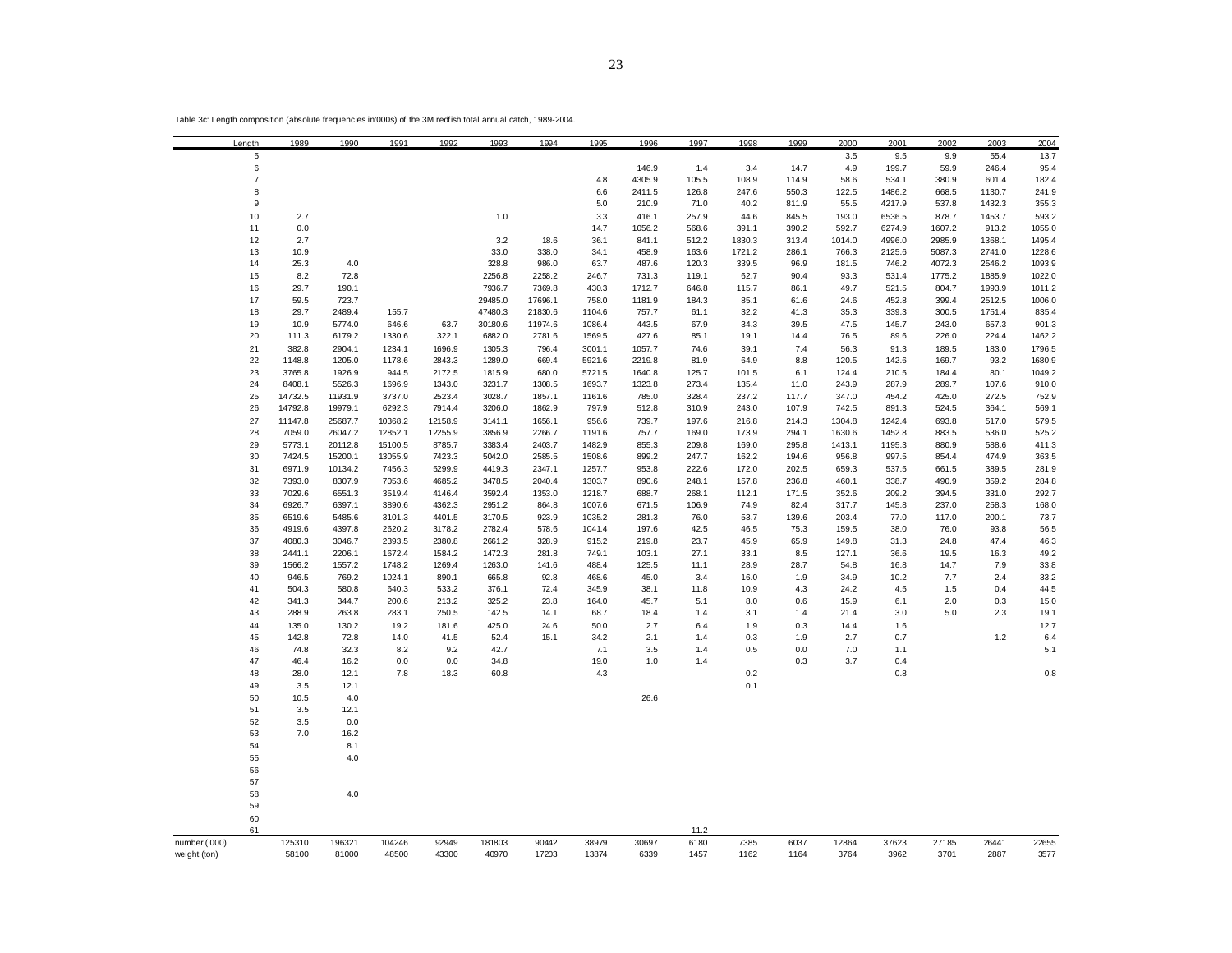Table 4: 3M beaked redfish abundance at length ('000s) from EU bottom trawl survey series (1988-02 by RV Cornide Saavedra (CS), 2003-04 by RV Vizconde de Eza (VE); former period converted to new RV units).

| Length (cm)    | 1988     | 1989     | 1990     | 1991     | 1992      | 1993     | 1994     | 1995     | 1996     | 1997     | 1998     | 1999     | 2000     | 2001     | 2002                         | 2003     | 2004      |
|----------------|----------|----------|----------|----------|-----------|----------|----------|----------|----------|----------|----------|----------|----------|----------|------------------------------|----------|-----------|
|                |          |          |          |          |           |          |          |          |          |          | 2868.4   |          |          |          |                              |          |           |
| 6              |          | 72.7     | 238.5    | 1042.4   |           |          |          | 143.7    |          |          | 956.1    |          |          | 454.7    | 1091.1                       | 779.0    |           |
| $\overline{7}$ | 1203.2   | 160.0    | 1951.5   | 39643.8  | 4931.2    | 1102.2   |          | 30.6     | 2452.7   |          | 695.4    | 290.8    |          | 1240.1   | 9720.3                       | 6940.3   | 286.4     |
| 8              | 8538.2   | 1890.5   | 15438.6  | 194701.1 | 117560.8  | 3159.7   |          | 594.5    | 12310.0  | 1359.2   | 3389.5   | 2416.6   | 1883.3   | 18643.0  | 14580.5                      | 10410.4  | 12530.6   |
|                | 8327.1   | 2006.8   | 11860.8  | 90135.2  | 75875.3   | 1763.5   |          | 1816.1   | 6548.0   | 2886.6   | 6047.6   | 12419.6  | 6848.3   | 152327.0 | 44733.4                      | 31939.5  | 69455.1   |
| 10             | 7081.7   | 2893.9   | 845.7    | 9088.4   | 57005.1   | 7812.5   | 273.5    | 1889.0   | 867.1    | 1614.9   | 1573.1   | 8839.7   | 5242.4   | 246451.4 | 53017.1                      | 37817.6  | 181227.7  |
| 11             | 20337.5  | 8434.5   | 412.0    | 17232.2  | 332036.8  | 36152.7  | 1572.5   | 3397.2   | 1762.4   | 4312.5   | 2625.6   | 3052.4   | 4411.9   | 29299.8  | 52316.7                      | 37321.8  | 178291.9  |
| 12             | 39345.2  | 20228.1  | 390.3    | 18877.3  | 381332.3  | 46734.0  | 2665.5   | 9269.3   | 5827.3   | 12810.3  | 13751.1  | 2976.0   | 15578.6  | 9423.9   | 115720.2                     | 82575.4  | 306318.4  |
| 13             | 27472.0  | 21580.6  | 1062.5   | 5792.3   | 90011.6   | 29392.5  | 5208.7   | 4665.7   | 5993.1   | 14318.4  | 22306.7  | 4850.6   | 30605.4  | 16453.6  | 247641.6                     | 176145.8 | 217458.9  |
| 14             | 4000.0   | 46258.6  | 1864.8   | 1176.9   | 16174.5   | 79964.1  | 25337.8  | 4768.2   | 8609.0   | 7064.3   | 11124.1  | 4639.0   | 18859.8  | 19286.1  | 292526.8                     | 206425.3 | 109488.7  |
| 15             | 802.1    | 87282.1  | 2527.3   | 1707.6   | 27540.1   | 165018.9 | 58046.2  | 9835.1   | 16820.4  | 13160.7  | 14503.9  | 19441.8  | 6447.1   | 31061.3  | 99677.4                      | 77232.6  | 59670.8   |
| 16             | 1034.3   | 71271.1  | 6765.2   | 8177.7   | 41045.4   | 138724.1 | 130198.0 | 24357.0  | 14378.5  | 23772.7  | 29969.1  | 39113.7  | 4277.4   | 71951.2  | 73452.6                      | 105506.2 | 93026.6   |
| 17             | 1498.7   | 22118.6  | 15551.6  | 25999.3  | 9939.0    | 29763.2  | 219434.8 | 64809.0  | 23877.5  | 29709.6  | 20988.3  | 26096.6  | 8269.8   | 56570.1  | 59347.5                      | 89286.3  | 130186.2  |
| 18             | 1139.8   | 3664.6   | 17572.8  | 47125.3  | 7593.5    | 9244.8   | 230201.9 | 110934.2 | 54207.5  | 30013.0  | 13413.8  | 32860.5  | 19780.7  | 22593.9  | 72238.9                      | 40676.8  | 155257.3  |
| 19             | 4031.6   | 2166.8   | 10349.1  | 74339.8  | 14615.4   | 4969.8   | 121884.3 | 144384.4 | 108902.2 | 36047.1  | 14028.7  | 29489.4  | 27897.8  | 12501.0  | 74282.7                      | 28248.9  | 179365.8  |
| 20             | 7430.0   | 3097.5   | 2514.3   | 83900.8  | 24467.2   | 3327.6   | 33878.7  | 100682.4 | 153048.2 | 68928.2  | 13962.2  | 20335.0  | 29189.8  | 18149.1  | 55460.7                      | 22777.9  | 156665.1  |
| 21             | 16559.2  | 4479.0   | 1078.1   | 40481.0  | 46503.7   | 3305.7   | 16450.3  | 38742.3  | 135157.7 | 101922.9 | 18530.1  | 14731.3  | 24042.1  | 24890.3  | 28013.0                      | 18750.6  | 86580.5   |
| 22             | 33994.4  | 9816.0   | 3010.8   | 10577.2  | 70167.2   | 5125.0   | 8472.3   | 9862.8   | 83283.0  | 98255.8  | 33310.3  | 17527.7  | 21180.7  | 25754.4  | 23745.2                      | 12634.8  | 48014.8   |
| 23             | 68368.7  | 18570.3  | 10027.7  | 3746.4   | 51568.3   | 7221.8   | 7631.7   | 3978.4   | 37901.8  | 62654.8  | 56318.6  | 29377.7  | 18209.0  | 17297.5  | 19916.0                      | 8312.6   | 29275.0   |
| 24             | 102943.5 | 33228.8  | 13236.3  | 3852.3   | 23846.7   | 8077.8   | 9824.2   | 3261.5   | 17322.4  | 24171.3  | 57007.5  | 61584.9  | 29389.4  | 15498.5  | 21186.0                      | 7521.2   | 18368.8   |
| 25             | 108959.3 | 50664.9  | 28825.2  | 7718.7   | 10048.9   | 5811.5   | 11309.5  | 3704.1   | 7875.0   | 9733.2   | 33609.5  | 75416.7  | 54136.7  | 14733.7  | 16262.9                      | 7312.5   | 11706.7   |
| 26             | 79513.7  | 60422.7  | 42888.3  | 9637.3   | 12417.1   | 5431.4   | 9940.7   | 4600.5   | 4102.0   | 5921.3   | 14895.1  | 57490.4  | 76084.8  | 18293.2  | 14694.9                      | 7560.8   | 11260.4   |
| 27             | 33899.4  | 49923.2  | 41939.4  | 9637.3   | 16818.8   | 4255.8   | 6970.9   | 4264.7   | 5830.5   | 4279.7   | 5806.6   | 20105.6  | 78418.4  | 17464.5  | 13792.8                      | 7875.4   | 8279.8    |
| 28             | 13962.9  | 31600.1  | 28901.7  | 8406.2   | 18154.2   | 4326.5   | 8135.2   | 4642.4   | 4150.0   | 3998.2   | 2709.5   | 6614.1   | 54136.8  | 13150.9  | 12150.3                      | 6742.2   | 7280.5    |
| 29             | 6817.9   | 17450.6  | 16286.7  | 5838.0   | 12743.4   | 3066.5   | 6924.6   | 4693.8   | 4324.7   | 2789.9   | 1258.1   | 2472.3   | 21494.1  | 7231.8   | 9235.0                       | 4987.9   | 5203.7    |
| 30             | 9150.3   | 10746.7  | 9819.2   | 4831.9   | 11008.9   | 2882.3   | 4765.1   | 4492.7   | 2995.0   | 3195.4   | 828.0    | 804.4    | 4582.4   | 5002.6   | 5643.1                       | 3945.1   | 3753.0    |
| 31             | 7567.2   | 8245.4   | 7208.6   | 3508.1   | 7556.6    | 2362.4   | 3994.7   | 3478.8   | 2489.4   | 1977.1   | 959.3    | 700.8    | 1714.7   | 1439.0   | 2209.9                       | 2264.4   | 2651.0    |
| 32             | 8886.4   | 9234.3   | 6686.5   | 3031.5   | 4865.7    | 1882.2   | 3610.8   | 2792.2   | 2279.5   | 1514.1   | 762.4    | 652.5    | 890.0    | 781.6    | 817.9                        | 1555.7   | 1835.3    |
| 33             | 8569.8   | 6907.5   | 5709.6   | 3283.0   | 4449.9    | 2011.5   | 2462.6   | 2304.2   | 2050.3   | 1291.5   | 618.6    | 469.8    | 1120.4   | 336.7    | 571.6                        | 755.7    | 1132.0    |
| 34             | 7451.1   | 6529.4   | 6332.8   | 3283.0   | 4275.9    | 1660.1   | 1613.2   | 1897.0   | 1409.5   | 981.1    | 517.4    | 401.5    | 578.0    | 404.7    | 286.2                        | 639.4    | 762.4     |
| 35             | 5646.4   | 6544.0   | 4311.7   | 2568.2   | 3486.2    | 1535.6   | 1468.4   | 1591.1   | 947.9    | 590.1    | 292.6    | 347.3    | 381.7    | 199.1    | 121.9                        | 171.2    | 323.2     |
| 36             | 4928.7   | 5409.7   | 3974.8   | 2290.2   | 2635.0    | 1517.5   | 1039.2   | 1440.5   | 757.2    | 544.3    | 309.9    | 221.1    | 387.6    | 160.6    | 113.4                        | 207.2    | 156.7     |
| 37             | 3630.6   | 3911.8   | 3065.3   | 1813.6   | 2013.9    | 1425.3   | 589.8    | 1205.4   | 568.0    | 304.7    | 193.7    | 133.7    | 357.3    | 66.9     | 67.7                         | 135.2    | 107.7     |
| 38             | 3166.2   | 2501.3   | 2223.2   | 1482.7   | 1619.8    | 904.4    | 548.6    | 717.1    | 401.7    | 211.5    | 142.0    | 81.5     | 66.6     | 80.3     | 54.2                         | 117.1    | 97.9      |
| 39             | 3092.3   | 4144.5   | 2425.3   | 1734.2   | 2156.1    | 1392.1   | 519.6    | 932.3    | 471.0    | 211.5    | 167.9    | 77.9     | 130.8    | 66.9     | 27.1                         | 117.1    |           |
| 40             | 2089.7   | 2908.4   | 1633.7   | 1085.5   | 1410.2    | 830.9    | 379.2    | 492.8    | 266.4    | 143.0    | 64.6     | 39.1     | 87.2     | 26.8     | 13.5                         | 45.1     |           |
| 41             | 1498.7   | 1192.5   | 842.1    | 476.6    | 586.0     | 378.3    | 224.7    | 432.7    | 243.2    | 124.4    | 77.5     | 26.0     | 43.6     | 53.5     | 13.5                         | 9.0      | 9.8       |
| 42             | 664.9    | 741.7    | 421.1    | 370.7    | 426.1     | 361.8    | 84.3     | 312.5    | 162.1    | 37.3     | 25.8     | 26.0     |          | 13.4     | 13.5                         | 9.0      |           |
| 43             | 253.3    | 290.8    | 252.6    | 172.1    | 165.3     | 103.4    | 28.1     | 156.3    | 69.5     |          | 64.6     | 13.0     | 29.1     | 40.1     | 13.5                         |          |           |
| 44             | 84.4     | 87.3     | 50.5     | 53.0     | 165.3     | 168.0    | 28.1     | 36.1     | 23.2     | 24.9     | 25.8     |          | 14.5     |          |                              | 9.0      |           |
| 45             | 84.4     | 87.3     | 67.4     | 53.0     | 45.1      | 25.8     | 28.1     | 36.1     | 23.2     |          | 12.9     | 26.0     |          |          |                              |          |           |
| 46             |          | 58.2     | 16.8     | 53.0     | 30.1      | 25.8     |          | 36.1     |          |          | 12.9     |          |          |          |                              |          | 9.8       |
| 47             |          |          | 33.7     | 13.2     |           | 25.8     |          | 12.0     |          |          |          |          |          |          |                              |          |           |
| 48             |          |          |          |          |           | 38.8     |          |          | 11.6     |          |          |          |          |          |                              |          |           |
| total          | 664024.6 | 638822.7 | 330614.1 | 748937.8 | 1509292.4 | 623283.6 | 935745.9 | 581692.4 | 730719.4 | 570875.7 | 400724.8 | 496162.8 | 566768.2 |          | 869393.4 1434770.6 1045762.3 |          | 2086038.4 |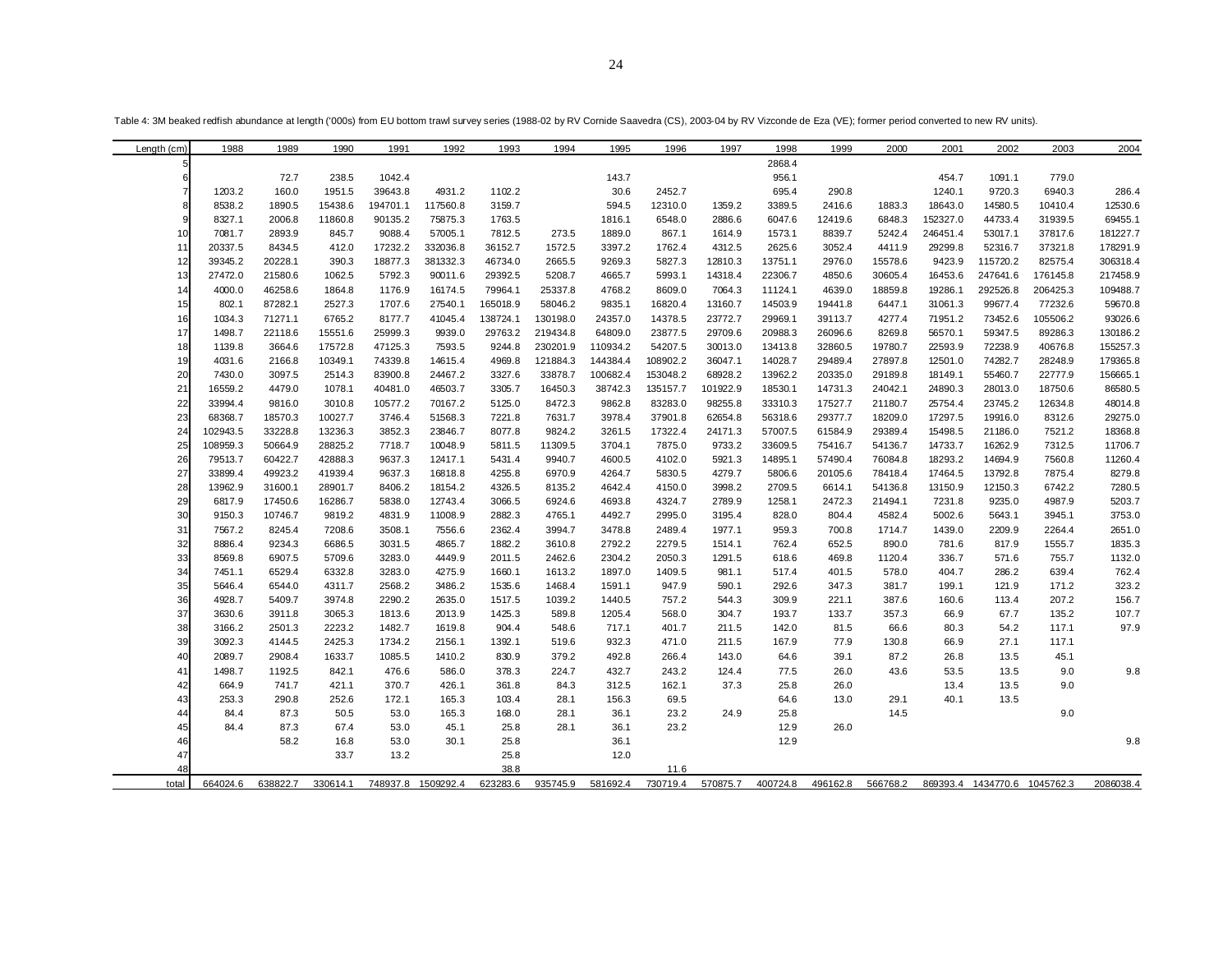|                            | 1988  | 1989  | 1990 | 1991 | 1992  | 1993         | 1994  | 1995 | 1996  | 1997 | 1998 | 1999 | 2000 | 2001     | 2002  |
|----------------------------|-------|-------|------|------|-------|--------------|-------|------|-------|------|------|------|------|----------|-------|
| liuvenile biomass CS units |       |       | 4.6  | 3.8  | 22.0  | 18.8         | 37.5  | 0.2  | 0.3   | 0.8  | . .0 | 0.3  | 2.0  | Б.<br>J. | 19.2  |
| liuvenile biomass VE units |       |       | 6.3  | ິບ.ບ | 31.7  | 30.0         | 51.9  | 0.3  | ٥.٤   |      | ں.   | 0.4  | 2.9  | 7.4      | 31.4  |
| spawning biomass CS units  | 31.8  | 29.   | 24.4 | 13.0 | 16.9  | 9.3          | 7.7   | 8.0  | 8.5   |      | 3.4  | 7.8  | 18.4 | 6.6      | 7.4   |
| spawning biomass VE units  | 28.2  | 28.C  | 22.7 | 1.6  | 16.0  | 7.9          | 6.4   | 6.3  | 6.1   | 6.4  | 3.2  | 7.5  | 18.4 | 6.0      | 6.4   |
| biomass CS units           | 143.0 | 113.7 | 87.6 | 59.3 | 97.6  | 55.          | 87.0  | 64.5 | 89.2  | 74.3 | 52.8 | 73.5 | 104. | 55.2     | 83.4  |
| biomass VE units           | 160.  | 127.8 | 89.1 | 72.3 | 118.9 | 77<br>$\sim$ | 104.7 | 72.5 | 100.2 | 83.  | 59.  | 82.5 | 17.  | 64.C     | 107.2 |

Table 5a: 3M beaked redfish survey biomass indices ('000 ton) from the RV Cornide Saavedra 1988-2002 interval, in original units and transformed to the new RV Vizconde Eza units.

Table 5b: 3M beaked redfish abundance, stock and female spwanning biomass ('000 tons) from EU bottom trawl survey series (1988-02 by RV Cornide Saavedra (CS), 2003-04 by RV Vizconde de Eza (VE); former period converted to new RV units.

|                                          | 1988 | 1989 | 1990 | 1991 | 1992 | 1993 | 1994 | 1995    | 1996 | 1997 | 1998 | 1999 | 2000 | 2001 | 2002 | 2003 | 2004 |
|------------------------------------------|------|------|------|------|------|------|------|---------|------|------|------|------|------|------|------|------|------|
| abundance (millions)                     | 664  | 639  | 33'  | 749  | 1509 | 623  | 936  | 582     | 73'  | 57'  | 401  | 496  | 567  | 869  | 1435 | 1046 | 2086 |
| $(000 \text{ ton})$<br>biomass           | 160  | 128  |      |      |      |      | 105  | 72<br>ు | 100  | 84   | 60   | 82   | 118  | 64   | 107  | 66   | 157  |
| $(1000 \text{ ton})$<br>spawning biomass | 28   | 28   | د∠   |      |      |      |      |         |      |      |      |      |      |      |      |      |      |
| ssb proportion                           | 18%  | 22%  | 25%  | 16%  | 13%  | 10%  | 6%   | 9%      | 6%   | 8%   | 5%   | 9%   | 16%  | 9%   | 6%   | 7%   | 5%   |

Table 5c: 3M beaked redfish survey mean catch per tow from EU bottom trawl survey series (1988-02 by RV Cornide Saavedra (CS), 2003-04 by RV Vizconde de Eza (VE); former period convert to new RV units).

|                             | 1988  | 1989  | 1990  | 1991 | 1992  | 1993 | 1994  | 1995 | 1996  | 1997  | 1998 | 1999  | 2000  | 2001 | 2002  | 2003      | 2004  |
|-----------------------------|-------|-------|-------|------|-------|------|-------|------|-------|-------|------|-------|-------|------|-------|-----------|-------|
| mean weight per tow (Kg/tow | 199.4 | 158.9 | 109.2 | 84.6 | 147.0 | 68.2 | 125.3 | 90.1 | 124.5 | 103.9 | 74.1 | 102.5 | 146.3 | 79.1 | 128.5 | 57.2      | 185.2 |
| <b>SE</b>                   |       |       | 12.6  | 10.4 |       | 24.2 | 37.7  | 9.7  | 17.2  | 18.4  |      | 29.6  | 56.9  | 12.2 | 17.3  | 72<br>. . | 26.4  |
| <b>ICV</b>                  | .16   | ົ 4 ຕ | 0.12  |      |       | 0.36 | 0.30  | 0.11 | 0.14  | 0.18  | 0.16 | 0.29  | 0.39  | 0.15 | 0.13  | 0.13      | 0.14  |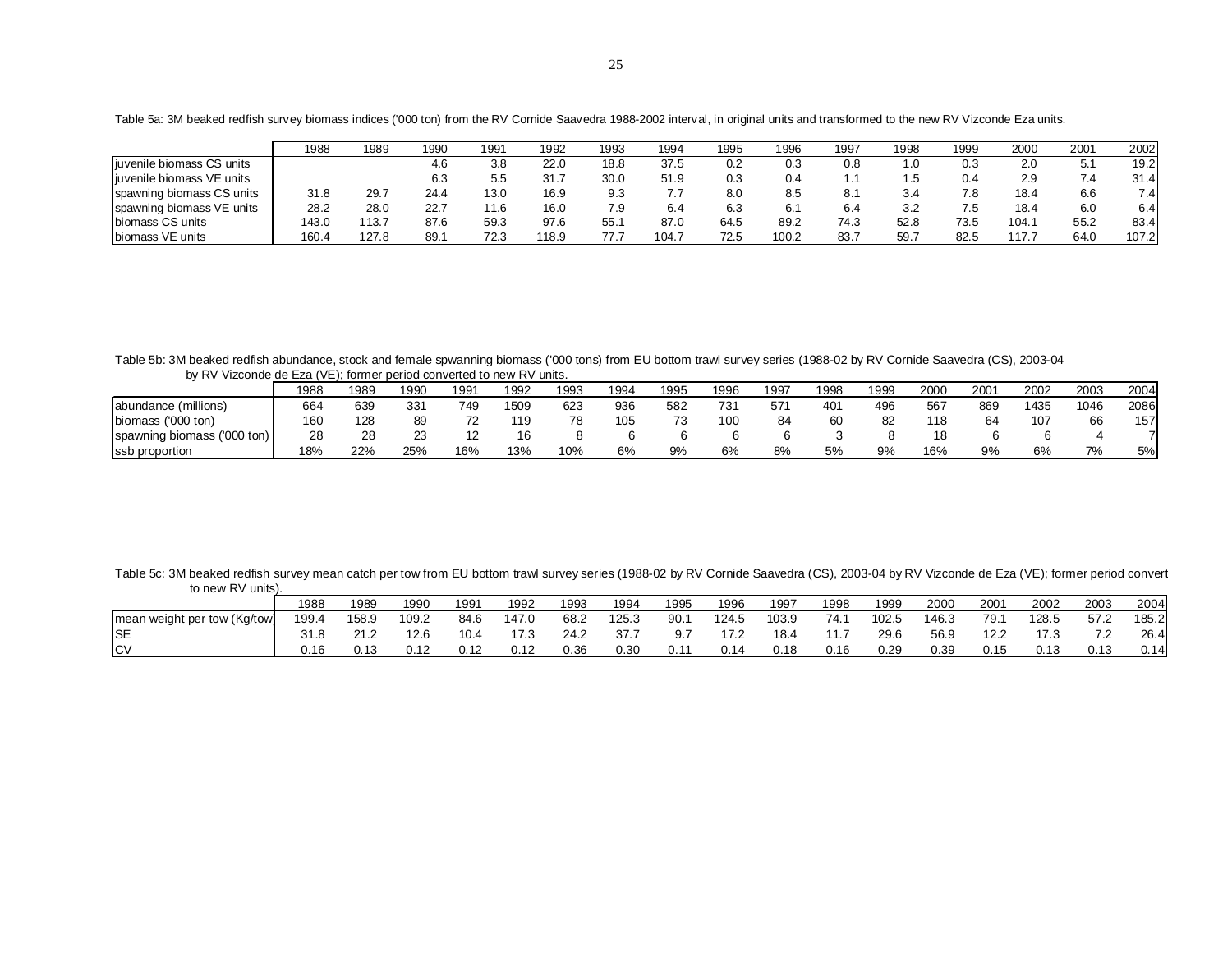Table 6a: Stock abundance at age (' 000) of 3M beaked redfish from EU surveys, 1989-04.

| year/age |         |         |         |         | 5      | 6       |        | 8      | q      | 10     | 11    | 12    | 13    | 14    | 15    | 16    | 17    | 18   |       | 19+Total |
|----------|---------|---------|---------|---------|--------|---------|--------|--------|--------|--------|-------|-------|-------|-------|-------|-------|-------|------|-------|----------|
| 1989     | 4130    | 53137   | 219406  | 19357   | 8071   | 35188   | 89946  | 89433  | 43605  | 21698  | 12392 | 7202  | 6537  | 5939  | 5301  | 3013  | 2467  | 2189 | 9812  | 638823   |
| 1990     | 29489   | 2710    | 33397   | 24565   | 2605   | 17585   | 56217  | 67444  | 36082  | 18378  | 10186 | 5630  | 5333  | 4816  | 4009  | 2318  | 1851  | 1730 | 6269  | 330614   |
| 1991     | 325523  | 51145   | 5421    | 154995  | 127962 | 17655   | 20481  | 13300  | 8086   | 4187   | 3884  | 3393  | 3014  | 2479  | 952   | 1514  | 1139  | 653  | 3155  | 748938   |
| 1992     | 198367  | 866124  | 59802   | 58014   | 144968 | 71881   | 30456  | 26346  | 16857  | 9630   | 6011  | 4452  | 4062  | 3082  | 2852  | 2072  | 1258  | 1028 | 2031  | 1509292  |
| 1993     | 6025    | 151086  | 90620   | 306049  | 10455  | 21648   | 10476  | 6426   | 2189   | 2996   | 2596  | 2453  | 1910  | 2000  | 1589  | 859   | 874   | 1414 | 1619  | 623284   |
| 1994     | 0       | 20065   | 76102   | 677611  | 79504  | 22080   | 22594  | 11375  | 7515   | 4950   | 3935  | 2808  | 2105  | 1122  | 1257  | 657   | 482   | 616  | 968   | 935746   |
| 1995     | 2585    | 18672   | 63686   | 114762  | 332114 | 8381    | 8942   | 8765   | 4706   | 3963   | 4073  | 2322  | 1642  | 1441  | 1536  | 1045  | 605   | 732  | 1721  | 581692   |
| 1996     | 21311   | 18163   | 34710   | 25262   | 190134 | 402615  | 11731  | 8653   | 5698   | 2783   | 2035  | 1950  | 991   | 1117  | 886   | 659   | 453   | 436  | 1132  | 730719   |
| 1997     | 5861    | 28568   | 34939   | 86326   | 96940  | 78135   | 222658 | 4967   | 3731   | 2768   | 1494  | 1269  | 689   | 837   | 236   | 298   | 368   | 124  | 667   | 570876   |
| 1998     | 15530   | 38427   | 62957   | 35093   | 32524  | 52330   | 30121  | 125511 | 3903   | 486    | 396   | 1990  | 257   | 249   | 77    | 156   | 343   | 28   | 347   | 400725   |
| 1999     | 23967   | 12166   | 50006   | 79605   | 45976  | 38126   | 46333  | 39046  | 151887 | 5871   | 257   | 337   | 858   | 110   | 246   | 253   | 201   | 435  | 481   | 496163   |
| 2000     | 13974   | 54195   | 27539   | 32860   | 61731  | 46285   | 47381  | 71096  | 35736  | 169492 | 2949  | 463   | 158   | 1548  | 152   | 81    | 83    | 52   | 992   | 566768   |
| 2001     | 419116  | 55177   | 121788  | 86078   | 52309  | 42284   | 29268  | 20323  | 8954   | 5122   | 26935 | 853   | 304   | 174   | 198   | 156   | 57    | 64   | 234   | 869393   |
| 2002     | 123142  | 480414  | 394558  | 235867  | 61369  | 46106   | 30279  | 22076  | 17766  | 4899   | 3033  | 13969 | 580   | 164   | 241   | 81    | 60    | 23   | 143   | 1434771  |
| 2003     | 87887   | 395055  | 335930  | 65241   | 84103  | 24769   | 14624  | 10827  | 6967   | 3974   | 2233  | 1323  | 11068 | 465   | 53    | 248   | 274   | 52   | 669   | 1045762  |
| 2004     | 263500  | 762669  | 301354  | 144943  | 430177 | 104125  | 34401  | 17198  | 8319   | 4654   | 2365  | 1301  | 1182  | 8772  | 72    | 230   | 248   | 39   | 490   | 2086038  |
| Total    | 1540407 | 3007774 | 1912213 | 2146627 | 760943 | 1029194 | 705908 | 542786 | 362000 | 265852 | 84773 | 51714 | 40691 | 34314 | 19659 | 13640 | 10764 | 9616 | 30729 |          |

Table 6b: Mature female abundance at age (' 000) of 3M beaked redfish from EU surveys, 1989-04.

| year/age | $\overline{2}$ | 3 |     | 5    | 6     |       | 8     | 9     | 10    | 11    | 12    | 13    | 14    | 15    | 16   | 17   | 18   | $19 +$ Total |       |
|----------|----------------|---|-----|------|-------|-------|-------|-------|-------|-------|-------|-------|-------|-------|------|------|------|--------------|-------|
| 1989     |                |   | 43  | 156  | 1545  | 7734  | 11709 | 7329  | 4218  | 3366  | 2593  | 2910  | 2829  | 2722  | 1561 | 1440 | 1231 | 7823         | 59210 |
| 1990     |                |   | 13  | 59   | 840   | 5392  | 9830  | 6743  | 3922  | 2988  | 2245  | 2655  | 2529  | 2300  | 1346 | 1110 | 1020 | 4432         | 47425 |
| 1991     |                |   | 55  | 493  | 820   | 2102  | 2501  | 2086  | 1443  | 1634  | 1658  | 1619  | 1448  | 596   | 1054 | 769  | 446  | 2437         | 21161 |
| 1992     |                |   | 18  | 1610 | 1817  | 2280  | 4334  | 4320  | 3147  | 2222  | 1829  | 1981  | 1668  | 1644  | 1413 | 818  | 811  | 1614         | 31525 |
| 1993     |                |   |     | 121  | 995   | 925   | 1009  | 463   | 779   | 778   | 761   | 707   | 834   | 676   | 942  | 598  | 983  | 1068         | 11638 |
| 1994     |                |   | 19  | 247  | 1006  | 1912  | 1682  | 1508  | 1510  | 1247  | 900   | 674   | 478   | 515   | 344  | 302  | 405  | 665          | 13413 |
| 1995     |                |   | 86  | 418  | 360   | 910   | 1343  | 1005  | 1105  | 1269  | 720   | 525   | 523   | 568   | 498  | 296  | 425  | 1344         | 11394 |
| 1996     |                |   |     | 1297 | 2557  | 1505  | 1754  | 1528  | 980   | 852   | 893   | 521   | 593   | 492   | 394  | 291  | 283  | 793          | 14731 |
| 1997     |                |   |     | 147  | 2720  | 6144  | 2287  | 1841  | 1263  | 705   | 605   | 333   | 403   | 113   | 157  | 201  | 67   | 428          | 17415 |
| 1998     |                |   |     | 133  | 924   | 1560  | 5282  | 785   | 120   | 119   | 647   | 86    | 96    | 26    | 61   | 155  | 9    | 231          | 10234 |
| 1999     |                |   |     | 155  | 1129  | 3118  | 4737  | 15007 | 1341  | 102   | 153   | 340   | 41    | 101   | 99   | 103  | 199  | 307          | 26931 |
| 2000     |                |   |     | 335  | 1052  | 3056  | 10012 | 9198  | 29716 | 1352  | 162   | 97    | 638   | 83    | 55   | 60   | 34   | 615          | 56465 |
| 2001     |                |   |     | 554  | 1329  | 2140  | 2777  | 1922  | 1815  | 6695  | 335   | 108   | 65    | 71    | 57   | 20   | 24   | 175          | 18089 |
| 2002     |                |   | 230 | 463  | 1547  | 1933  | 2574  | 3161  | 1826  | 1136  | 5364  | 308   | 82    | 113   | 28   | 26   | 9    | 62           | 18864 |
| 2003     |                |   | 9   | 326  | 676   | 1012  | 1258  | 1342  | 1114  | 913   | 647   | 3199  | 281   | 36    | 173  | 156  | 39   | 502          | 11683 |
| 2004     |                |   | 41  | 1431 | 2676  | 3028  | 2990  | 2112  | 1528  | 1100  | 749   | 785   | 3754  | 57    | 161  | 165  | 31   | 333          | 20942 |
| Total    |                |   | 515 | 7946 | 21995 | 44752 | 66078 | 60350 | 55829 | 26476 | 20261 | 16848 | 16261 | 10112 | 8342 | 6509 | 6017 | 22828        |       |

| Table 6c: maturity ogive at age for 3M beaked reddish as the average proportion of mature females at age, from the EU survey abundance at age 1989-04. |
|--------------------------------------------------------------------------------------------------------------------------------------------------------|
|--------------------------------------------------------------------------------------------------------------------------------------------------------|

|                                       |  |     |       |                        |    |               |         |           |           |           |           |           |           |           |           | $19+$   |
|---------------------------------------|--|-----|-------|------------------------|----|---------------|---------|-----------|-----------|-----------|-----------|-----------|-----------|-----------|-----------|---------|
| $^{\circ}$ $^{\circ}$ $^{\circ}$<br>w |  | ה ה | ገ በ21 | 333968<br>- ר<br>-0.06 | 12 | 0.166<br>7127 | 2100009 | 0.3123139 | .13917875 | 0.4140425 | 0.4738957 | 0.5143753 | 0.6116158 | 0.6047323 | 0.6257309 | 7428962 |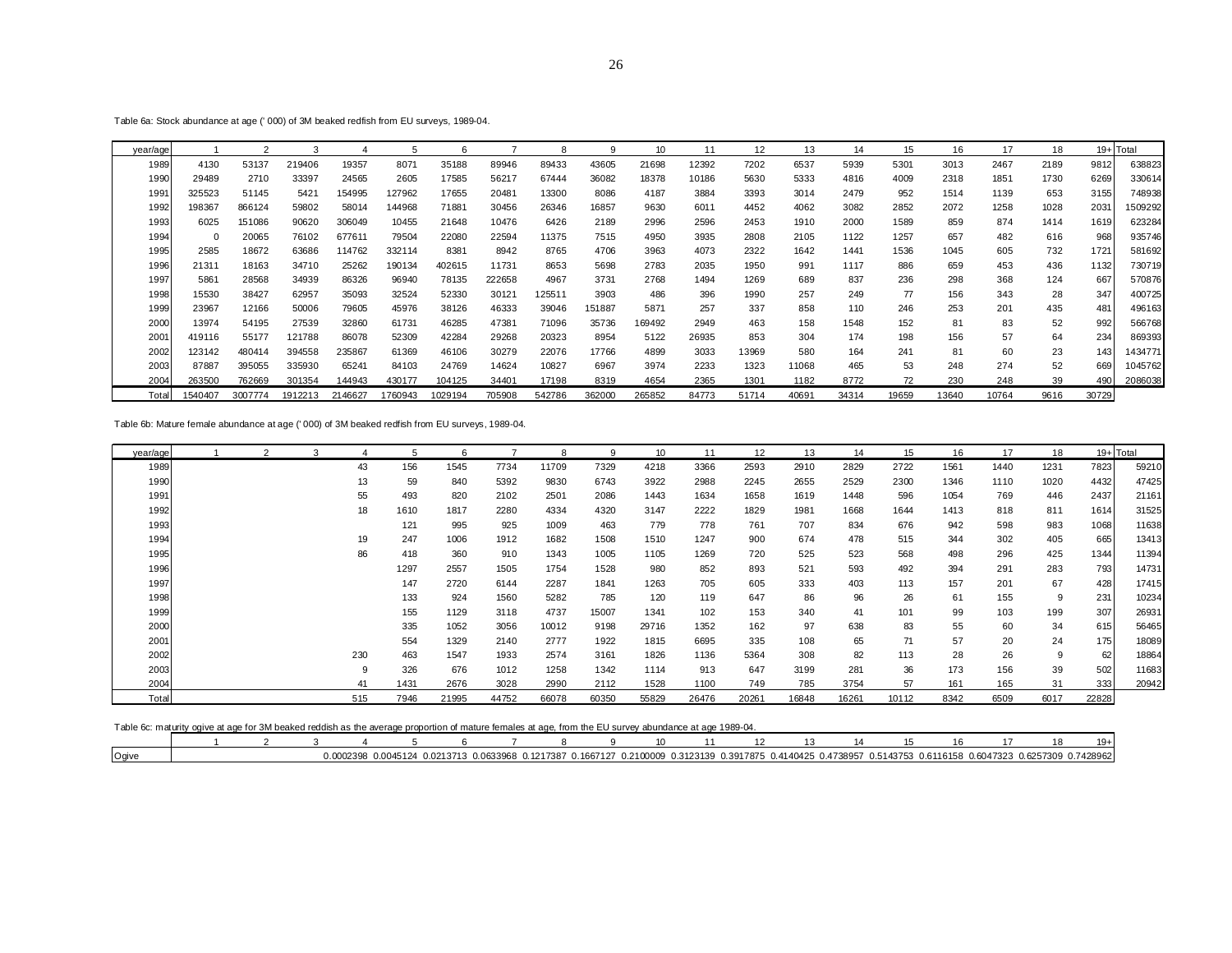Table 7a: Weights at age of the 3M beaked redfish stock (Kg) from EU surveys, 1989-04.

| year/age |       |       |       |       |       |       |       |       | 9     | 10    |       | 12    | 13    | 14    | 15    | 16    | 17    | 18    | $19+$ |
|----------|-------|-------|-------|-------|-------|-------|-------|-------|-------|-------|-------|-------|-------|-------|-------|-------|-------|-------|-------|
| 1989     | 0.012 | 0.032 | 0.060 | 0.100 | 0.164 | 0.205 | 0.248 | 0.284 | 0.317 | 0.349 | 0.431 | 0.511 | 0.563 | 0.586 | 0.631 | 0.643 | 0.706 | 0.703 | 0.880 |
| 1990     | 0.011 | 0.028 | 0.082 | 0.097 | 0.171 | 0.212 | 0.261 | 0.299 | 0.331 | 0.361 | 0.443 | 0.524 | 0.582 | 0.602 | 0.652 | 0.668 | 0.731 | 0.727 | 0.920 |
| 1991     | 0.012 | 0.029 | 0.067 | 0.109 | 0.135 | 0.214 | 0.276 | 0.337 | 0.385 | 0.465 | 0.515 | 0.569 | 0.616 | 0.649 | 0.700 | 0.779 | 0.764 | 0.794 | 0.892 |
| 1992     | 0.013 | 0.032 | 0.070 | 0.096 | 0.171 | 0.208 | 0.292 | 0.354 | 0.396 | 0.452 | 0.525 | 0.571 | 0.635 | 0.680 | 0.704 | 0.807 | 0.769 | 0.879 | 0.933 |
| 1993     | 0.010 | 0.034 | 0.051 | 0.066 | 0.156 | 0.212 | 0.287 | 0.365 | 0.395 | 0.434 | 0.513 | 0.554 | 0.624 | 0.687 | 0.714 | 0.871 | 0.853 | 0.867 | 1.101 |
| 1994     | 0.000 | 0.045 | 0.076 | 0.090 | 0.130 | 0.226 | 0.276 | 0.348 | 0.395 | 0.464 | 0.493 | 0.530 | 0.549 | 0.673 | 0.659 | 0.719 | 0.816 | 0.852 | 0.912 |
| 1995     | 0.011 | 0.027 | 0.071 | 0.102 | 0.113 | 0.217 | 0.288 | 0.357 | 0.405 | 0.456 | 0.514 | 0.546 | 0.632 | 0.702 | 0.726 | 0.812 | 0.822 | 0.869 | 1.067 |
| 1996     | 0.011 | 0.036 | 0.062 | 0.079 | 0.138 | 0.141 | 0.270 | 0.328 | 0.384 | 0.443 | 0.480 | 0.533 | 0.580 | 0.600 | 0.649 | 0.697 | 0.756 | 0.794 | 0.956 |
| 1997     | 0.013 | 0.031 | 0.059 | 0.090 | 0.127 | 0.190 | 0.174 | 0.355 | 0.406 | 0.466 | 0.505 | 0.573 | 0.609 | 0.621 | 0.682 | 0.746 | 0.787 | 0.759 | 0.933 |
| 1998     | 0.010 | 0.034 | 0.062 | 0.089 | 0.138 | 0.181 | 0.229 | 0.222 | 0.371 | 0.422 | 0.490 | 0.550 | 0.624 | 0.687 | 0.714 | 0.809 | 0.832 | 0.729 | 1.103 |
| 1999     | 0.014 | 0.033 | 0.064 | 0.087 | 0.121 | 0.176 | 0.223 | 0.260 | 0.246 | 0.323 | 0.473 | 0.564 | 0.513 | 0.552 | 0.541 | 0.552 | 0.642 | 0.615 | 0.766 |
| 2000     | 0.016 | 0.037 | 0.060 | 0.097 | 0.132 | 0.174 | 0.234 | 0.285 | 0.329 | 0.297 | 0.418 | 0.528 | 0.668 | 0.564 | 0.497 | 0.673 | 0.718 | 0.718 | 0.750 |
| 2001     | 0.015 | 0.028 | 0.062 | 0.085 | 0.140 | 0.179 | 0.238 | 0.297 | 0.328 | 0.384 | 0.340 | 0.516 | 0.598 | 0.663 | 0.668 | 0.616 | 0.771 | 0.853 | 1.010 |
| 2002     | 0.013 | 0.034 | 0.052 | 0.101 | 0.132 | 0.184 | 0.227 | 0.282 | 0.323 | 0.390 | 0.408 | 0.398 | 0.561 | 0.595 | 0.629 | 0.719 | 0.644 | 0.894 | 0.952 |
| 2003     | 0.012 | 0.034 | 0.054 | 0.076 | 0.109 | 0.161 | 0.217 | 0.264 | 0.321 | 0.355 | 0.413 | 0.462 | 0.351 | 0.558 | 0.584 | 0.638 | 0.509 | 0.694 | 0.754 |
| 2004     | 0.015 | 0.030 | 0.066 | 0.094 | 0.120 | 0.163 | 0.221 | 0.278 | 0.343 | 0.378 | 0.444 | 0.498 | 0.553 | 0.426 | 0.635 | 0.684 | 0.541 | 0.756 | 0.755 |
| mean     | 0.012 | 0.033 | 0.064 | 0.091 | 0.137 | 0.190 | 0.248 | 0.307 | 0.355 | 0.402 | 0.463 | 0.527 | 0.579 | 0.615 | 0.649 | 0.715 | 0.729 | 0.781 | 0.918 |

| Table 7b: Weights at age of the 3M mature female beaked redfish stock (Kg) from EU surveys, 1989-04. |  |  |
|------------------------------------------------------------------------------------------------------|--|--|
|                                                                                                      |  |  |

| year/age |  | 3 |       | 5     | 6     |       | 8     | 9     | 10    | 11    | 12    | 13    | 14    | 15    | 16    | 17    | 18    | $19+$ |
|----------|--|---|-------|-------|-------|-------|-------|-------|-------|-------|-------|-------|-------|-------|-------|-------|-------|-------|
| 1989     |  |   | 0.157 | 0.174 | 0.220 | 0.267 | 0.306 | 0.337 | 0.376 | 0.461 | 0.541 | 0.575 | 0.596 | 0.636 | 0.647 | 0.728 | 0.725 | 0.886 |
| 1990     |  |   | 0.160 | 0.181 | 0.228 | 0.283 | 0.323 | 0.352 | 0.390 | 0.474 | 0.553 | 0.594 | 0.615 | 0.658 | 0.671 | 0.749 | 0.746 | 0.926 |
| 1991     |  |   | 0.151 | 0.163 | 0.251 | 0.304 | 0.354 | 0.406 | 0.473 | 0.528 | 0.585 | 0.629 | 0.661 | 0.712 | 0.791 | 0.778 | 0.809 | 0.908 |
| 1992     |  |   | 0.157 | 0.185 | 0.225 | 0.310 | 0.372 | 0.412 | 0.459 | 0.534 | 0.593 | 0.656 | 0.706 | 0.732 | 0.828 | 0.800 | 0.889 | 0.947 |
| 1993     |  |   |       | 0.183 | 0.226 | 0.288 | 0.375 | 0.411 | 0.438 | 0.518 | 0.558 | 0.645 | 0.705 | 0.728 | 0.929 | 0.865 | 0.875 | 1.156 |
| 1994     |  |   | 0.153 | 0.169 | 0.244 | 0.286 | 0.357 | 0.402 | 0.470 | 0.502 | 0.539 | 0.569 | 0.702 | 0.684 | 0.750 | 0.824 | 0.874 | 0.952 |
| 1995     |  |   | 0.153 | 0.157 | 0.226 | 0.296 | 0.366 | 0.412 | 0.459 | 0.516 | 0.546 | 0.638 | 0.723 | 0.740 | 0.837 | 0.854 | 0.889 | 1.079 |
| 1996     |  |   |       | 0.176 | 0.187 | 0.281 | 0.337 | 0.389 | 0.449 | 0.483 | 0.536 | 0.583 | 0.606 | 0.658 | 0.702 | 0.757 | 0.799 | 0.959 |
| 1997     |  |   |       | 0.188 | 0.226 | 0.240 | 0.358 | 0.410 | 0.465 | 0.503 | 0.576 | 0.612 | 0.625 | 0.684 | 0.747 | 0.790 | 0.768 | 0.957 |
| 1998     |  |   |       | 0.159 | 0.195 | 0.266 | 0.243 | 0.384 | 0.436 | 0.493 | 0.554 | 0.626 | 0.707 | 0.712 | 0.815 | 0.844 | 0.729 | 1.128 |
| 1999     |  |   |       | 0.152 | 0.193 | 0.238 | 0.277 | 0.264 | 0.341 | 0.464 | 0.572 | 0.514 | 0.542 | 0.534 | 0.544 | 0.673 | 0.643 | 0.778 |
| 2000     |  |   |       | 0.162 | 0.192 | 0.270 | 0.304 | 0.344 | 0.327 | 0.424 | 0.519 | 0.681 | 0.574 | 0.494 | 0.695 | 0.724 | 0.728 | 0.770 |
| 2001     |  |   |       | 0.165 | 0.191 | 0.246 | 0.306 | 0.344 | 0.390 | 0.374 | 0.514 | 0.602 | 0.665 | 0.667 | 0.622 | 0.776 | 0.853 | 1.035 |
| 2002     |  |   | 0.151 | 0.174 | 0.209 | 0.238 | 0.305 | 0.340 | 0.399 | 0.453 | 0.408 | 0.557 | 0.587 | 0.616 | 0.715 | 0.643 | 0.888 | 0.968 |
| 2003     |  |   | 0.138 | 0.148 | 0.188 | 0.234 | 0.274 | 0.334 | 0.378 | 0.432 | 0.476 | 0.398 | 0.560 | 0.584 | 0.651 | 0.524 | 0.694 | 0.778 |
| 2004     |  |   | 0.149 | 0.160 | 0.195 | 0.243 | 0.288 | 0.352 | 0.399 | 0.466 | 0.518 | 0.566 | 0.460 | 0.635 | 0.675 | 0.550 | 0.756 | 0.718 |
| mean     |  |   | 0.152 | 0.168 | 0.212 | 0.268 | 0.322 | 0.368 | 0.416 | 0.477 | 0.537 | 0.590 | 0.627 | 0.655 | 0.726 | 0.742 | 0.792 | 0.934 |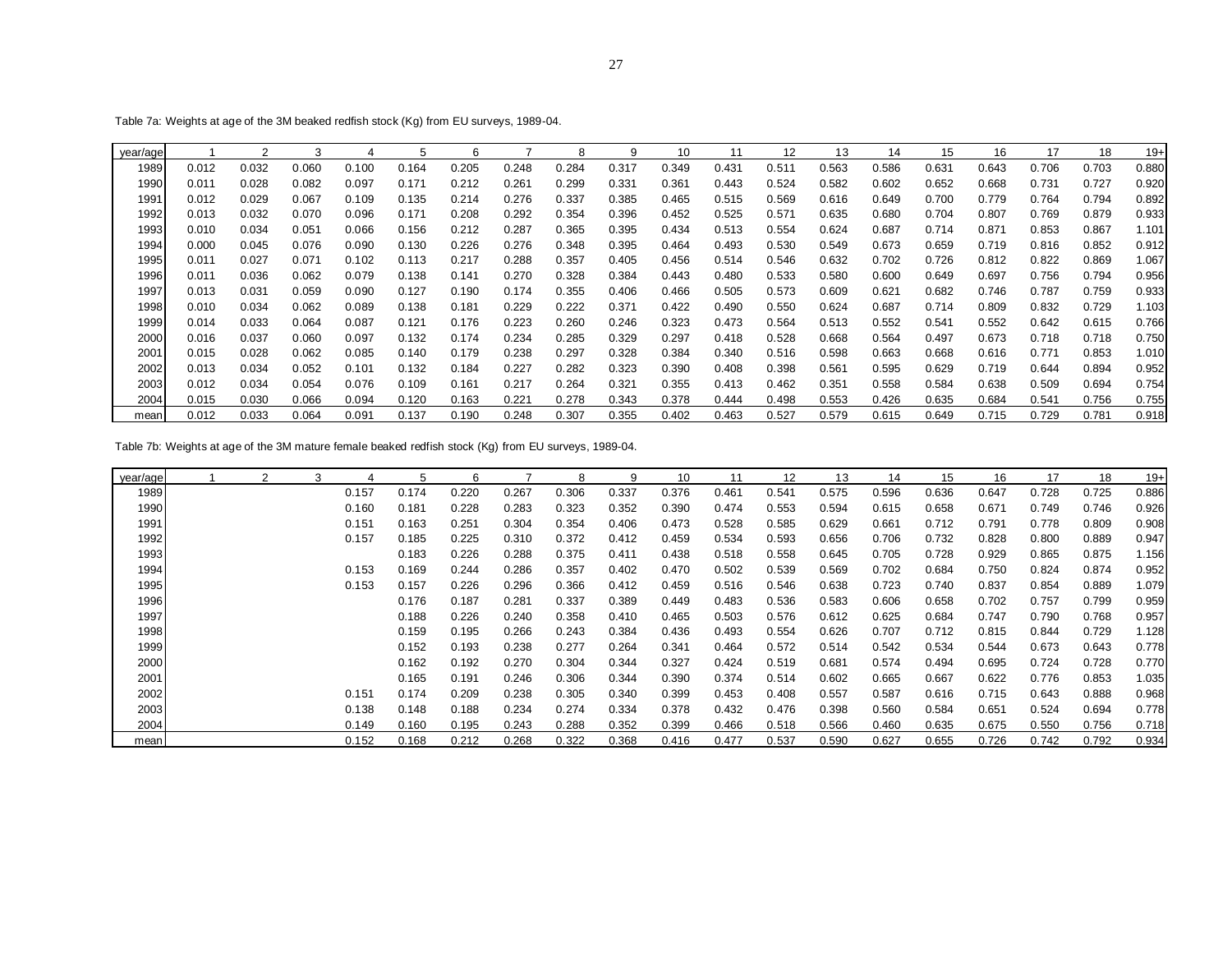| year/age |          | 2     | 3           | 4      | 5     | 6     |        | 8      | 9     | 10    | 11    | 12    | 13    | 14    | 15    | 16    | 17   | 18   | $19+$ |
|----------|----------|-------|-------------|--------|-------|-------|--------|--------|-------|-------|-------|-------|-------|-------|-------|-------|------|------|-------|
| 1989     | $\Omega$ | 16    | 136         | 444    | 1057  | 7890  | 22978  | 24054  | 14508 | 9716  | 8792  | 6213  | 6366  | 5883  | 5199  | 2965  | 2122 | 1969 | 5003  |
| 1990     |          | 0     | 5996        | 10382  | 2773  | 5860  | 28741  | 47007  | 32291 | 18415 | 11643 | 6614  | 5940  | 5430  | 4449  | 2543  | 1888 | 1788 | 4562  |
| 1991     |          | 0     | $\mathbf 0$ | 1229   | 3592  | 6929  | 18141  | 22725  | 16867 | 8491  | 6503  | 4808  | 3967  | 2888  | 1102  | 1648  | 1270 | 780  | 3305  |
| 1992     |          | 0     | $\mathbf 0$ | 237    | 5234  | 7018  | 16988  | 18149  | 11681 | 7422  | 5608  | 4455  | 4286  | 3302  | 2952  | 1953  | 1189 | 746  | 1730  |
| 1993     | $\Omega$ | 308   | 3913        | 11450  | 11241 | 7987  | 6706   | 6787   | 3112  | 4903  | 4776  | 4538  | 3442  | 3692  | 3060  | 1452  | 1120 | 1718 | 1599  |
| 1994     | $\Omega$ | 759   | 5174        | 54165  | 6617  | 2876  | 4296   | 3376   | 3077  | 2788  | 2150  | 1523  | 1111  | 612   | 728   | 320   | 219  | 269  | 384   |
| 1995     | 16       | 84    | 979         | 2770   | 13324 | 5399  | 1889   | 2423   | 1554  | 1471  | 1869  | 1137  | 966   | 927   | 1070  | 833   | 482  | 548  | 1239  |
| 1996     | 7075     | 2966  | 2288        | 1632   | 3546  | 4635  | 1402   | 1399   | 1431  | 983   | 767   | 733   | 393   | 404   | 283   | 202   | 135  | 133  | 289   |
| 1997     | 563      | 1216  | 490         | 692    | 144   | 595   | 800    | 272    | 285   | 322   | 219   | 194   | 98    | 119   | 27    | 28    | 30   | 10   | 76    |
| 1998     | 445      | 3678  | 810         | 109    | 59    | 109   | 285    | 706    | 422   | 69    | 76    | 355   | 45    | 50    | 12    | 33    | 66   | 4    | 52    |
| 1999     | 2337     | 998   | 228         | 151    | 43    | 16    | 70     | 258    | 593   | 367   | 81    | 114   | 263   | 39    | 78    | 79    | 69   | 105  | 147   |
| 2000     | 438      | 2408  | 258         | 102    | 159   | 232   | 417    | 1023   | 1393  | 4145  | 647   | 179   | 75    | 644   | 64    | 39    | 35   | 41   | 569   |
| 2001     | 12984    | 13397 | 1805        | 828    | 337   | 387   | 842    | 1303   | 870   | 858   | 3232  | 381   | 116   | 61    | 65    | 59    | 19   | 29   | 61    |
| 2002     | 2536     | 10606 | 5543        | 1280   | 309   | 464   | 559    | 877    | 1044  | 555   | 678   | 1910  | 360   | 116   | 167   | 61    | 53   | 10   | 57    |
| 2003     | 4920     | 6570  | 6494        | 1712   | 1946  | 281   | 391    | 546    | 565   | 423   | 365   | 311   | 1222  | 214   | 22    | 102   | 69   | 23   | 266   |
| 2004     | 1482     | 4518  | 3022        | 1025   | 4259  | 2730  | 1631   | 1001   | 588   | 367   | 256   | 188   | 224   | 902   | 16    | 70    | 41   | 14   | 322   |
| Itotal   | 32796    | 47524 | 37134       | 188208 | 54641 | 53407 | 106135 | 131904 | 90281 | 61293 | 47662 | 33653 | 28875 | 25283 | 19295 | 12386 | 8804 | 8187 | 19661 |

Table 8a: Catch in numbers at age (' 000) of 3M redfish, 1989-04, including redfish by-catch in the shrimp fishery.

Table 8b: Weights at age in the catch and by catch (Kg) of 3M redfish, 1989-04.

| year/age |       | ◠     | 3     | 4     | 5     | 6     |       | 8     | 9     | 10    | 11    | 12    | 13    | 14    | 15    | 16    | 17    | 18    | $19+$ |
|----------|-------|-------|-------|-------|-------|-------|-------|-------|-------|-------|-------|-------|-------|-------|-------|-------|-------|-------|-------|
| 1989     |       | 0.043 | 0.099 | 0.174 | 0.208 | 0.251 | 0.293 | 0.344 | 0.401 | 0.453 | 0.535 | 0.597 | 0.644 | 0.668 | 0.712 | 0.729 | 0.783 | 0.794 | 1.005 |
| 1990     |       |       | 0.130 | 0.144 | 0.183 | 0.258 | 0.318 | 0.364 | 0.401 | 0.434 | 0.508 | 0.579 | 0.639 | 0.658 | 0.709 | 0.726 | 0.773 | 0.768 | 1.006 |
| 1991     |       |       |       | 0.147 | 0.182 | 0.287 | 0.347 | 0.401 | 0.439 | 0.511 | 0.558 | 0.616 | 0.672 | 0.721 | 0.772 | 0.853 | 0.833 | 0.867 | 0.964 |
| 1992     |       |       |       | 0.157 | 0.197 | 0.269 | 0.337 | 0.389 | 0.437 | 0.503 | 0.584 | 0.626 | 0.693 | 0.732 | 0.750 | 0.850 | 0.803 | 0.933 | 1.017 |
| 1993     |       | 0.066 | 0.093 | 0.114 | 0.156 | 0.250 | 0.323 | 0.405 | 0.442 | 0.474 | 0.547 | 0.588 | 0.654 | 0.716 | 0.740 | 0.883 | 0.856 | 0.870 | 1.170 |
| 1994     |       | 0.057 | 0.098 | 0.109 | 0.147 | 0.264 | 0.312 | 0.389 | 0.436 | 0.500 | 0.533 | 0.572 | 0.601 | 0.703 | 0.694 | 0.726 | 0.832 | 0.855 | 0.923 |
| 1995     | 0.014 | 0.041 | 0.086 | 0.164 | 0.184 | 0.239 | 0.327 | 0.397 | 0.442 | 0.495 | 0.552 | 0.583 | 0.665 | 0.725 | 0.751 | 0.829 | 0.835 | 0.873 | 1.050 |
| 1996     | 0.011 | 0.037 | 0.078 | 0.093 | 0.184 | 0.209 | 0.316 | 0.378 | 0.441 | 0.498 | 0.532 | 0.590 | 0.635 | 0.650 | 0.705 | 0.747 | 0.806 | 0.845 | 1.075 |
| 1997     | 0.019 | 0.037 | 0.074 | 0.092 | 0.153 | 0.266 | 0.284 | 0.394 | 0.442 | 0.507 | 0.548 | 0.595 | 0.621 | 0.626 | 0.672 | 0.761 | 0.793 | 0.741 | 1.291 |
| 1998     | 0.014 | 0.043 | 0.058 | 0.107 | 0.165 | 0.213 | 0.318 | 0.295 | 0.427 | 0.480 | 0.519 | 0.572 | 0.639 | 0.712 | 0.728 | 0.827 | 0.839 | 0.745 | 1.026 |
| 1999     | 0.020 | 0.040 | 0.072 | 0.101 | 0.140 | 0.201 | 0.325 | 0.364 | 0.351 | 0.433 | 0.509 | 0.597 | 0.553 | 0.580 | 0.568 | 0.583 | 0.671 | 0.612 | 0.737 |
| 2000     | 0.010 | 0.025 | 0.045 | 0.071 | 0.122 | 0.167 | 0.234 | 0.283 | 0.348 | 0.330 | 0.441 | 0.520 | 0.657 | 0.558 | 0.496 | 0.659 | 0.720 | 0.763 | 0.801 |
| 2001     | 0.017 | 0.032 | 0.063 | 0.097 | 0.148 | 0.211 | 0.269 | 0.322 | 0.361 | 0.411 | 0.404 | 0.537 | 0.611 | 0.674 | 0.674 | 0.617 | 0.797 | 0.860 | 0.989 |
| 2002     | 0.018 | 0.045 | 0.067 | 0.115 | 0.167 | 0.229 | 0.266 | 0.328 | 0.359 | 0.423 | 0.492 | 0.450 | 0.577 | 0.600 | 0.622 | 0.704 | 0.643 | 0.866 | 0.876 |
| 2003     | 0.013 | 0.038 | 0.066 | 0.085 | 0.107 | 0.190 | 0.253 | 0.288 | 0.341 | 0.384 | 0.454 | 0.500 | 0.409 | 0.584 | 0.587 | 0.633 | 0.550 | 0.692 | 0.664 |
| 2004     | 0.012 | 0.032 | 0.062 | 0.091 | 0.132 | 0.174 | 0.222 | 0.272 | 0.338 | 0.378 | 0.453 | 0.510 | 0.553 | 0.441 | 0.610 | 0.679 | 0.569 | 0.724 | 0.925 |
| mean     | 0.015 | 0.041 | 0.078 | 0.116 | 0.161 | 0.230 | 0.297 | 0.351 | 0.400 | 0.451 | 0.511 | 0.565 | 0.614 | 0.647 | 0.675 | 0.738 | 0.756 | 0.800 | 0.970 |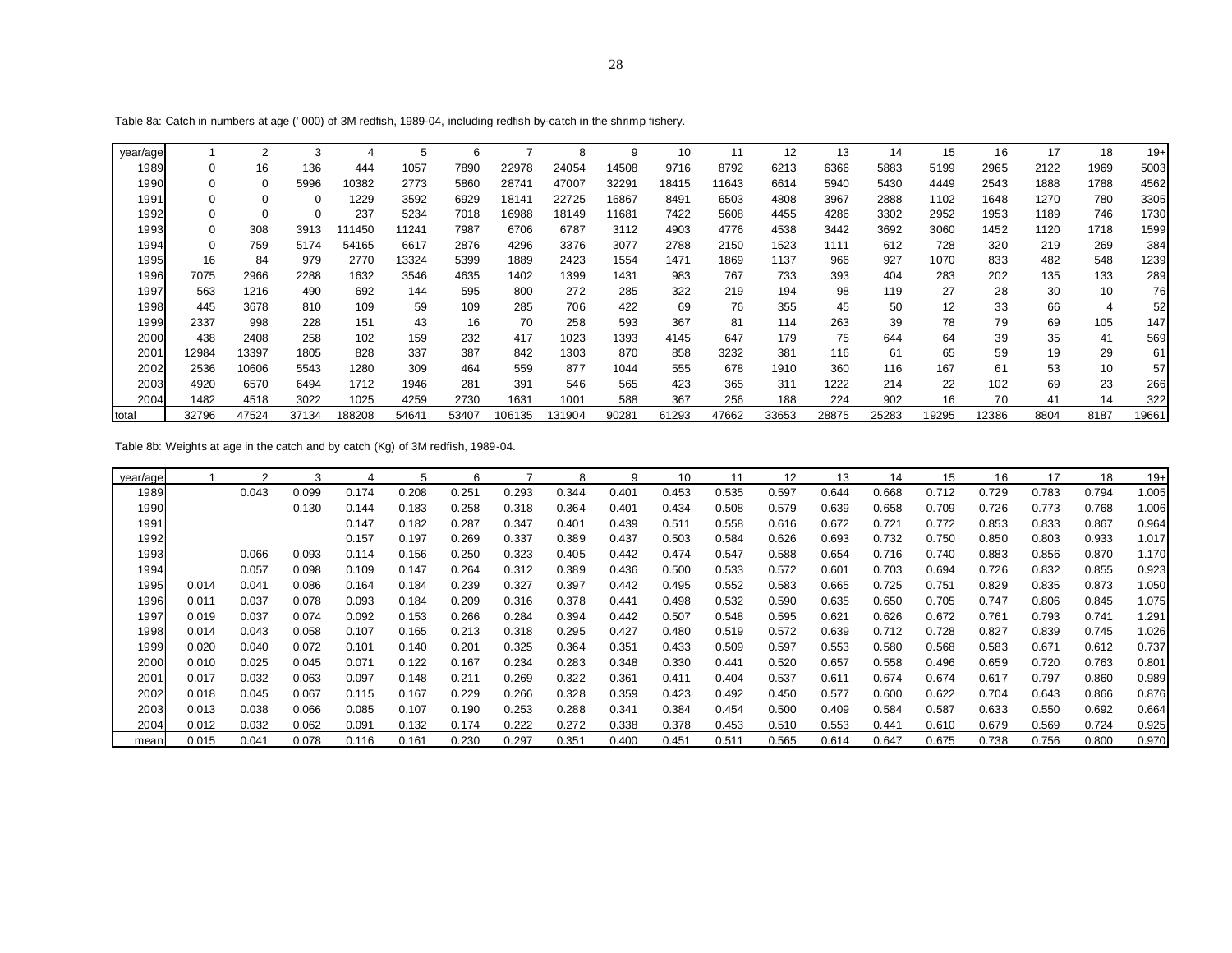Table 9: Input files for 2005 XSA assessment.

REDFISH NAFO DIVISION 3M INDEX OF INPUT FILES 2005 REDFISH NAFO 3M LANDINGS tons  $1 \quad 1 \quad 1$ red3mla.txt 1989 2004 red3mcn.txt 4 19 red3mcw.txt 5<br>red3msw.txt 58086 red3msw.txt red3mnm.txt 80223  $red3mmo.txt$ red3mpf.txt 43300 red3mpm.txt 43090 red3mfo.txt 17660 red3mfn.txt 13879 red3mtun.txt 6101 1408 1011 1095 3664 3327

#### REDFISH NAFO 3M CATCH NUMBERS thousands 1 2

| 1989   | 2004  |      |       |       |       |       |       |      |      |      |      |      |      |                |      |
|--------|-------|------|-------|-------|-------|-------|-------|------|------|------|------|------|------|----------------|------|
| 4      | 19    |      |       |       |       |       |       |      |      |      |      |      |      |                |      |
| 1      |       |      |       |       |       |       |       |      |      |      |      |      |      |                |      |
| 444    | 1057  | 7890 | 22978 | 24054 | 14508 | 9716  | 8792  | 6213 | 6366 | 5883 | 5199 | 2965 | 2122 | 1969           | 5003 |
| 10382  | 2773  | 5860 | 28741 | 47007 | 32291 | 18415 | 11643 | 6614 | 5940 | 5430 | 4449 | 2543 | 1888 | 1788           | 4562 |
| 1229   | 3592  | 6929 | 18141 | 22725 | 16867 | 8491  | 6503  | 4808 | 3967 | 2888 | 1102 | 1648 | 1270 | 780            | 3305 |
| 237    | 5234  | 7018 | 16988 | 18149 | 11681 | 7422  | 5608  | 4455 | 4286 | 3302 | 2952 | 1953 | 1189 | 746            | 1730 |
| 111450 | 11241 | 7987 | 6706  | 6787  | 3112  | 4903  | 4776  | 4538 | 3442 | 3692 | 3060 | 1452 | 1120 | 1718           | 1599 |
| 54165  | 6617  | 2876 | 4296  | 3376  | 3077  | 2788  | 2150  | 1523 | 1111 | 612  | 728  | 320  | 219  | 269            | 384  |
| 2770   | 13324 | 5399 | 1889  | 2423  | 1554  | 1471  | 1869  | 1137 | 966  | 927  | 1070 | 833  | 482  | 548            | 1239 |
| 1632   | 3546  | 4635 | 1402  | 1399  | 1431  | 983   | 767   | 733  | 393  | 404  | 283  | 202  | 135  | 133            | 289  |
| 692    | 144   | 595  | 800   | 272   | 285   | 322   | 219   | 194  | 98   | 119  | 27   | 28   | 30   | 10             | 76   |
| 109    | 59    | 109  | 285   | 706   | 422   | 69    | 76    | 355  | 45   | 50   | 12   | 33   | 66   | $\overline{4}$ | 52   |
| 151    | 43    | 16   | 70    | 258   | 593   | 367   | 81    | 114  | 263  | 39   | 78   | 79   | 69   | 105            | 147  |
| 102    | 159   | 232  | 417   | 1023  | 1393  | 4145  | 647   | 179  | 75   | 644  | 64   | 39   | 35   | 41             | 569  |
| 828    | 337   | 387  | 842   | 1303  | 870   | 858   | 3232  | 381  | 116  | 61   | 65   | 59   | 19   | 29             | 61   |
| 1280   | 309   | 464  | 559   | 877   | 1044  | 555   | 678   | 1910 | 360  | 116  | 167  | 61   | 53   | 10             | 57   |
| 1712   | 1946  | 281  | 391   | 546   | 565   | 423   | 365   | 311  | 1222 | 214  | 22   | 102  | 69   | 23             | 266  |
| 1025   | 4259  | 2730 | 1631  | 1001  | 588   | 367   | 256   | 188  | 224  | 902  | 16   | 70   | 41   | 14             | 322  |

3061 2273

#### REDFISH NAFO 3M CATCH WEIGHT AT AGE kg

|       | 3     |       |       |       |       |       |       |       |       |       |       |       |       |       |       |
|-------|-------|-------|-------|-------|-------|-------|-------|-------|-------|-------|-------|-------|-------|-------|-------|
| 1989  | 2004  |       |       |       |       |       |       |       |       |       |       |       |       |       |       |
| 4     | 19    |       |       |       |       |       |       |       |       |       |       |       |       |       |       |
| 1     |       |       |       |       |       |       |       |       |       |       |       |       |       |       |       |
| 0.174 | 0.208 | 0.251 | 0.293 | 0.344 | 0.401 | 0.453 | 0.535 | 0.597 | 0.644 | 0.668 | 0.712 | 0.729 | 0.783 | 0.794 | 1.005 |
| 0.144 | 0.183 | 0.258 | 0.318 | 0.364 | 0.401 | 0.434 | 0.508 | 0.579 | 0.639 | 0.658 | 0.709 | 0.726 | 0.773 | 0.768 | 1.006 |
| 0.147 | 0.182 | 0.287 | 0.347 | 0.401 | 0.439 | 0.511 | 0.558 | 0.616 | 0.672 | 0.721 | 0.772 | 0.853 | 0.833 | 0.867 | 0.964 |
| 0.157 | 0.197 | 0.269 | 0.337 | 0.389 | 0.437 | 0.503 | 0.584 | 0.626 | 0.693 | 0.732 | 0.750 | 0.850 | 0.803 | 0.933 | 1.017 |
| 0.114 | 0.156 | 0.250 | 0.323 | 0.405 | 0.442 | 0.474 | 0.547 | 0.588 | 0.654 | 0.716 | 0.740 | 0.883 | 0.856 | 0.870 | 1.170 |
| 0.109 | 0.147 | 0.264 | 0.312 | 0.389 | 0.436 | 0.500 | 0.533 | 0.572 | 0.601 | 0.703 | 0.694 | 0.726 | 0.832 | 0.855 | 0.923 |
| 0.164 | 0.184 | 0.239 | 0.327 | 0.397 | 0.442 | 0.495 | 0.552 | 0.583 | 0.665 | 0.725 | 0.751 | 0.829 | 0.835 | 0.873 | 1.050 |
| 0.093 | 0.184 | 0.209 | 0.316 | 0.378 | 0.441 | 0.498 | 0.532 | 0.590 | 0.635 | 0.650 | 0.705 | 0.747 | 0.806 | 0.845 | 1.075 |
| 0.092 | 0.153 | 0.266 | 0.284 | 0.394 | 0.442 | 0.507 | 0.548 | 0.595 | 0.621 | 0.626 | 0.672 | 0.761 | 0.793 | 0.741 | 1.291 |
| 0.107 | 0.165 | 0.213 | 0.318 | 0.295 | 0.427 | 0.480 | 0.519 | 0.572 | 0.639 | 0.712 | 0.728 | 0.827 | 0.839 | 0.745 | 1.026 |
| 0.101 | 0.140 | 0.201 | 0.325 | 0.364 | 0.351 | 0.433 | 0.509 | 0.597 | 0.553 | 0.580 | 0.568 | 0.583 | 0.671 | 0.612 | 0.737 |
| 0.071 | 0.122 | 0.167 | 0.234 | 0.283 | 0.348 | 0.330 | 0.441 | 0.520 | 0.657 | 0.558 | 0.496 | 0.659 | 0.720 | 0.763 | 0.801 |
| 0.097 | 0.148 | 0.211 | 0.269 | 0.322 | 0.361 | 0.411 | 0.404 | 0.537 | 0.611 | 0.674 | 0.674 | 0.617 | 0.797 | 0.860 | 0.989 |
| 0.115 | 0.167 | 0.229 | 0.266 | 0.328 | 0.359 | 0.423 | 0.492 | 0.450 | 0.577 | 0.600 | 0.622 | 0.704 | 0.643 | 0.866 | 0.876 |
| 0.085 | 0.107 | 0.190 | 0.253 | 0.288 | 0.341 | 0.384 | 0.454 | 0.500 | 0.409 | 0.584 | 0.587 | 0.633 | 0.550 | 0.692 | 0.664 |
| 0.091 | 0.132 | 0.174 | 0.222 | 0.272 | 0.338 | 0.378 | 0.453 | 0.510 | 0.553 | 0.441 | 0.610 | 0.679 | 0.569 | 0.724 | 0.925 |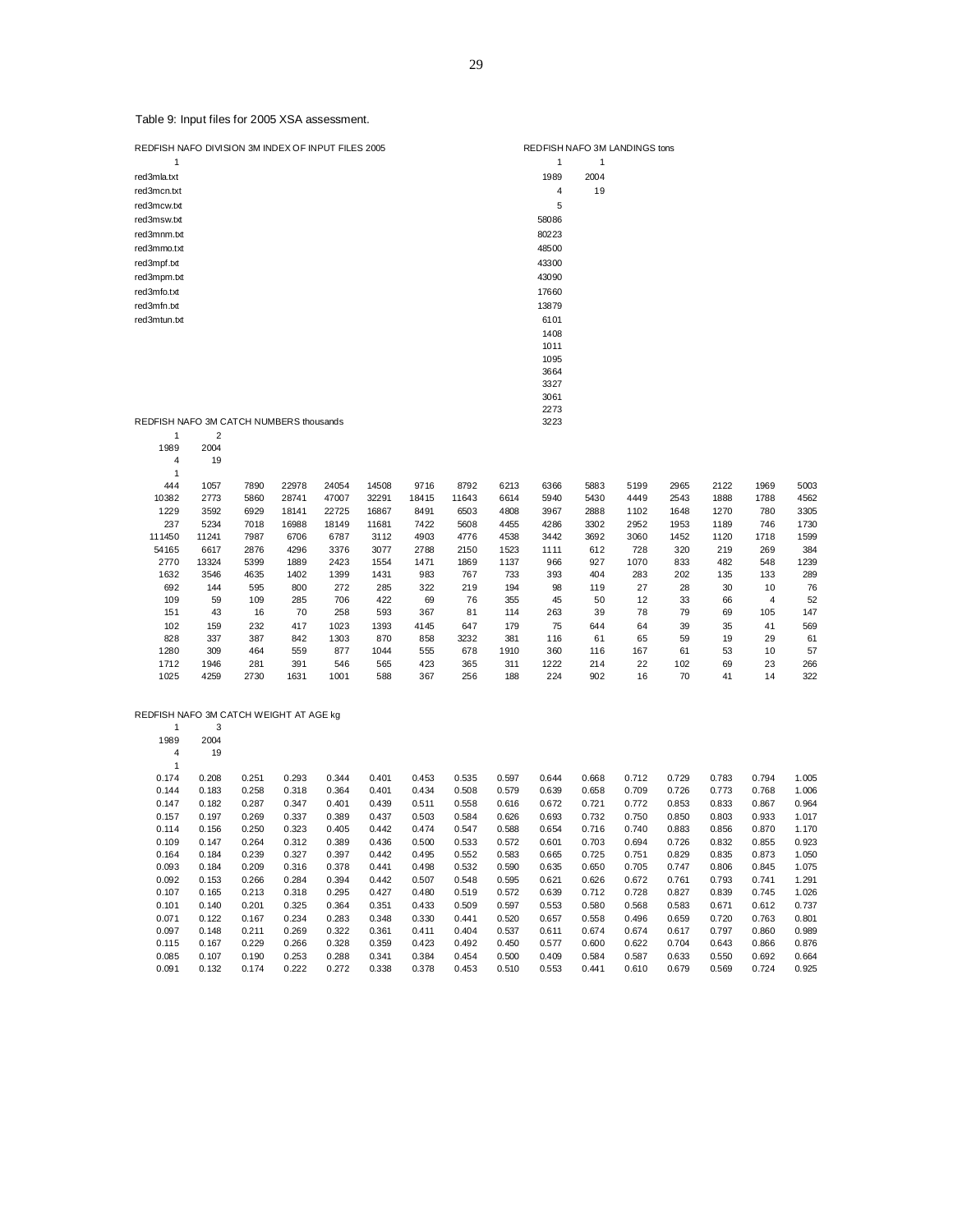Table 9: Input files for 2005 XSA assessment (cont.).

| REDFISH NAFO 3M STOCK WEIGHT AT AGE kg             |                |                |                |                |                |                |                |                |                                                 |                |                |                |                |                                                 |                |
|----------------------------------------------------|----------------|----------------|----------------|----------------|----------------|----------------|----------------|----------------|-------------------------------------------------|----------------|----------------|----------------|----------------|-------------------------------------------------|----------------|
| $\mathbf{1}$<br>1989                               | 4<br>2004      |                |                |                |                |                |                |                |                                                 |                |                |                |                |                                                 |                |
| 4<br>1                                             | 19             |                |                |                |                |                |                |                |                                                 |                |                |                |                |                                                 |                |
| 0.100                                              | 0.164          | 0.205          | 0.248          | 0.284          | 0.317          | 0.349          | 0.431          | 0.511          | 0.563                                           | 0.586          | 0.631          | 0.643          | 0.706          | 0.703                                           | 0.880          |
| 0.097                                              | 0.171          | 0.212          | 0.261          | 0.299          | 0.331          | 0.361          | 0.443          | 0.524          | 0.582                                           | 0.602          | 0.652          | 0.668          | 0.731          | 0.727                                           | 0.920          |
| 0.109                                              | 0.135          | 0.214          | 0.276          | 0.337          | 0.385          | 0.465          | 0.515          | 0.569          | 0.616                                           | 0.649          | 0.700          | 0.779          | 0.764          | 0.794                                           | 0.892          |
| 0.096                                              | 0.171          | 0.208          | 0.292          | 0.354          | 0.396          | 0.452          | 0.525          | 0.571          | 0.635                                           | 0.680          | 0.704          | 0.807          | 0.769          | 0.879                                           | 0.933          |
| 0.066                                              | 0.156          | 0.212          | 0.287          | 0.365          | 0.395          | 0.434          | 0.513          | 0.554          | 0.624                                           | 0.687          | 0.714          | 0.871          | 0.853          | 0.867                                           | 1.101          |
| 0.090                                              | 0.130          | 0.226          | 0.276          | 0.348          | 0.395          | 0.464          | 0.493          | 0.530          | 0.549                                           | 0.673          | 0.659          | 0.719          | 0.816          | 0.852                                           | 0.912          |
| 0.102                                              | 0.113          | 0.217          | 0.288          | 0.357          | 0.405          | 0.456          | 0.514          | 0.546          | 0.632                                           | 0.702          | 0.726          | 0.812          | 0.822          | 0.869                                           | 1.067          |
| 0.079                                              | 0.138          | 0.141          | 0.270          | 0.328          | 0.384          | 0.443          | 0.480          | 0.533          | 0.580                                           | 0.600          | 0.649          | 0.697          | 0.756          | 0.794                                           | 0.956          |
| 0.090<br>0.089                                     | 0.127<br>0.138 | 0.190<br>0.181 | 0.174<br>0.229 | 0.355<br>0.222 | 0.406<br>0.371 | 0.466<br>0.422 | 0.505<br>0.490 | 0.573<br>0.550 | 0.609<br>0.624                                  | 0.621<br>0.687 | 0.682<br>0.714 | 0.746<br>0.809 | 0.787<br>0.832 | 0.759<br>0.729                                  | 0.933<br>1.103 |
| 0.087                                              | 0.121          | 0.176          | 0.223          | 0.260          | 0.246          | 0.323          | 0.473          | 0.564          | 0.513                                           | 0.552          | 0.541          | 0.552          | 0.642          | 0.615                                           | 0.766          |
| 0.097                                              | 0.132          | 0.174          | 0.234          | 0.285          | 0.329          | 0.297          | 0.418          | 0.528          | 0.668                                           | 0.564          | 0.497          | 0.673          | 0.718          | 0.718                                           | 0.750          |
| 0.085                                              | 0.140          | 0.179          | 0.238          | 0.297          | 0.328          | 0.384          | 0.340          | 0.516          | 0.598                                           | 0.663          | 0.668          | 0.616          | 0.771          | 0.853                                           | 1.010          |
| 0.101                                              | 0.132          | 0.184          | 0.227          | 0.282          | 0.323          | 0.390          | 0.408          | 0.398          | 0.561                                           | 0.595          | 0.629          | 0.719          | 0.644          | 0.894                                           | 0.952          |
| 0.076                                              | 0.109          | 0.161          | 0.217          | 0.264          | 0.321          | 0.355          | 0.413          | 0.462          | 0.351                                           | 0.558          | 0.584          | 0.638          | 0.509          | 0.694                                           | 0.754          |
| 0.094                                              | 0.120          | 0.163          | 0.221          | 0.278          | 0.343          | 0.378          | 0.444          | 0.498          | 0.553                                           | 0.426          | 0.635          | 0.684          | 0.541          | 0.756                                           | 0.755          |
| REDFISH NAFO 3M NATURAL MORTALITY                  |                |                |                |                |                |                |                |                |                                                 |                |                |                |                |                                                 |                |
| 1                                                  | 5              |                |                |                |                |                |                |                |                                                 |                |                |                |                |                                                 |                |
| 1989                                               | 2004           |                |                |                |                |                |                |                |                                                 |                |                |                |                |                                                 |                |
| 4                                                  | 19             |                |                |                |                |                |                |                |                                                 |                |                |                |                |                                                 |                |
| 2                                                  |                |                |                |                |                |                |                |                |                                                 |                |                |                |                |                                                 |                |
| 0.1                                                | 0.1            | 0.1            | 0.1            | 0.1            | 0.1            | 0.1            | 0.1            | 0.1            | 0.1                                             | 0.1            | 0.1            | 0.1            | 0.1            | 0.1                                             | 0.1            |
| REDFISH NAFO 3M PROPORTION MATURE AT AGE           |                |                |                |                |                |                |                |                |                                                 |                |                |                |                |                                                 |                |
| 1                                                  | 6              |                |                |                |                |                |                |                |                                                 |                |                |                |                |                                                 |                |
| 1989<br>4                                          | 2004<br>19     |                |                |                |                |                |                |                |                                                 |                |                |                |                |                                                 |                |
| 2                                                  |                |                |                |                |                |                |                |                |                                                 |                |                |                |                |                                                 |                |
| 0.0002                                             | 0.0045         | 0.0214         | 0.0634         | 0.1217         | 0.1667         | 0.2100         | 0.3123         | 0.3918         | 0.4140                                          | 0.4739         | 0.5144         | 0.6116         | 0.6047         | 0.6257                                          | 0.7429         |
|                                                    |                |                |                |                |                |                |                |                |                                                 |                |                |                |                |                                                 |                |
| REDFISH NAFO 3M F ON OLDEST AGE GROUP BY YEAR<br>1 | 9              |                |                |                |                |                |                |                | $\mathbf{1}$                                    | 7              |                |                |                | REDFISH NAFO 3M PROPORTION OF F BEFORE SPAWNING |                |
| 1989                                               | 2004           |                |                |                |                |                |                |                | 1989                                            | 2004           |                |                |                |                                                 |                |
| 4                                                  | 19             |                |                |                |                |                |                |                | 4                                               | 19             |                |                |                |                                                 |                |
| 5                                                  |                |                |                |                |                |                |                |                | 3                                               |                |                |                |                |                                                 |                |
| 0.1518                                             |                |                |                |                |                |                |                |                | 0.08                                            |                |                |                |                |                                                 |                |
| 0.1703                                             |                |                |                |                |                |                |                |                |                                                 |                |                |                |                |                                                 |                |
| 0.1128                                             |                |                |                |                |                |                |                |                | REDFISH NAFO 3M PROPORTION OF M BEFORE SPAWNING |                |                |                |                |                                                 |                |
| 0.1287<br>0.3774                                   |                |                |                |                |                |                |                |                | 1<br>1989                                       | 8<br>2004      |                |                |                |                                                 |                |
| 0.0843                                             |                |                |                |                |                |                |                |                | 4                                               | 19             |                |                |                |                                                 |                |
| 0.2133                                             |                |                |                |                |                |                |                |                | 3                                               |                |                |                |                |                                                 |                |
| 0.0521                                             |                |                |                |                |                |                |                |                | 0.08                                            |                |                |                |                |                                                 |                |
| 0.0039                                             |                |                |                |                |                |                |                |                |                                                 |                |                |                |                |                                                 |                |
| 0.0022                                             |                |                |                |                |                |                |                |                |                                                 |                |                |                |                |                                                 |                |
| 0.0524                                             |                |                |                |                |                |                |                |                |                                                 |                |                |                |                |                                                 |                |
| 0.0393                                             |                |                |                |                |                |                |                |                |                                                 |                |                |                |                |                                                 |                |
| 0.0424                                             |                |                |                |                |                |                |                |                |                                                 |                |                |                |                |                                                 |                |
| 0.0232                                             |                |                |                |                |                |                |                |                |                                                 |                |                |                |                |                                                 |                |
| 0.0232<br>0.0232                                   |                |                |                |                |                |                |                |                |                                                 |                |                |                |                |                                                 |                |
|                                                    |                |                |                |                |                |                |                |                |                                                 |                |                |                |                |                                                 |                |
| REDFISH NAFO 3M F AT AGE IN LAST YEAR              |                |                |                |                |                |                |                |                |                                                 |                |                |                |                |                                                 |                |
| 1<br>1989                                          | 10<br>2004     |                |                |                |                |                |                |                |                                                 |                |                |                |                |                                                 |                |
| 4                                                  | 19             |                |                |                |                |                |                |                |                                                 |                |                |                |                |                                                 |                |
| $\overline{2}$                                     |                |                |                |                |                |                |                |                |                                                 |                |                |                |                |                                                 |                |

0.0079 0.0069 0.0186 0.021 0.0471 0.0533 0.0324 0.0452 0.0256 0.179 0.1807 0.2963 0.0768 0.1338 0.0232 0.0232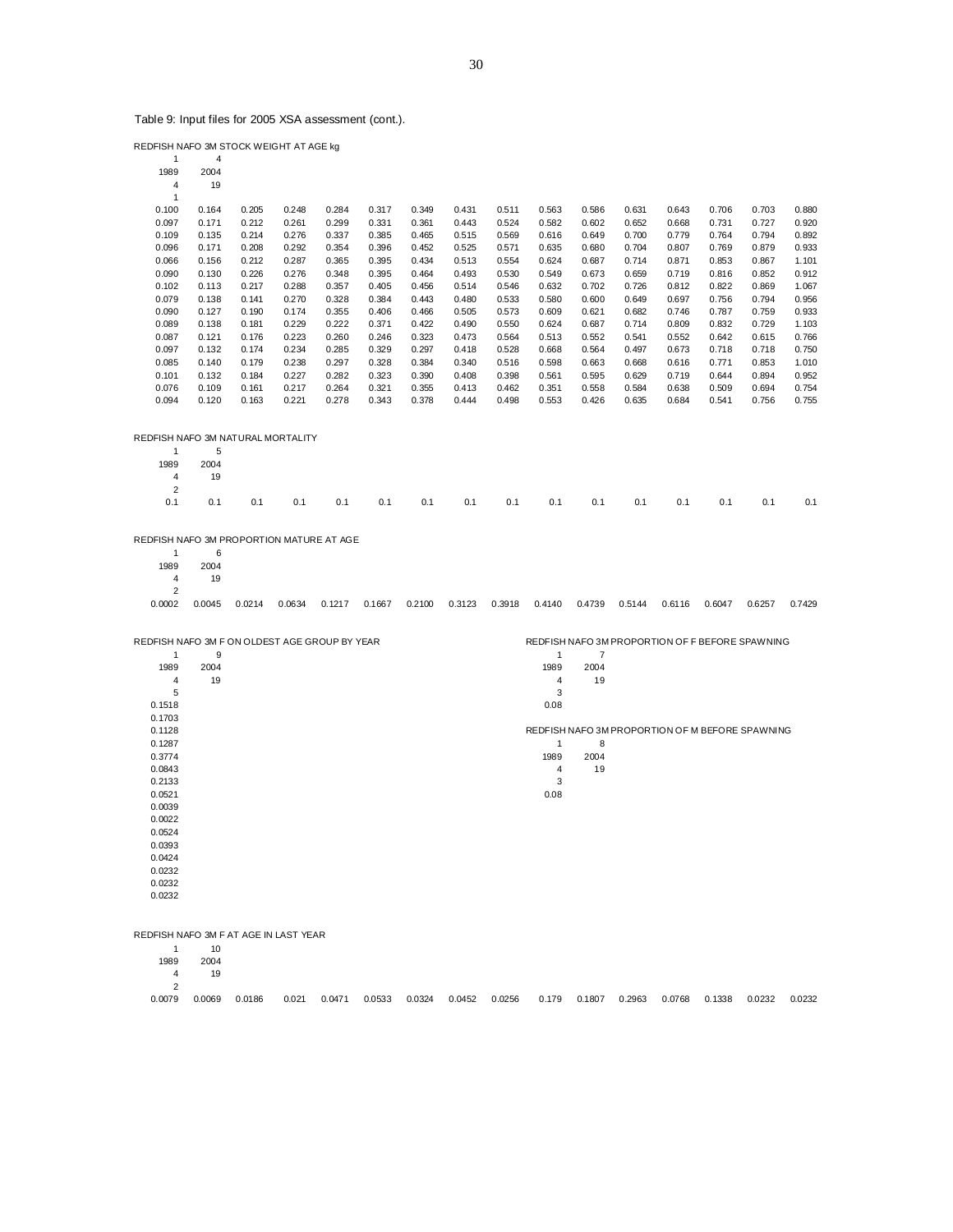Table 9: Input files for 2005 XSA assessment (cont.).

REDFISH NAFO 3M SURVEY TUNNING DATA

| 101                    |              |        |        |        |        |        |        |       |       |       |      |      |      |      |      |      |
|------------------------|--------------|--------|--------|--------|--------|--------|--------|-------|-------|-------|------|------|------|------|------|------|
| EU BOTTOM TRAWL SURVEY |              |        |        |        |        |        |        |       |       |       |      |      |      |      |      |      |
| 1989                   | 2004         |        |        |        |        |        |        |       |       |       |      |      |      |      |      |      |
| 1                      | $\mathbf{1}$ | 0.5    | 0.6    |        |        |        |        |       |       |       |      |      |      |      |      |      |
| $\overline{4}$         | 19           |        |        |        |        |        |        |       |       |       |      |      |      |      |      |      |
| 10555                  | 19357        | 8071   | 35188  | 89946  | 89433  | 43605  | 21698  | 12392 | 7202  | 6537  | 5939 | 5301 | 3013 | 2467 | 2189 | 9812 |
| 10555                  | 24565        | 2605   | 17585  | 56217  | 67444  | 36082  | 18378  | 10186 | 5630  | 5333  | 4816 | 4009 | 2318 | 1851 | 1730 | 6269 |
| 10555                  | 154995       | 127962 | 17655  | 20481  | 13300  | 8086   | 4187   | 3884  | 3393  | 3014  | 2479 | 952  | 1514 | 1139 | 653  | 3155 |
| 10555                  | 58014        | 144968 | 71881  | 30456  | 26346  | 16857  | 9630   | 6011  | 4452  | 4062  | 3082 | 2852 | 2072 | 1258 | 1028 | 2031 |
| 10555                  | 306049       | 10455  | 21648  | 10476  | 6426   | 2189   | 2996   | 2596  | 2453  | 1910  | 2000 | 1589 | 859  | 874  | 1414 | 1619 |
| 10555                  | 677611       | 79504  | 22080  | 22594  | 11375  | 7515   | 4950   | 3935  | 2808  | 2105  | 1122 | 1257 | 657  | 482  | 616  | 968  |
| 10555                  | 114762       | 332114 | 8381   | 8942   | 8765   | 4706   | 3963   | 4073  | 2322  | 1642  | 1441 | 1536 | 1045 | 605  | 732  | 1721 |
| 10555                  | 25262        | 190134 | 402615 | 11731  | 8653   | 5698   | 2783   | 2035  | 1950  | 991   | 1117 | 886  | 659  | 453  | 436  | 1132 |
| 10555                  | 86326        | 96940  | 78135  | 222658 | 4967   | 3731   | 2768   | 1494  | 1269  | 689   | 837  | 236  | 298  | 368  | 124  | 667  |
| 10555                  | 35093        | 32524  | 52330  | 30121  | 125511 | 3903   | 486    | 396   | 1990  | 257   | 249  | 77   | 156  | 343  | 28   | 347  |
| 10555                  | 79605        | 45976  | 38126  | 46333  | 39046  | 151887 | 5871   | 257   | 337   | 858   | 110  | 246  | 253  | 201  | 435  | 481  |
| 10555                  | 32860        | 61731  | 46285  | 47381  | 71096  | 35736  | 169492 | 2949  | 463   | 158   | 1548 | 152  | 81   | 83   | 52   | 992  |
| 10555                  | 86078        | 52309  | 42284  | 29268  | 20323  | 8954   | 5122   | 26935 | 853   | 304   | 174  | 198  | 156  | 57   | 64   | 234  |
| 10555                  | 235867       | 61369  | 46106  | 30279  | 22076  | 17766  | 4899   | 3033  | 13969 | 580   | 164  | 241  | 81   | 60   | 23   | 143  |
| 10555                  | 65241        | 84103  | 24769  | 14624  | 10827  | 6967   | 3974   | 2233  | 1323  | 11068 | 465  | 53   | 248  | 274  | 52   | 669  |
| 10555                  | 144943       | 430177 | 104125 | 34401  | 17198  | 8319   | 4654   | 2365  | 1301  | 1182  | 8772 | 72   | 230  | 248  | 39   | 490  |
|                        |              |        |        |        |        |        |        |       |       |       |      |      |      |      |      |      |
|                        |              |        |        |        |        |        |        |       |       |       |      |      |      |      |      |      |
|                        |              |        |        |        |        |        |        |       |       |       |      |      |      |      |      |      |
|                        |              |        |        |        |        |        |        |       |       |       |      |      |      |      |      |      |

Table 10: Extended Survivor Analysis diagnostics for 2005 (Lowestoft VPA Version 3.1)

REDFISH NAFO DIVISION 3M INDEX OF INPUT FILES 2005 CPUE data from file red3mtun.txt

| Catch data for 16 years. 1989 to 2004. Ages 4 to 19.<br>Fleet<br>EU BOTTOM TRAWL SURV<br>Time series weights :<br>Tapered time weighting not applied<br>Catchability analysis :<br>Catchability independent of stock size for all ages<br>Catchability independent of age for ages $>= 17$ | First<br>year<br>1989  | Last<br>year<br>2004 | First<br>age<br>$\overline{4}$ | Last<br>age<br>18 | Alpha<br>0.5       | Beta<br>0.6     |                 |              |                 |                    |              |                    |                |                    |                    |                 |
|--------------------------------------------------------------------------------------------------------------------------------------------------------------------------------------------------------------------------------------------------------------------------------------------|------------------------|----------------------|--------------------------------|-------------------|--------------------|-----------------|-----------------|--------------|-----------------|--------------------|--------------|--------------------|----------------|--------------------|--------------------|-----------------|
| Terminal population estimation :<br>Final estimates not shrunk towards mean F<br>Minimum standard error for population<br>estimates derived from each fleet = .500<br>Prior weighting not applied                                                                                          |                        |                      |                                |                   |                    |                 |                 |              |                 |                    |              |                    |                |                    |                    |                 |
| Tuning converged after 56 iterations                                                                                                                                                                                                                                                       |                        |                      |                                |                   |                    |                 |                 |              |                 |                    |              |                    |                |                    |                    |                 |
| Regression weights                                                                                                                                                                                                                                                                         | $\mathbf{1}$           | $\overline{1}$       | $\overline{1}$                 | $\overline{1}$    | $\overline{1}$     | $\mathbf{1}$    | $\mathbf{1}$    | $\mathbf{1}$ | $\mathbf{1}$    | $\overline{1}$     |              |                    |                |                    |                    |                 |
| AGE                                                                                                                                                                                                                                                                                        | $\overline{A}$         | 5                    | 6                              | $\overline{7}$    | 8                  | 9               | 10              | 11           | 12              | 13                 | 14           | 15                 | 16             | 17                 | 18                 |                 |
| Taper weighted geometric mean of the VPA populations:                                                                                                                                                                                                                                      |                        |                      |                                |                   |                    |                 |                 |              |                 |                    |              |                    |                |                    |                    |                 |
| Standard error of the weighted Log(VPA populations) :                                                                                                                                                                                                                                      | 43400                  | 33400                | 28400                          | 23100             | 18200              | 13200           | 9470            | 6910         | 4710            | 3110               | 2080         | 1090               | 790            | 548                | 367                |                 |
|                                                                                                                                                                                                                                                                                            | 0.7204                 | 0.6269               | 0.7707                         | 0.9281            | 1.0487             | 1.1266          | 1.1989          | 1.2708       | 1.3838          | 1.5398             | 1.6334       | 1.5048             | 1.4342         | 1.4647             | 1.5069             |                 |
| Log catchability residuals.<br>Fleet: EU BOTTOM TRAWL SURV                                                                                                                                                                                                                                 |                        |                      |                                |                   |                    |                 |                 |              |                 |                    |              |                    |                |                    |                    |                 |
| Age                                                                                                                                                                                                                                                                                        | 1989                   | 1990                 | 1991                           | 1992              | 1993               | 1994            | 1995            | 1996         | 1997            | 1998               | 1999         | 2000               | 2001           | 2002               | 2003               | 2004            |
| 4                                                                                                                                                                                                                                                                                          | $-1.83$                | $-1.26$              | 0.84                           | 0.14              | 1.05               | 0.53            | 0.63            | $-0.68$      | 0.49            | $-0.23$            | 0.52         | $-0.18$            | 0.26           | 0.22               | $-0.49$            | $\mathbf 0$     |
| 5<br>6                                                                                                                                                                                                                                                                                     | $-2.83$<br>$-1.46$     | $-3.61$<br>$-1.68$   | 0.76<br>$-1.27$                | 1.1<br>0.72       | $-0.95$<br>$-0.12$ | 0.92<br>0.67    | 0.19<br>$-0.51$ | 1.45<br>0.75 | 0.89<br>0.96    | $-0.28$<br>0.59    | 0.23<br>0.19 | 0.46<br>0.55       | 0.49<br>0.41   | 0.13<br>0.7        | $-0.61$<br>$-0.46$ | 1.66<br>$-0.05$ |
| $\overline{7}$                                                                                                                                                                                                                                                                             | $-0.61$                | $-0.58$              | $-1.11$                        | $-0.11$           | $-0.66$            | 0.55            | 0.32            | 0.37         | 0.31            | 0.15               | 0.59         | 0.55               | 0.26           | 0.23               | $-0.29$            | 0.04            |
| 8                                                                                                                                                                                                                                                                                          | $-0.22$                | $-0.21$              | $-1.31$                        | 0.04              | $-0.81$            | 0.05            | 0.28            | 0.99         | $-0.16$         | $-0.09$            | 0.59         | 1.23               | $-0.08$        | 0.21               | $-0.6$             | 0.1             |
| 9                                                                                                                                                                                                                                                                                          | $-0.19$                | $-0.14$              | $-1.2$                         | 0.04              | $-1.39$            | 0.42            | $-0.02$         | 0.82         | 0.96            | 0.12               | 0.52         | 0.99               | $-0.35$        | 0.29               | $-0.47$            | $-0.39$         |
| 10                                                                                                                                                                                                                                                                                         | $-0.27$                | $-0.13$              | $-1.27$                        | 0.03              | $-0.53$            | 0.36            | 0.86            | 0.24         | 0.93            | $-0.5$             | 1.11         | 1.11               | $-0.41$        | $-0.45$            | $-0.7$             | $-0.38$         |
| 11                                                                                                                                                                                                                                                                                         | $-0.2$                 | $-0.24$              | $-0.74$                        | $-0.04$           | $-0.17$            | 0.83            | 1.33            | 1.28         | 0.23            | $-0.46$            | $-0.65$      | 1.09               | $-0.26$        | $-0.44$            | $-0.78$            | $-0.77$         |
| 12                                                                                                                                                                                                                                                                                         | $-0.51$                | $-0.58$              | $-0.87$                        | $-0.07$           | $-0.21$            | 0.65            | 1.1             | 1.6          | 1.37            | 0.74               | $-0.47$      | 0.18               | 0.24           | $-0.82$            | $-1.15$            | $-1.22$         |
| 13                                                                                                                                                                                                                                                                                         | $-0.29$                | $-0.31$              | $-0.72$                        | $-0.14$           | $-0.07$            | 0.34            | 0.94            | 1.07         | 1.28            | 0.11               | 0.24         | $-0.99$            | 0.14           | 0.41               | $-0.9$             | $-1.1$          |
| 14                                                                                                                                                                                                                                                                                         | $-0.5$                 | $-0.17$              | $-0.78$                        | $-0.37$           | $-0.21$            | $-0.14$         | 0.39            | 1.26         | 1.26            | 0.39               | $-0.74$      | 1.41               | $-0.91$        | $-0.28$            | 0.62               | $-1.22$         |
| 15                                                                                                                                                                                                                                                                                         | 0.06                   | $-0.18$              | $-1.16$                        | 0.13              | 0.01               | 0.23            | 1.31            | 0.6          | 0.36            | $-0.72$            | 0.97         | 0.01               | 0.2            | $-0.11$            | $-0.97$            | $-0.73$         |
| 16                                                                                                                                                                                                                                                                                         | $-0.24$                | $-0.34$              | $-0.89$                        | $-0.1$            | $-0.52$            | $-0.42$         | 0.71            | 1.44         | $-0.49$         | $-0.11$            | 0.54         | 0.14               | 0.16           | $-0.58$            | 0.11               | 0.61            |
| 17<br>18                                                                                                                                                                                                                                                                                   | $-0.43$<br>$\mathbf 0$ | $-0.04$<br>0.15      | $-0.52$<br>0.04                | $-0.77$<br>0.23   | $-0.25$<br>0.64    | $-0.72$<br>0.19 | $-0.1$<br>0.52  | 0.62<br>0.18 | 1.38<br>$-0.31$ | $-0.34$<br>$-0.92$ | 0.4<br>0.22  | $-0.31$<br>$-0.34$ | 0.1<br>$-0.11$ | $-0.42$<br>$-0.39$ | 1.09<br>0.03       | 0.3<br>$-0.29$  |
|                                                                                                                                                                                                                                                                                            |                        |                      |                                |                   |                    |                 |                 |              |                 |                    |              |                    |                |                    |                    |                 |
| Mean log catchability and standard error of ages with catchability                                                                                                                                                                                                                         |                        |                      |                                |                   |                    |                 |                 |              |                 |                    |              |                    |                |                    |                    |                 |
| independent of year class strength and constant w.r.t. time                                                                                                                                                                                                                                |                        | 5                    | 6                              | $\overline{7}$    | 8                  | 9               | 10              | 11           | 12              | 13                 | 14           | 15                 | 16             | 17                 | 18                 |                 |
| Age<br>Mean Log q                                                                                                                                                                                                                                                                          | $-8.4831$              | $-8.5722$            | $-8.7803$                      | $-8.8053$         | $-8.8685$          | $-9.1874$       | $-9.5333$       | $-9.8437$    | $-9.804$        | $-9.8244$          | $-9.612$     | $-9.7357$          | $-9.4495$      | $-9.2609$          | $-9.2609$          |                 |
| S.E(Log q)                                                                                                                                                                                                                                                                                 | 0.7681                 | 1.4429               | 0.8495                         | 0.5115            | 0.6231             | 0.6863          | 0.7062          | 0.7345       | 0.8871          | 0.7187             | 0.8113       | 0.6655             | 0.5948         | 0.6202             | 0.3811             |                 |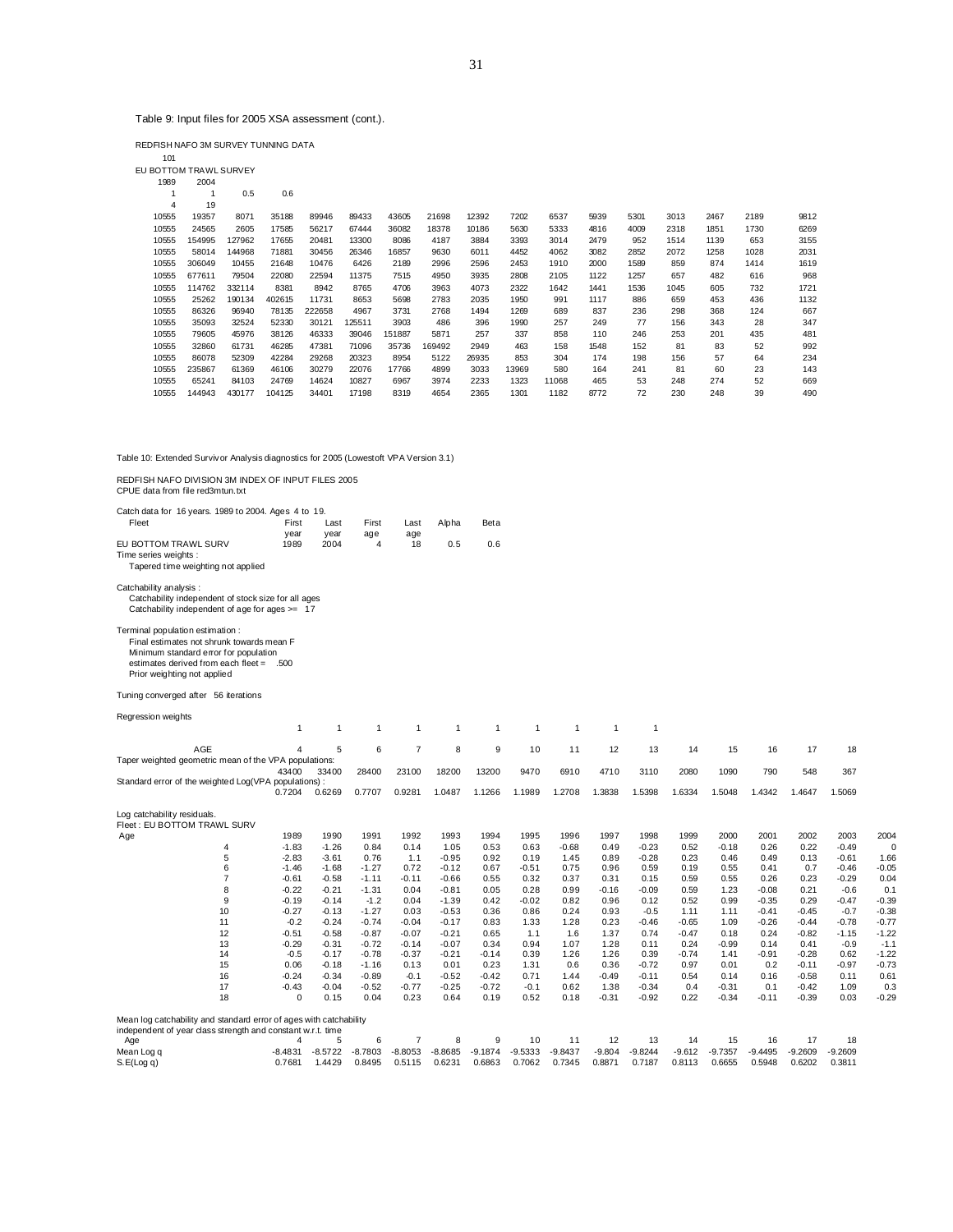Table 10: Extended Survivor Analysis diagnostics for 2005 (Lowestoft VPA Version 3.1) (cont)

Regression statistics :

Ages with q independent of year class strength and constant w.r.t. time.

| Age |    | Slope |          | t-value Intercept RSquare |      | <b>NoPts</b> | Regs.e | MeanQ   |
|-----|----|-------|----------|---------------------------|------|--------------|--------|---------|
|     | 4  | 0.89  | 0.452    | 8.73                      | 0.53 | 16           | 0.7    | $-8.48$ |
|     | 5  | 7.83  | $-1.533$ | $-4.03$                   | 0    | 16           | 10.83  | $-8.57$ |
|     | 6  | 2.06  | $-1.976$ | 7.22                      | 0.2  | 16           | 1.6    | $-8.78$ |
|     | 7  | 1.42  | $-2.362$ | 8.29                      | 0.7  | 16           | 0.63   | $-8.81$ |
|     | 8  | 1.33  | $-1.701$ | 8.56                      | 0.66 | 16           | 0.78   | -8.87   |
|     | 9  | 1.25  | $-1.313$ | 9.11                      | 0.66 | 16           | 0.84   | $-9.19$ |
|     | 10 | 1.16  | $-0.884$ | 9.59                      | 0.69 | 16           | 0.82   | $-9.53$ |
|     | 11 | 1.28  | $-1.538$ | 10.13                     | 0.68 | 16           | 0.9    | $-9.84$ |
|     | 12 | 1.8   | $-3.58$  | 10.88                     | 0.59 | 16           | 1.19   | $-9.8$  |
|     | 13 | 1.39  | $-2.784$ | 10.51                     | 0.79 | 16           | 0.83   | $-9.82$ |
|     | 14 | 1.35  | $-2.269$ | 10.3                      | 0.75 | 16           | 0.97   | $-9.61$ |
|     | 15 | 1.01  | $-0.068$ | 9.76                      | 0.83 | 16           | 0.69   | $-9.74$ |
|     | 16 | 1.24  | $-1.991$ | 10.12                     | 0.83 | 16           | 0.68   | $-9.45$ |
|     | 17 | 1.34  | $-2.765$ | 10.25                     | 0.83 | 16           | 0.69   | $-9.26$ |
|     | 18 | 0.85  | 3.613    | 8.77                      | 0.98 | 16           | 0.24   | $-9.27$ |

Terminal year survivor and F summaries :

Age 4 Catchability constant w.r.t. time and dependent on age

Year class = 2000

| Fleet                                                                               | Estimated<br>Survivors | Int<br>s.e | Ext<br>s.e | Var<br>Ratio | N              | Weights | Scaled Estimated<br>F |
|-------------------------------------------------------------------------------------|------------------------|------------|------------|--------------|----------------|---------|-----------------------|
| EU BOTTOM TRAWL SURV                                                                | 63003                  | 0.792      | $\Omega$   | 0            | 1              | 1       | 0.015                 |
| Age 5 Catchability constant w.r.t. time and dependent on age<br>Year class = $1999$ |                        |            |            |              |                |         |                       |
| Fleet                                                                               | Estimated              | Int        | Ext        | Var          | N              |         | Scaled Estimated      |
|                                                                                     | Survivors              | s.e        | s.e        | Ratio        |                | Weights | F                     |
| EU BOTTOM TRAWL SURV                                                                | 37352                  | 0.699      | 0.899      | 1.29         | $\overline{2}$ | 1       | 0.103                 |
| Age 6 Catchability constant w.r.t. time and dependent on age<br>Year class = $1998$ |                        |            |            |              |                |         |                       |
| Fleet                                                                               | Estimated              | Int        | Ext        | Var          | N              |         | Scaled Estimated      |
|                                                                                     | Survivors              | s.e        | s.e        | Ratio        |                | Weights | F                     |
| EU BOTTOM TRAWL SURV                                                                | 63342                  | 0.546      | 0.19       | 0.35         | 3              | 1       | 0.04                  |
| Age 7 Catchability constant w.r.t. time and dependent on age<br>Year class = $1997$ |                        |            |            |              |                |         |                       |
| Fleet                                                                               | Estimated              | Int        | Ext        | Var          | N              |         | Scaled Estimated      |
|                                                                                     | Survivors              | s.e        | s.e        | Ratio        |                | Weights | F                     |
| EU BOTTOM TRAWL SURV                                                                | 19270                  | 0.379      | 0.137      | 0.36         | 4              | 1       | 0.077                 |
| Age 8 Catchability constant w.r.t. time and dependent on age<br>Year class = $1996$ |                        |            |            |              |                |         |                       |
| Fleet                                                                               | Estimated              | Int        | Ext        | Var          | N              | Scaled  | Estimated             |
|                                                                                     | Survivors              | s.e        | s.e        | Ratio        |                | Weights | F                     |
| EU BOTTOM TRAWL SURV                                                                | 9629                   | 0.327      | 0.172      | 0.53         | 5              | 1       | 0.094                 |
| Age 9 Catchability constant w.r.t. time and dependent on age<br>Year class = $1995$ |                        |            |            |              |                |         |                       |
| Fleet                                                                               | Estimated              | Int        | Ext        | Var          | N              |         | Scaled Estimated      |
|                                                                                     | Survivors              | s.e        | s.e        | Ratio        |                | Weights | F                     |
| EU BOTTOM TRAWL SURV                                                                | 10677                  | 0.297      | 0.193      | 0.65         | 6              | 1       | 0.051                 |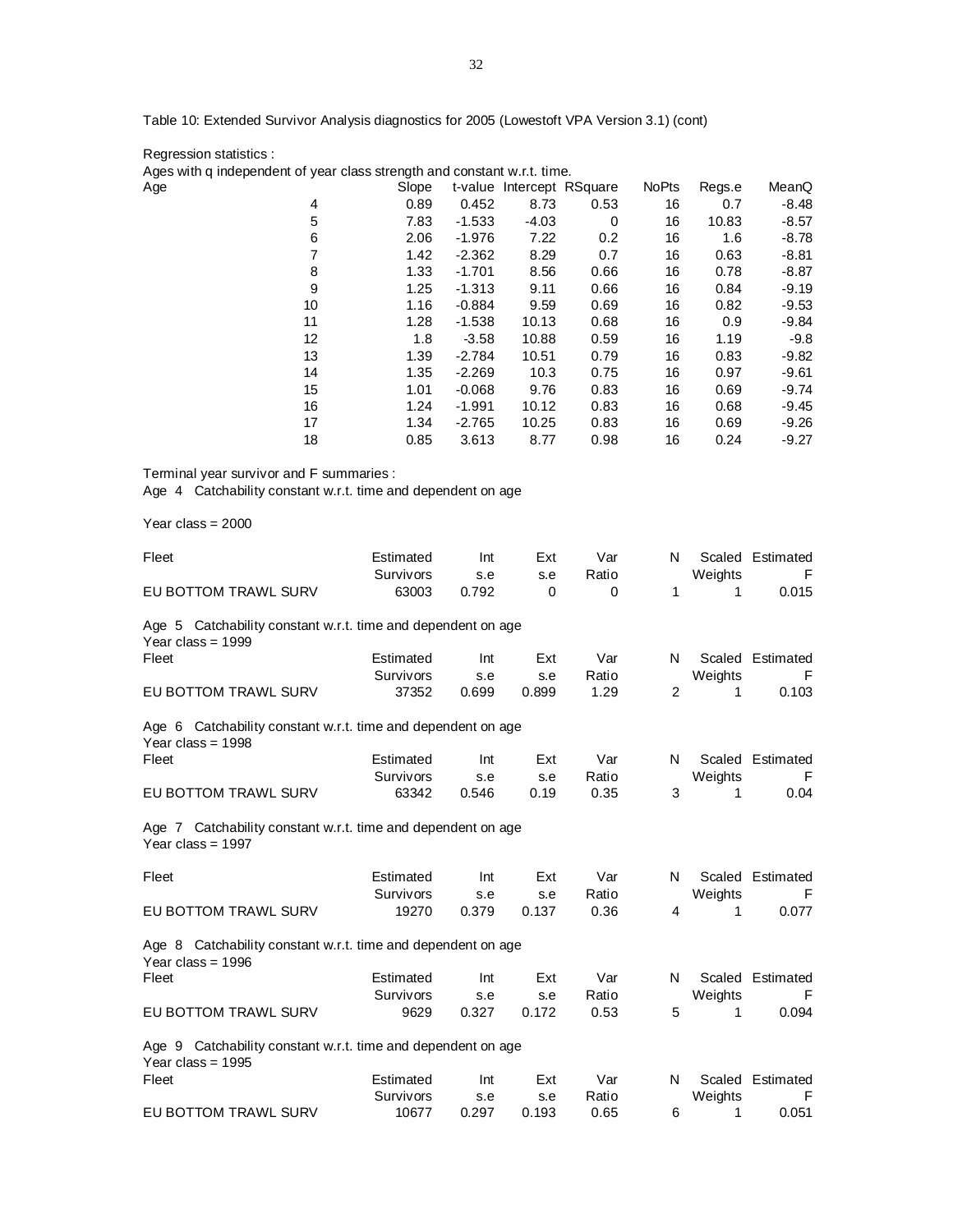Table 10: Extended Survivor Analysis diagnostics for 2005 (Lowestoft VPA Version 3.1) (cont)

Age 10 Catchability constant w.r.t. time and dependent on age Year class = 1994

| Fleet                                                                                                   | Estimated | Int   | Ext   | Var   | N              |         | Scaled Estimated |
|---------------------------------------------------------------------------------------------------------|-----------|-------|-------|-------|----------------|---------|------------------|
|                                                                                                         | Survivors | s.e   | s.e   | Ratio |                | Weights | F                |
| EU BOTTOM TRAWL SURV                                                                                    | 8326      | 0.275 | 0.141 | 0.51  | $\overline{7}$ | 1       | 0.041            |
| Age 11 Catchability constant w.r.t. time and dependent on age<br>Year class = $1993$                    |           |       |       |       |                |         |                  |
| Fleet                                                                                                   | Estimated | Int   | Ext   | Var   | N              |         | Scaled Estimated |
|                                                                                                         | Survivors | s.e   | s.e   | Ratio |                | Weights | F                |
| EU BOTTOM TRAWL SURV                                                                                    | 8647      | 0.259 | 0.193 | 0.74  | 8              | 1       | 0.028            |
| Age 12 Catchability constant w.r.t. time and dependent on age<br>Year class = $1992$                    |           |       |       |       |                |         |                  |
| Fleet                                                                                                   | Estimated | Int   | Ext   | Var   | N              | Scaled  | Estimated        |
|                                                                                                         | Survivors | s.e   | s.e   | Ratio |                | Weights | F                |
| EU BOTTOM TRAWL SURV                                                                                    | 7168      | 0.25  | 0.278 | 1.11  | 9              | 1       | 0.025            |
| Age 13 Catchability constant w.r.t. time and dependent on age<br>Year class = $1991$                    |           |       |       |       |                |         |                  |
| Fleet                                                                                                   | Estimated | Int   | Ext   | Var   | N              |         | Scaled Estimated |
|                                                                                                         | Survivors | s.e   | s.e   | Ratio |                | Weights | F                |
| EU BOTTOM TRAWL SURV                                                                                    | 5845      | 0.239 | 0.255 | 1.07  | 10             | 1       | 0.036            |
| Age 14 Catchability constant w.r.t. time and dependent on age<br>Year class = $1990$                    |           |       |       |       |                |         |                  |
| Fleet                                                                                                   | Estimated | Int   | Ext   | Var   | N              | Scaled  | Estimated        |
|                                                                                                         | Survivors | s.e   | s.e   | Ratio |                | Weights | F                |
| EU BOTTOM TRAWL SURV                                                                                    | 39885     | 0.229 | 0.221 | 0.97  | 11             | 1       | 0.021            |
| Age 15 Catchability constant w.r.t. time and dependent on age<br>Year class = $1989$                    |           |       |       |       |                |         |                  |
| Fleet                                                                                                   | Estimated | Int   | Ext   | Var   | N              |         | Scaled Estimated |
|                                                                                                         | Survivors | s.e   | s.e   | Ratio |                | Weights | F.               |
| EU BOTTOM TRAWL SURV                                                                                    | 222       | 0.324 | 0.199 | 0.61  | 12             | 1       | 0.066            |
| Age 16 Catchability constant w.r.t. time and dependent on age<br>Year class = $1988$                    |           |       |       |       |                |         |                  |
| Fleet                                                                                                   | Estimated | Int   | Ext   | Var   | N              |         | Scaled Estimated |
|                                                                                                         | Survivors | s.e   | s.e   | Ratio |                | Weights | F                |
| EU BOTTOM TRAWL SURV                                                                                    | 118       | 0.266 | 0.193 | 0.73  | 13             | 1       | 0.447            |
| Age 17 Catchability constant w.r.t. time and dependent on age<br>Year class = 1987                      |           |       |       |       |                |         |                  |
| Fleet                                                                                                   | Estimated | Int   | Ext   | Var   | N              |         | Scaled Estimated |
|                                                                                                         | Survivors | s.e   | s.e   | Ratio |                | Weights | F.               |
| EU BOTTOM TRAWL SURV                                                                                    | 158       | 0.259 | 0.145 | 0.56  | 14             | 1       | 0.221            |
| Age 18 Catchability constant w.r.t. time and age (fixed at the value for age) 17<br>Year class = $1986$ |           |       |       |       |                |         |                  |
| Fleet                                                                                                   | Estimated | Int   | Ext   | Var   | N              |         | Scaled Estimated |
|                                                                                                         | Survivors | s.e   | s.e   | Ratio |                | Weights | F                |
| EU BOTTOM TRAWL SURV                                                                                    | 44        | 0.306 | 0.155 | 0.51  | 15             | 1       | 0.263            |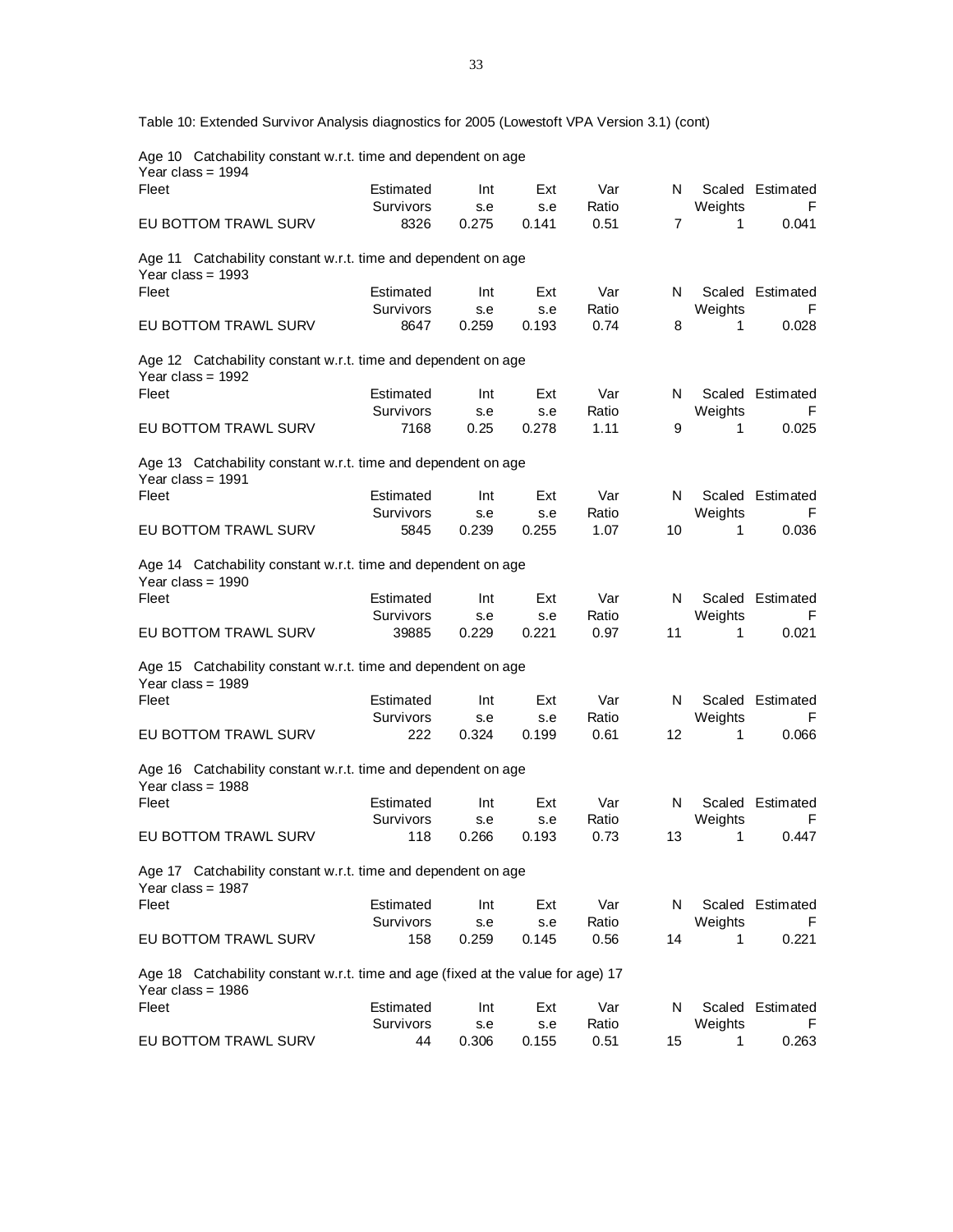Table 11: Retrospective analysis 2005-03 and original 2003 XSA

# **Biomass** SSB

| <b>XSA</b> | 2005 | 2004 | 2003 | 2003<br>orig. | <b>XSA</b> | 2005 | 2004 | 2003 | 2003<br>orig. |
|------------|------|------|------|---------------|------------|------|------|------|---------------|
| 1989       | 208  | 220  | 227  | 309           | 1989       | 46   | 53   | 57   | 97            |
| 1990       | 178  | 187  | 193  | 262           | 1990       | 39   | 45   | 48   | 80            |
| 1991       | 127  | 137  | 142  | 199           | 1991       | 30   | 36   | 39   | 68            |
| 1992       | 94   | 100  | 103  | 139           | 1992       | 24   | 27   | 29   | 47            |
| 1993       | 65   | 69   | 71   | 95            | 1993       | 15   | 17   | 18   | 30            |
| 1994       | 50   | 56   | 61   | 82            | 1994       | 7    | 9    | 10   | 19            |
| 1995       | 42   | 49   | 55   | 77            | 1995       | 7    | 8    | 9    | 18            |
| 1996       | 34   | 42   | 49   | 67            | 1996       | 4    | 5    | 6    | 14            |
| 1997       | 35   | 47   | 57   | 83            | 1997       | 4    | 8    | 10   | 23            |
| 1998       | 40   | 57   | 69   | 97            | 1998       | 5    | 12   | 15   | 30            |
| 1999       | 42   | 51   | 63   | 74            | 1999       | 6    | 8    | 9    | 13            |
| 2000       | 48   | 61   | 76   | 94            | 2000       | 8    | 12   | 14   | 23            |
| 2001       | 51   | 62   | 80   | 92            | 2001       | 11   | 13   | 16   | 20            |
| 2002       | 61   | 74   | 99   | 111           | 2002       | 13   | 17   | 21   | 25            |
| 2003       | 58   | 69   |      |               | 2003       | 13   | 17   |      |               |
| 2004       | 73   |      |      |               | 2004       | 17   |      |      |               |
|            |      |      |      |               |            |      |      |      |               |

| <b>FBAR</b> |      |      |      |               | <b>REC</b> |      |      |      |               |
|-------------|------|------|------|---------------|------------|------|------|------|---------------|
| <b>XSA</b>  | 2005 | 2004 | 2003 | 2003<br>orig. | <b>XSA</b> | 2005 | 2004 | 2003 | 2003<br>orig. |
| 1989        | 0.35 | 0.32 | 0.31 | 0.26          | 1989       | 59   | 59   | 59   | 66            |
| 1990        | 0.53 | 0.51 | 0.49 | 0.43          | 1990       | 48   | 49   | 49   | 55            |
| 1991        | 0.40 | 0.39 | 0.38 | 0.34          | 1991       | 33   | 33   | 33   | 36            |
| 1992        | 0.61 | 0.58 | 0.56 | 0.48          | 1992       | 24   | 24   | 25   | 26            |
| 1993        | 0.73 | 0.66 | 0.64 | 0.49          | 1993       | 140  | 142  | 142  | 141           |
| 1994        | 0.48 | 0.43 | 0.42 | 0.33          | 1994       | 226  | 255  | 293  | 308           |
| 1995        | 0.75 | 0.58 | 0.55 | 0.38          | 1995       | 31   | 38   | 46   | 52            |
| 1996        | 0.58 | 0.42 | 0.40 | 0.27          | 1996       | 25   | 31   | 40   | 45            |
| 1997        | 0.16 | 0.13 | 0.12 | 0.08          | 1997       | 26   | 32   | 41   | 44            |
| 1998        | 0.09 | 0.07 | 0.07 | 0.04          | 1998       | 21   | 26   | 32   | 36            |
| 1999        | 0.15 | 0.10 | 0.10 | 0.06          | 1999       | 23   | 28   | 40   | 44            |
| 2000        | 0.25 | 0.18 | 0.17 | 0.10          | 2000       | 19   | 20   | 33   | 36            |
| 2001        | 0.15 | 0.11 | 0.10 | 0.07          | 2001       | 33   | 34   | 54   | 55            |
| 2002        | 0.18 | 0.14 | 0.13 | 0.09          | 2002       | 93   | 105  | 150  | 165           |
| 2003        | 0.12 | 0.08 |      |               | 2003       | 52   | 35   |      |               |
| 2004        | 0.08 |      |      |               | 2004       | 71   |      |      |               |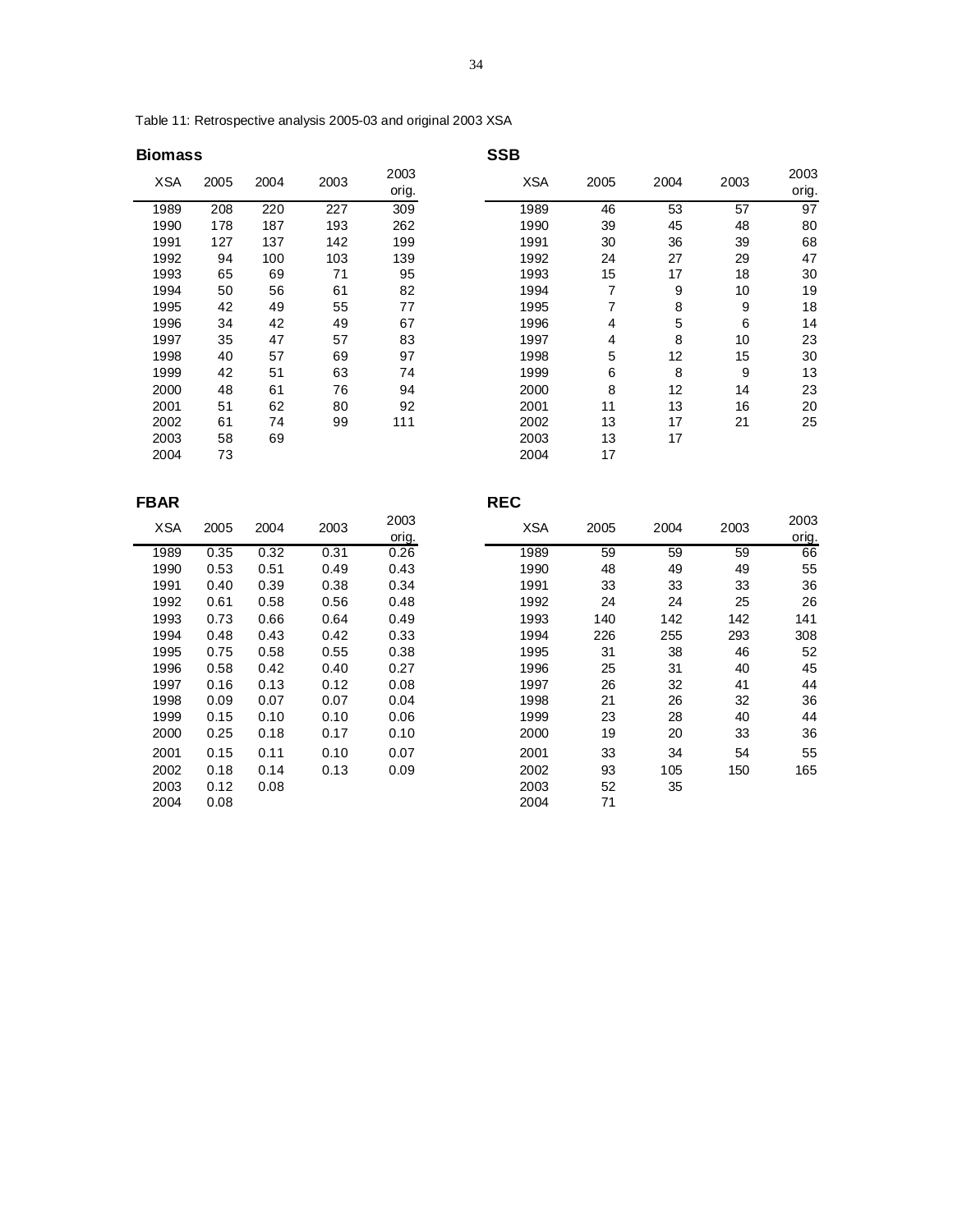## Table 12: Extended Survivor Analysis results for 2005 (Lowestoft version 3.1)

#### Run title : REDFISH NAFO DIVISION 3M INDEX OF INPUT FILES 2005

Terminal Fs derived using XSA (Without F shrinkage)

| (Table      | 8) | Fishing mortality (F) at age |        |        |        |        |        |        |        |        |        |        |        |        |        |        |        |                 |
|-------------|----|------------------------------|--------|--------|--------|--------|--------|--------|--------|--------|--------|--------|--------|--------|--------|--------|--------|-----------------|
| <b>YEAR</b> |    | 1989                         | 1990   | 1991   | 1992   | 1993   | 1994   | 1995   | 1996   | 1997   | 1998   | 1999   | 2000   | 2001   | 2002   | 2003   |        | 2004 FBAR **-** |
| AGE         |    |                              |        |        |        |        |        |        |        |        |        |        |        |        |        |        |        |                 |
|             | 4  | 0.008                        | 0.2565 | 0.0398 | 0.0102 | 1.8051 | 0.2896 | 0.0977 | 0.0707 | 0.0285 | 0.0053 | 0.0069 | 0.0056 | 0.027  | 0.0146 | 0.035  | 0.0154 | 0.0217          |
|             | 5  | 0.0154                       | 0.0569 | 0.1186 | 0.2122 | 0.7747 | 0.4055 | 0.0958 | 0.1568 | 0.0072 | 0.0027 | 0.0023 | 0.0081 | 0.0208 | 0.0114 | 0.0251 | 0.103  | 0.0465          |
|             | 6  | 0.0841                       | 0.0999 | 0.1765 | 0.3172 | 0.5086 | 0.4017 | 0.5995 | 0.0394 | 0.032  | 0.006  | 0.0008 | 0.0141 | 0.0222 | 0.0326 | 0.0115 | 0.0402 | 0.0281          |
|             |    | 0.2158                       | 0.4358 | 0.4453 | 0.7402 | 0.5011 | 0.501  | 0.4445 | 0.2688 | 0.0077 | 0.0174 | 0.0043 | 0.0239 | 0.0585 | 0.0365 | 0.0313 | 0.0774 | 0.0484          |
|             | 8  | 0.3114                       | 0.7864 | 0.6487 | 0.9682 | 0.6619 | 0.4493 | 0.5198 | 0.6128 | 0.0684 | 0.0076 | 0.0177 | 0.0722 | 0.0873 | 0.0719 | 0.041  | 0.0943 | 0.0691          |
|             | 9  | 0.2904                       | 0.7811 | 0.6427 | 0.7312 | 0.3703 | 0.6352 | 0.3405 | 0.5887 | 0.2112 | 0.1294 | 0.0071 | 0.1125 | 0.073  | 0.0842 | 0.0545 | 0.0511 | 0.0633          |
|             | 10 | 0.2553                       | 0.64   | 0.4217 | 0.577  | 0.6929 | 0.5866 | 0.6328 | 0.3335 | 0.2223 | 0.065  | 0.1425 | 0.0564 | 0.0845 | 0.0549 | 0.0401 | 0.0411 | 0.0454          |
|             | 11 | 0.3181                       | 0.4863 | 0.4306 | 0.4827 | 0.8101 | 0.6623 | 0.8944 | 0.7108 | 0.1025 | 0.0671 | 0.0911 | 0.3544 | 0.0513 | 0.0802 | 0.0419 | 0.0278 | 0.0499          |
|             | 12 | 0.2954                       | 0.373  | 0.3367 | 0.5233 | 0.8093 | 0.5796 | 0.7963 | 0.9853 | 0.3418 | 0.215  | 0.1223 | 0.2653 | 0.324  | 0.035  | 0.0432 | 0.0246 | 0.0343          |
|             | 13 | 0.4046                       | 0.4512 | 0.3562 | 0.5014 | 0.8847 | 0.4113 | 0.7997 | 0.6255 | 0.2851 | 0.1103 | 0.2186 | 0.0994 | 0.2454 | 0.5102 | 0.0255 | 0.0358 | 0.1905          |
|             | 14 | 0.4107                       | 0.635  | 0.3658 | 0.5002 | 0.9671 | 0.3278 | 0.6334 | 0.835  | 0.3437 | 0.2058 | 0.1185 | 1.0826 | 0.0986 | 0.3674 | 0.5749 | 0.0213 | 0.3212          |
|             | 15 | 0.6148                       | 0.5524 | 0.2218 | 0.6911 | 1.093  | 0.4389 | 1.3841 | 0.3542 | 0.1013 | 0.0468 | 0.5008 | 0.2589 | 0.2456 | 0.3764 | 0.0977 | 0.0664 | 0.1801          |
|             | 16 | 0.6135                       | 0.6144 | 0.3593 | 0.6665 | 0.7795 | 0.2603 | 1.1936 | 0.9784 | 0.0476 | 0.1556 | 0.4285 | 0.445  | 0.3582 | 0.3407 | 0.3688 | 0.4475 | 0.3857          |
|             | 17 | 0.5374                       | 0.9064 | 0.6318 | 0.4227 | 0.9173 | 0.2191 | 0.6832 | 0.5306 | 0.3181 | 0.1358 | 0.4926 | 0.3037 | 0.3592 | 0.5579 | 0.7083 | 0.2208 | 0.4957          |
|             | 18 | 0.8371                       | 1.0864 | 1.1196 | 0.8486 | 1.8336 | 0.5089 | 1.1312 | 0.3551 | 0.059  | 0.0568 | 0.2953 | 0.5413 | 0.393  | 0.2896 | 0.4436 | 0.2628 | 0.332           |
| +gp         |    | 0.8371                       | 1.0864 | 1.1196 | 0.8486 | 1.8336 | 0.5089 | 1.1312 | 0.3551 | 0.059  | 0.0568 | 0.2953 | 0.5413 | 0.393  | 0.2896 | 0.4436 | 0.2628 |                 |
| 0 FBAR 6-16 |    | 0.3467                       | 0.5323 | 0.4005 | 0.609  | 0.7344 | 0.4777 | 0.749  | 0.5757 | 0.1603 | 0.0933 | 0.1502 | 0.2532 | 0.1499 | 0.1809 | 0.121  | 0.0843 |                 |
| (Table 9)   |    | Relative F at age            |        |        |        |        |        |        |        |        |        |        |        |        |        |        |        |                 |
| <b>YEAR</b> |    | 1989                         | 1990   | 1991   | 1992   | 1993   | 1994   | 1995   | 1996   | 1997   | 1998   | 1999   | 2000   | 2001   | 2002   | 2003   |        | 2004 MEAN **-** |
| AGE         |    |                              |        |        |        |        |        |        |        |        |        |        |        |        |        |        |        |                 |
|             | 4  | 0.023                        | 0.4818 | 0.0994 | 0.0168 | 2.4579 | 0.6063 | 0.1304 | 0.1228 | 0.178  | 0.0573 | 0.0462 | 0.0222 | 0.1803 | 0.0809 | 0.2891 | 0.1822 | 0.1841          |
|             | 5  | 0.0444                       | 0.107  | 0.296  | 0.3484 | 1.0549 | 0.849  | 0.1279 | 0.2724 | 0.0447 | 0.0293 | 0.0156 | 0.0321 | 0.139  | 0.0628 | 0.2074 | 1.2214 | 0.4972          |
|             | 6  | 0.2426                       | 0.1876 | 0.4407 | 0.5208 | 0.6925 | 0.841  | 0.8005 | 0.0684 | 0.1996 | 0.0647 | 0.0055 | 0.0556 | 0.1482 | 0.18   | 0.0955 | 0.4766 | 0.2507          |
|             |    | 0.6224                       | 0.8186 | 1.1119 | 1.2155 | 0.6823 | 1.0488 | 0.5935 | 0.4669 | 0.048  | 0.1861 | 0.0287 | 0.0945 | 0.3905 | 0.2018 | 0.2589 | 0.9185 | 0.4597          |
|             | 8  | 0.8982                       | 1.4774 | 1.6198 | 1.5898 | 0.9012 | 0.9407 | 0.694  | 1.0645 | 0.4267 | 0.0811 | 0.1177 | 0.2854 | 0.5823 | 0.3975 | 0.3387 | 1.1185 | 0.6182          |
|             | 9  | 0.8376                       | 1.4674 | 1.6047 | 1.2006 | 0.5043 | 1.3299 | 0.4546 | 1.0226 | 1.3173 | 1.3877 | 0.0471 | 0.4444 | 0.4872 | 0.4655 | 0.4509 | 0.6056 | 0.5073          |
|             | 10 | 0.7362                       | 1.2023 | 1.053  | 0.9475 | 0.9435 | 1.2281 | 0.8449 | 0.5793 | 1.3866 | 0.6968 | 0.9487 | 0.2228 | 0.564  | 0.3034 | 0.3318 | 0.4872 | 0.3741          |
|             | 11 | 0.9173                       | 0.9136 | 1.0752 | 0.7926 | 1.1031 | 1.3867 | 1.1942 | 1.2347 | 0.6395 | 0.7199 | 0.6068 | 1.3998 | 0.3422 | 0.4432 | 0.3462 | 0.3294 | 0.3729          |
|             | 12 | 0.852                        | 0.7007 | 0.8406 | 0.8593 | 1.102  | 1.2135 | 1.0632 | 1.7116 | 2.1317 | 2.305  | 0.8144 | 1.0481 | 2.1618 | 0.1933 | 0.3574 | 0.2923 | 0.281           |
|             | 13 | 1.1668                       | 0.8476 | 0.8894 | 0.8234 | 1.2046 | 0.8612 | 1.0677 | 1.0866 | 1.778  | 1.1828 | 1.4555 | 0.3926 | 1.6375 | 2.8203 | 0.2107 | 0.4247 | 1.1519          |
|             | 14 | 1.1844                       | 1.1929 | 0.9135 | 0.8214 | 1.3169 | 0.6862 | 0.8457 | 1.4505 | 2.1438 | 2.2064 | 0.7887 | 4.2764 | 0.6581 | 2.0308 | 4.7533 | 0.2525 | 2.3455          |
|             | 15 | 1.773                        | 1.0376 | 0.554  | 1.1348 | 1.4882 | 0.919  | 1.848  | 0.6153 | 0.6321 | 0.5017 | 3.334  | 1.0226 | 1.6387 | 2.0805 | 0.8074 | 0.7871 | 1.225           |
|             | 16 | 1.7695                       | 1.1543 | 0.8972 | 1.0944 | 1.0614 | 0.545  | 1.5936 | 1.6996 | 0.2968 | 1.6679 | 2.853  | 1.7578 | 2.3896 | 1.8836 | 3.0493 | 5.3076 | 3.4135          |
|             | 17 | 1.5499                       | 1.7026 | 1.5777 | 0.6941 | 1.2491 | 0.4587 | 0.9121 | 0.9217 | 1.9842 | 1.4559 | 3.2796 | 1.1998 | 2.3966 | 3.0841 | 5.856  | 2.6194 | 3.8532          |
|             | 18 | 2.4142                       | 2.0409 | 2.7957 | 1.3934 | 2.4967 | 1.0655 | 1.5103 | 0.6168 | 0.368  | 0.6087 | 1.9662 | 2.1383 | 2.6223 | 1.6007 | 3.6673 | 3.1171 | 2.795           |
| $+gp$       |    | 2.4142                       | 2.0409 | 2.7957 | 1.3934 | 2.4967 | 1.0655 | 1.5103 | 0.6168 | 0.368  | 0.6087 | 1.9662 | 2.1383 | 2.6223 | 1.6007 | 3.6673 | 3.1171 |                 |
| 0 REFMEAN   |    | 0.3467                       | 0.5323 | 0.4005 | 0.609  | 0.7344 | 0.4777 | 0.749  | 0.5757 | 0.1603 | 0.0933 | 0.1502 | 0.2532 | 0.1499 | 0.1809 | 0.121  | 0.0843 |                 |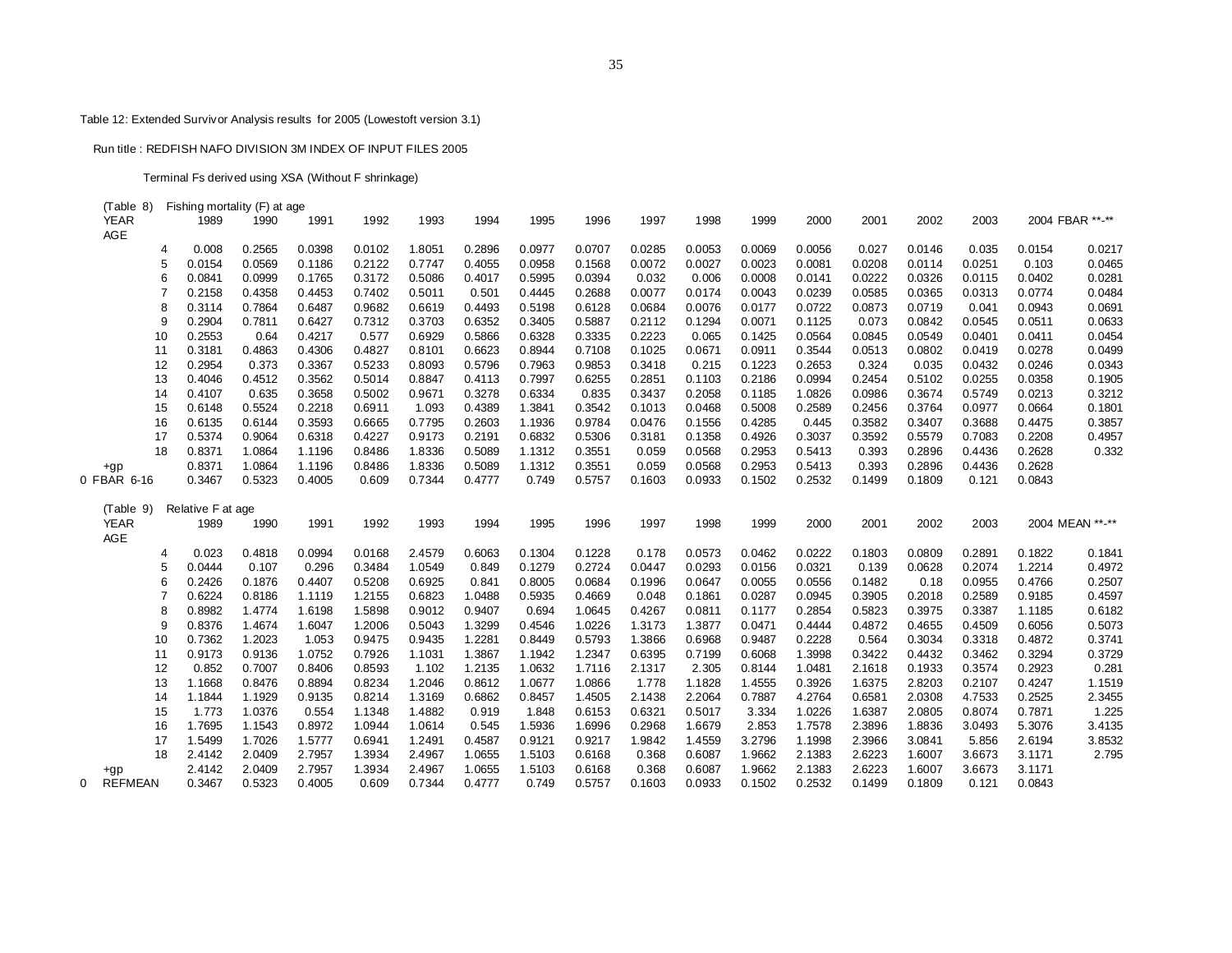Table 12: Extended Survivor Analysis results for 2005 (Lowestoft version 3.1). (cont.)

|   | (Table 10)   |    |              |              | Stock number at age (start of year)          |             | Numbers*10**-3 |                |        |        |             |           |        |        |           |           |        |            |        |                            |       |
|---|--------------|----|--------------|--------------|----------------------------------------------|-------------|----------------|----------------|--------|--------|-------------|-----------|--------|--------|-----------|-----------|--------|------------|--------|----------------------------|-------|
|   | <b>YEAR</b>  |    | 1989         | 1990         | 1991                                         | 1992        | 1993           | 1994           | 1995   | 1996   | 1997        | 1998      | 1999   | 2000   | 2001      | 2002      | 2003   | 2004       |        | 2005 GMST 89-** AMST 89-** |       |
|   | AGE          |    |              |              |                                              |             |                |                |        |        |             |           |        |        |           |           |        |            |        |                            |       |
|   |              | 4  | 58679        | 48243        | 33099                                        | 24471       | 140226         | 226453         | 31294  | 25140  | 25859       | 21482     | 22964  | 19094  | 32652     | 92614     | 52369  | 70706      | 0      | 41313                      | 57305 |
|   |              | 5  | 72737        | 52673        | 33777                                        | 28781       | 21917          | 20867          | 153380 | 25681  | 21195       | 22740     | 19334  | 20635  | 17180     | 28757     | 82583  | 45757      | 63003  | 30622                      | 38547 |
|   |              | 6  | 102825       | 64810        | 45023                                        | 27146       | 21063          | 9139           | 12587  | 126110 | 19864       | 19041     | 20520  | 17453  | 18520     | 15225     | 25726  | 72873      | 37352  | 26730                      | 37095 |
|   |              |    | 124452       | 85535        | 53068                                        | 34147       | 17887          | 11461          | 5533   | 6253   | 109700      | 17408     | 17126  | 18552  | 15572     | 16390     | 13335  | 23011      | 63342  | 24012                      | 38077 |
|   |              | 8  | 94492        | 90751        | 50056                                        | 30762       | 14738          | 9806           | 6284   | 3210   | 4325        | 98499     | 15480  | 15429  | 16390     | 13289     | 14298  | 11694      | 19270  | 19089                      | 33108 |
|   |              | 9  | 60513        | 62619        | 37401                                        | 23676       | 10570          | 6880           | 5661   | 3381   | 1574        | 3654      | 88454  | 13762  | 12988     | 13590     | 11190  | 12418      | 9629   | 13360                      | 24623 |
|   |              | 10 | 45339        | 40954        | 25944                                        | 17797       | 10312          | 6604           | 3298   | 3644   | 1698        | 1153      | 2905   | 79473  | 11127     | 10924     | 11304  | 9588       | 10677  | 9342                       | 18655 |
|   |              | 11 | 33926        | 31782        | 19540                                        | 15398       | 9043           | 4666           | 3324   | 1585   | 2362        | 1230      | 978    | 2280   | 67967     | 9252      | 9357   | 9826       | 8326   | 6594                       | 14524 |
|   |              | 12 | 25537        | 22334        | 17683                                        | 11494       | 8598           | 3640           | 2177   | 1230   | 704         | 1929      | 1041   | 807    | 1447      | 58425     | 7727   | 8119       | 8647   | 4374                       | 11218 |
|   |              | 13 | 20113        | 17197        | 13917                                        | 11426       | 6163           | 3463           | 1845   | 888    | 415         | 453       | 1408   | 833    | 560       | 947       | 51048  | 6696       | 7168   | 2412                       | 5688  |
|   |              | 14 | 18364        | 12144        | 9910                                         | 8819        | 6262           | 2302           | 2077   | 750    | 430         | 283       | 367    | 1024   | 683       | 397       | 514    | 45028      | 5845   | 1848                       | 4558  |
|   |              | 15 | 11902        | 11020        | 5823                                         | 6220        | 4839           | 2154           | 1501   | 997    | 295         | 276       | 208    | 295    | 314       | 560       | 249    | 262        | 39885  | 1347                       | 3314  |
|   |              | 16 | 6797         | 5824         | 5740                                         | 4220        | 2820           | 1468           | 1257   | 340    | 633         | 241       | 238    | 114    | 206       | 222       | 348    | 204        | 222    | 922                        | 2151  |
|   |              | 17 | 5366         | 3330         | 2850                                         | 3626        | 1961           | 1170           | 1024   | 345    | 116         | 546       | 186    | 140    | 66        | 130       | 143    | 218        | 118    | 645                        | 1490  |
|   |              | 18 | 3651         | 2837         | 1217                                         | 1371        | 2150           | 709            | 851    | 468    | 183         | 76        | 432    | 103    | 94        | 42        | 67     | 64         | 158    | 470                        | 1013  |
|   | $+qp$        |    | 9208         | 7171         | 5109                                         | 3156        | 1971           | 1007           | 1905   | 1013   | 1393        | 990       | 603    | 1424   | 197       | 238       | 777    | 1461       | 1061   |                            |       |
|   |              |    | 693900       | 559224       | 360156                                       | 252510      | 280520         | 311789         | 233996 | 201036 | 190747      | 190001    | 192244 | 191420 | 195963    | 261002    | 281036 | 317924     | 274704 |                            |       |
| 0 | <b>TOTAL</b> |    |              |              |                                              |             |                |                |        |        |             |           |        |        |           |           |        |            |        |                            |       |
|   |              |    |              |              |                                              |             |                |                |        |        |             |           |        |        |           |           |        |            |        |                            |       |
|   | (Table 11)   |    |              |              | Spawning stock number at age (spawning time) |             |                | Numbers*10**-3 |        |        |             |           |        |        |           |           |        |            |        |                            |       |
|   | <b>YEAR</b>  |    | 1989         | 1990         | 1991                                         | 1992        | 1993           | 1994           | 1995   | 1996   | 1997        | 1998      | 1999   | 2000   | 2001      | 2002      | 2003   | 2004       |        |                            |       |
|   | AGE          |    |              |              |                                              |             |                |                |        |        |             |           |        |        |           |           |        |            |        |                            |       |
|   |              | 4  | 12           | 9            | $\overline{7}$                               | 5           | 24             | 44             | 6      | 5      | 5           | 4         | 5      | 4      | 6         | 18        | 10     | 14         |        |                            |       |
|   |              | 5  | 324          | 234          | 149                                          | 126         | 92             | 90             | 679    | 113    | 95          | 101       | 86     | 92     | 77        | 128       | 368    | 203        |        |                            |       |
|   |              | 6  | 2168         | 1365         | 942                                          | 562         | 429            | 188            | 255    | 2669   | 421         | 404       | 436    | 370    | 392       | 322       | 546    | 1542       |        |                            |       |
|   |              |    | 7693         | 5195         | 3221                                         | 2024        | 1081           | 693            | 336    | 385    | 6895        | 1093      | 1077   | 1165   | 975       | 1028      | 837    | 1438       |        |                            |       |
|   |              | 8  | 11127        | 10288        | 5738                                         | 3437        | 1688           | 1142           | 728    | 369    | 519         | 11885     | 1866   | 1852   | 1965      | 1595      | 1721   | 1401       |        |                            |       |
|   |              | 9  | 9777         | 9728         | 5875                                         | 3693        | 1697           | 1081           | 911    | 533    | 256         | 598       | 14620  | 2255   | 2135      | 2232      | 1842   | 2045       |        |                            |       |
|   |              | 10 | 9254         | 8106         | 5225                                         | 3540        | 2032           | 1313           | 653    | 739    | 348         | 239       | 598    | 16482  | 2302      | 2266      | 2347   | 1991       |        |                            |       |
|   |              | 11 | 10246        | 9471         | 5849                                         | 4590        | 2626           | 1371           | 959    | 464    | 726         | 379       | 301    | 687    | 20971     | 2848      | 2889   | 3037       |        |                            |       |
|   |              | 12 | 9694         | 8426         | 6690                                         | 4284        | 3132           | 1351           | 794    | 442    | 266         | 737       | 401    | 307    | 548       | 22645     | 2993   | 3150       |        |                            |       |
|   |              | 13 | 7997         | 6812         | 5555                                         | 4508        | 2358           | 1376           | 711    | 347    | 167         | 184       | 568    | 340    | 226       | 373       | 20923  | 2742       |        |                            |       |
|   |              | 14 | 8354         | 5426         | 4524                                         | 3983        | 2725           | 1054           | 928    | 330    | 197         | 131       | 171    | 441    | 318       | 181       | 231    | 21133      |        |                            |       |
|   |              | 15 | 5782         | 5381         | 2919                                         | 3003        | 2263           | 1061           | 686    | 495    | 149         | 140       | 102    | 147    | 157       | 277       | 126    | 133        |        |                            |       |
|   |              | 16 | 3927         | 3364         | 3384                                         | 2428        | 1607           | 872            | 693    | 191    | 383         | 144       | 140    | 67     | 121       | 131       | 205    | 119        |        |                            |       |
|   |              | 17 | 3084         | 1858         | 1626                                         | 2103        | 1093           | 690            | 581    | 198    | 68          | 324       | 108    | 82     | 39        | 75        | 81     | 128        |        |                            |       |
|   |              | 18 | 2119<br>6347 | 1614<br>4845 | 691                                          | 795<br>2173 | 1152<br>1255   | 423            | 482    | 282    | 113<br>1022 | 47<br>726 | 262    | 61     | 56<br>140 | 25<br>171 | 40     | 39<br>1054 |        |                            |       |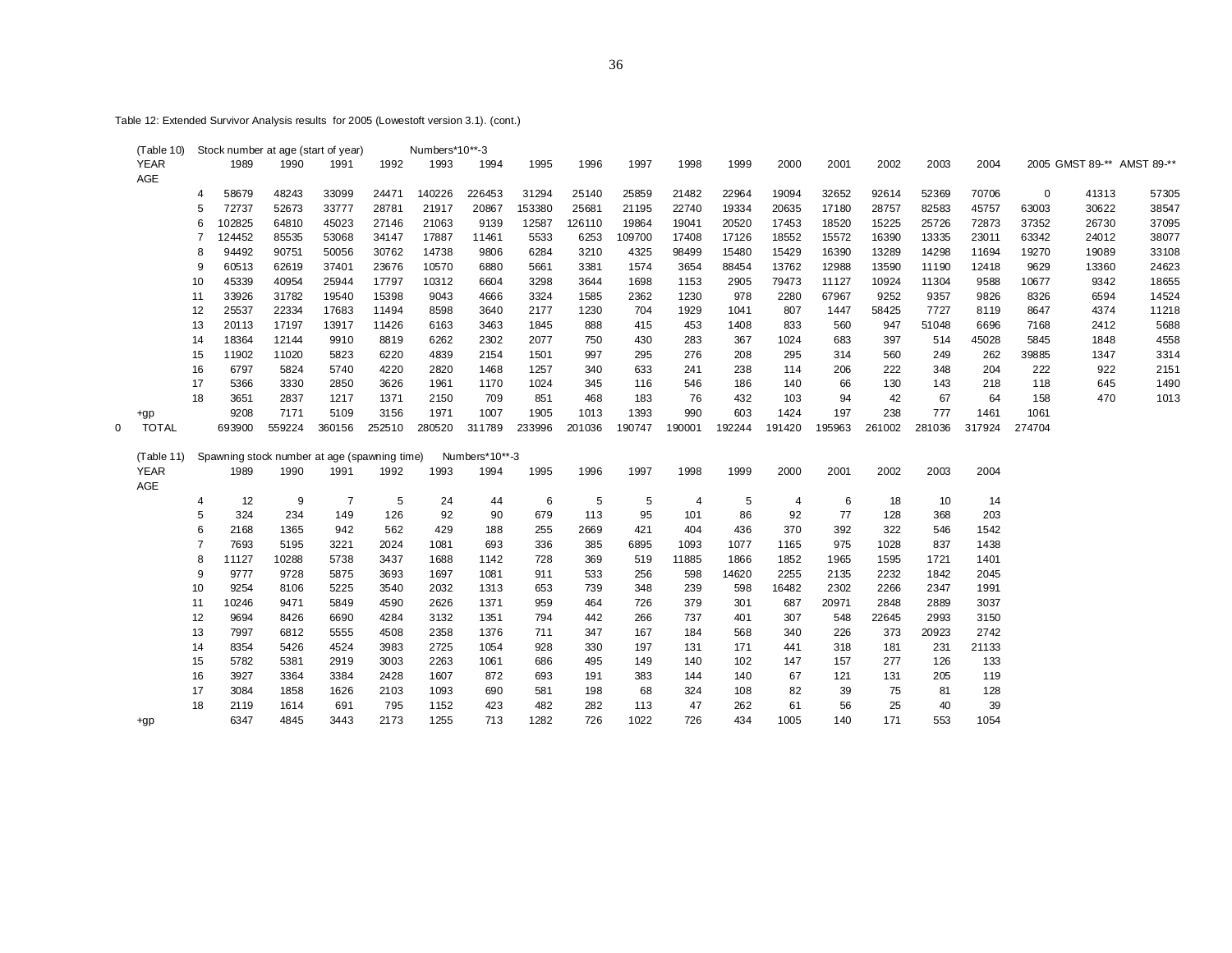(Table 12) Stock biomass at age (start of year) Tonnes YEAR 1989 1990 1991 1992 1993 1994 1995 1996 1997 1998 1999 2000 2001 2002 2003 AGE 5868 4680 3608 2349 9255 20381 3192 1986 2327 1912 1998 1852 2775 9354 3980 11929 9007 4560 4921 3419 2713 17332 3544 2692 3138 2339 2724 2405 3796 9002 21079 13740 9635 5646 4465 2065 2731 17781 3774 3447 3611 3037 3315 2801 4142 30864 22325 14647 9971 5133 3163 1594 1688 19088 3986 3819 4341 3706 3721 2894 26836 27135 16869 10890 5379 3412 2243 1053 1535 21867 4025 4397 4868 3747 3775 19183 20727 14399 9376 4175 2717 2293 1298 639 1356 21760 4528 4260 4390 3592 15823 14784 12064 8044 4475 3064 1504 1614 791 486 938 23603 4273 4261 4013 14622 14079 10063 8084 4639 2301 1708 761 1193 603 462 953 23109 3775 3864 13049 11703 10061 6563 4763 1929 1189 655 404 1061 587 426 747 23253 3570 11324 10008 8573 7256 3846 1901 1166 515 253 283 722 557 335 531 17918 10761 7310 6431 5997 4302 1549 1458 450 267 194 203 577 453 236 287 7510 7185 4076 4379 3455 1420 1090 647 201 197 113 147 210 352 145 4371 3890 4471 3406 2456 1055 1020 237 472 195 132 77 127 160 222 3788 2434 2178 2788 1673 955 841 261 91 455 120 101 51 84 73 2566 2062 967 1205 1864 604 739 371 139 56 265 74 80 37 47 +gp 8103 6598 4557 2945 2170 919 2032 968 1300 1091 462 1068 199 226 586 1103 0 TOTALBIO 207677 177668 127159 93820 65471 50149 42133 33832 35167 40326 41556 48462 50912 60724 58109 (Table 13) Spawning stock biomass at age (spawning time) Tonnes YEAR 1989 1990 1991 1992 1993 1994 1995 1996 1997 1998 1999 2000 2001 2002 2003 AGE 53 40 20 22 14 12 77 16 12 14 10 12 11 17 40 445 289 202 117 91 42 55 376 80 73 77 64 70 59 88 1908 1356 889 591 310 191 97 104 1200 250 240 273 232 233 182 3160 3076 1934 1217 616 397 260 121 184 2638 485 528 584 450 454 3099 3220 2262 1462 670 427 369 205 104 222 3596 742 700 721 591 3230 2926 2430 1600 882 609 298 327 162 101 193 4895 884 884 833 4416 4196 3012 2410 1347 676 493 223 367 186 142 287 7130 1162 1193 4954 4415 3807 2446 1735 716 434 235 153 405 226 162 283 9013 1383 4503 3965 3422 2863 1471 756 449 201 102 115 291 227 135 209 7344 4896 3267 2936 2709 1872 710 652 198 122 90 94 249 211 108 129 3648 3508 2043 2114 1616 699 498 321 102 100 55 73 105 174 74 2525 2247 2636 1959 1400 627 563 133 286 117 77 45 75 94 131 2177 1358 1242 1617 932 563 478 150 53 270 69 59 30 48 41 1490 1174 549 699 999 360 419 224 86 34 161 44 48 23 28

 +gp 5585 4458 3071 2028 1381 650 1368 694 953 801 332 754 142 163 417 796 0 TOTSPBIO 46089 39495 30455 23854 15340 7439 6509 3529 3965 5417 6051 8414 10640 13360 12928 16935

Table 12: Extended Survivor Analysis results for 2005 (Lowestoft version 3.1). (cont.)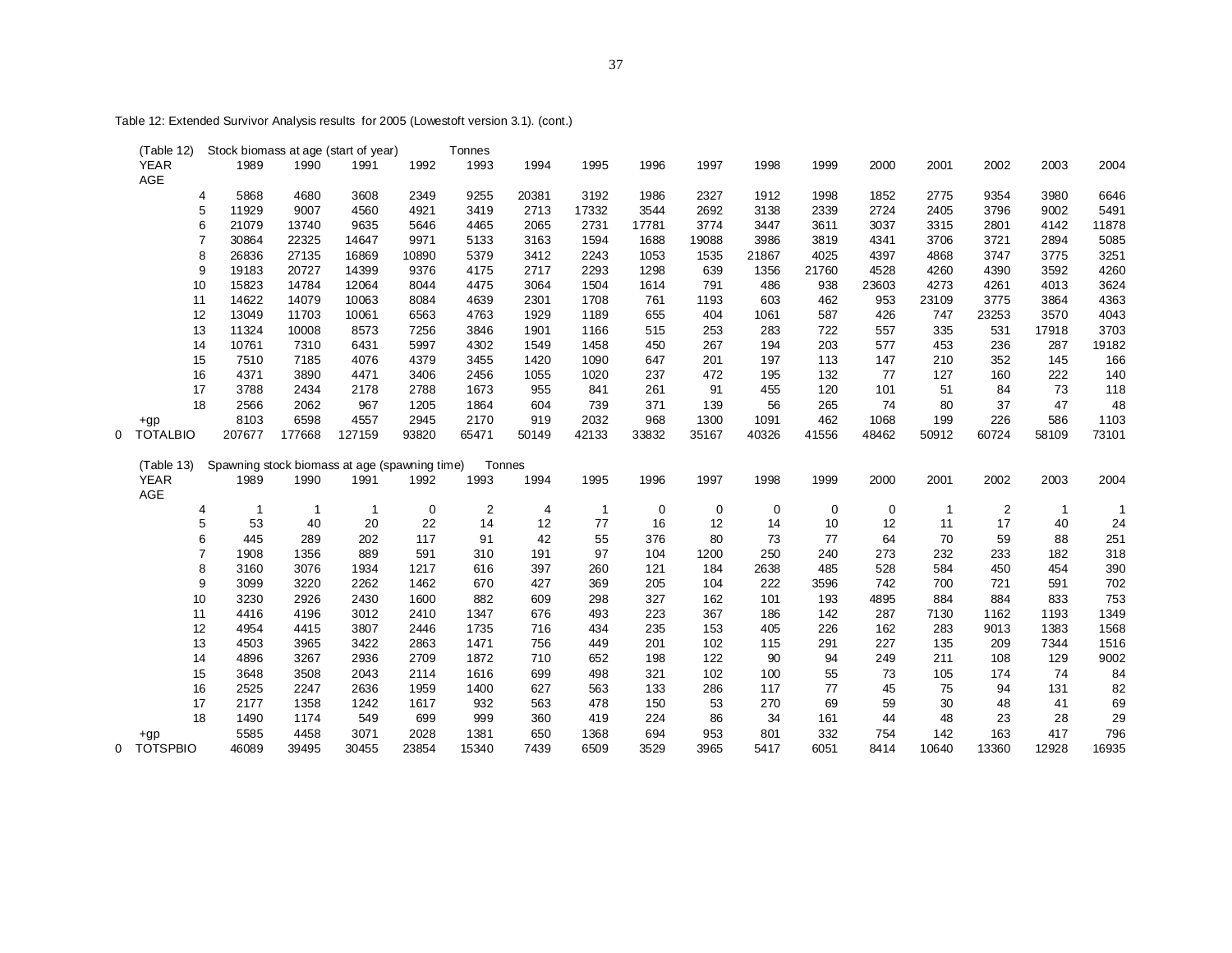|         |      | <b>RECRUITS</b> | <b>TOTALBIO</b> | <b>TOTSPBIO</b> | <b>LANDINGS</b> | YIELD/SSB |        | FBAR6-16 ABUNDANCE |
|---------|------|-----------------|-----------------|-----------------|-----------------|-----------|--------|--------------------|
|         |      | Age4            |                 |                 |                 |           |        |                    |
|         | 1989 | 58679           | 207677          | 46089           | 58086           | 1.2603    | 0.3467 | 693900             |
|         | 1990 | 48243           | 177668          | 39495           | 80223           | 2.0312    | 0.5323 | 559224             |
|         | 1991 | 33099           | 127159          | 30455           | 48500           | 1.5925    | 0.4005 | 360156             |
|         | 1992 | 24471           | 93820           | 23854           | 43300           | 1.8152    | 0.609  | 252510             |
|         | 1993 | 140226          | 65471           | 15340           | 43090           | 2.8091    | 0.7344 | 280520             |
|         | 1994 | 226453          | 50149           | 7439            | 17660           | 2.3739    | 0.4777 | 311789             |
|         | 1995 | 31294           | 42133           | 6509            | 13879           | 2.1324    | 0.749  | 233996             |
|         | 1996 | 25140           | 33832           | 3529            | 6101            | 1.7289    | 0.5757 | 201036             |
|         | 1997 | 25859           | 35167           | 3965            | 1408            | 0.3551    | 0.1603 | 190747             |
|         | 1998 | 21482           | 40326           | 5417            | 1011            | 0.1866    | 0.0933 | 190001             |
|         | 1999 | 22964           | 41556           | 6051            | 1095            | 0.181     | 0.1502 | 192244             |
|         | 2000 | 19094           | 48462           | 8414            | 3664            | 0.4354    | 0.2532 | 191420             |
|         | 2001 | 32652           | 50912           | 10640           | 3327            | 0.3127    | 0.1499 | 195963             |
|         | 2002 | 92614           | 60724           | 13360           | 3061            | 0.2291    | 0.1809 | 261002             |
|         | 2003 | 52369           | 58109           | 12928           | 2273            | 0.1758    | 0.121  | 281036             |
|         | 2004 | 70706           | 73101           | 16935           | 3223            | 0.1903    | 0.0843 | 317924             |
| Arith.  |      |                 |                 |                 |                 |           |        |                    |
| Mean    |      | 57834           | 75392           | 15651           | 20619           | 1.1131    | 0.3511 |                    |
| 0 Units |      | (Thousands)     | (Tonnes)        | (Tonnes)        | (Tonnes)        |           |        |                    |
|         |      |                 |                 |                 |                 |           |        |                    |

Table 12: Extended Survivor Analysis results for 2005 (Lowestoft version 3.1). (cont.)

(Table 16) Summary (without SOP correction)

|  |             |  |  | Table 13: The .srr file used in the Mterm projections from |  |
|--|-------------|--|--|------------------------------------------------------------|--|
|  | the 2005XSA |  |  |                                                            |  |

| 5                | Nparams                                 |
|------------------|-----------------------------------------|
| 5                | Geometric mean model                    |
| 46.345           | 2000-2004 age 4 XSA geomean in millions |
| $0.00000E+000$   |                                         |
| $0.00000E+000$   |                                         |
| $\Omega$         |                                         |
| $0.00000E + 000$ |                                         |
| 16               | Ndata                                   |
| $-0.1763$        | Residuals                               |
| 0.2360           |                                         |
| 0.0401           |                                         |
| $-0.3366$        |                                         |
| $-0.6386$        |                                         |
| $-0.5081$        |                                         |
| $-0.5081$        |                                         |
| $-0.3927$        |                                         |
| $-0.6117$        |                                         |
| $-0.5835$        |                                         |
| $-0.7689$        |                                         |
| $-0.7022$        |                                         |
| $-0.8867$        |                                         |
| $-0.3502$        |                                         |
| 0.6923           |                                         |
| 0.1222           |                                         |
| 0.4224           |                                         |
| 0                | No extra data                           |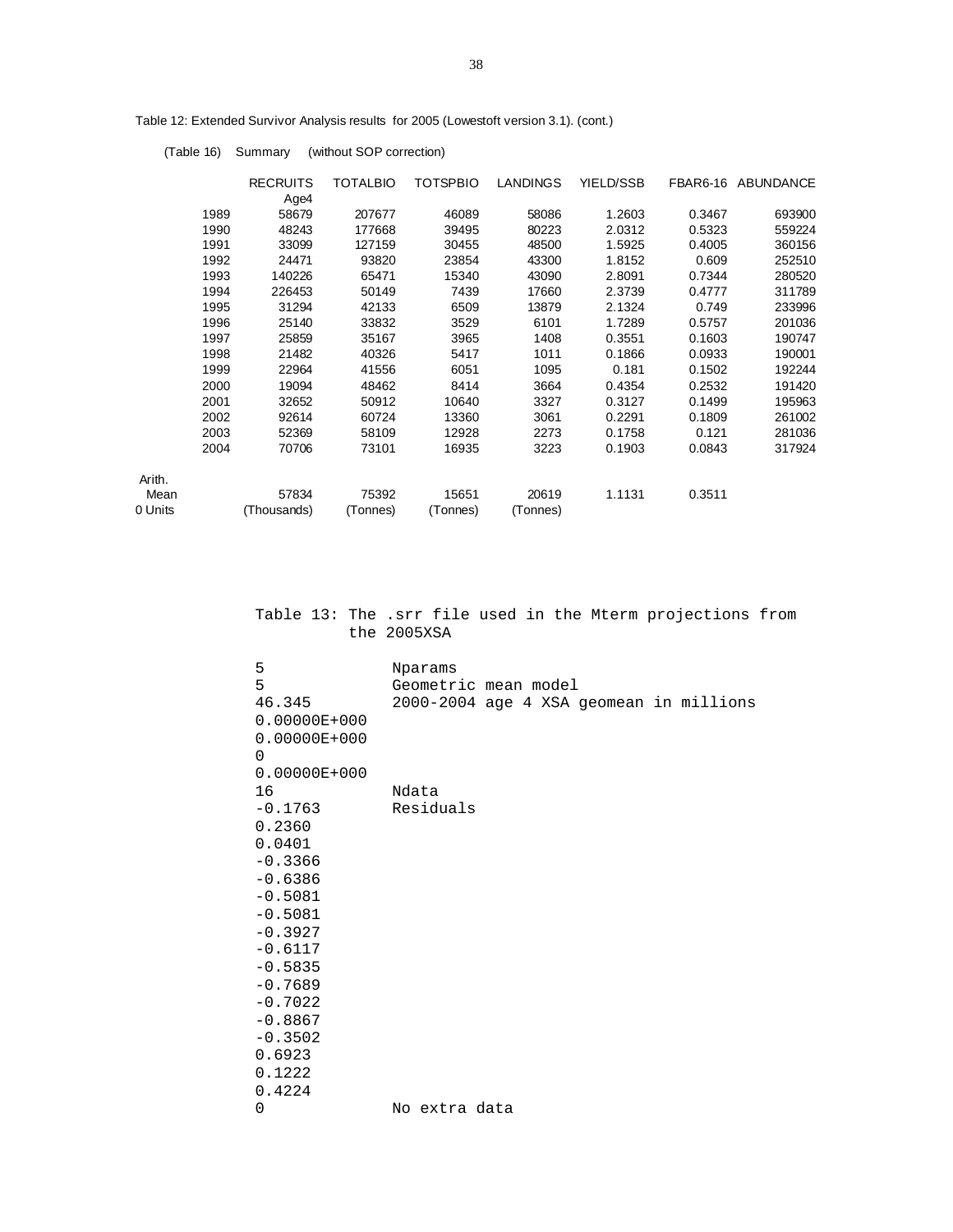| Name            | Value                                | C.V.         |      | Name             | Value                                                  | C.V. | Name             | Value                       | C.V. | Name              | Value                       | C.V. |
|-----------------|--------------------------------------|--------------|------|------------------|--------------------------------------------------------|------|------------------|-----------------------------|------|-------------------|-----------------------------|------|
|                 | Population at age in 2005            |              |      |                  | <b>Exploitation pattern</b><br>(H - Human consumption) |      | (D - Discards)   | <b>Exploitation pattern</b> |      | (I - Industrials) | <b>Exploitation pattern</b> |      |
| N4              | 46345                                |              | 0.80 | sH4              | 0.0092                                                 | 0.00 | sD4              | 0.00                        | 0.00 | sl4               | 0.00                        | 0.00 |
| N <sub>5</sub>  | 63003                                |              | 0.80 | sH <sub>5</sub>  | 0.0618                                                 | 0.00 | sD <sub>5</sub>  | 0.00                        | 0.00 | sl <sub>5</sub>   | 0.00                        | 0.00 |
| N <sub>6</sub>  | 37352                                |              | 0.37 | sH <sub>6</sub>  | 0.0241                                                 | 0.00 | sD6              | 0.00                        | 0.00 | sl6               | 0.00                        | 0.00 |
| N7              | 63342                                |              | 0.26 | sH7              | 0.0464                                                 | 0.00 | sD7              | 0.00                        | 0.00 | sl7               | 0.00                        | 0.00 |
| N <sub>8</sub>  | 19270                                |              | 0.25 | sH8              | 0.0566                                                 | 0.00 | sD <sub>8</sub>  | 0.00                        | 0.00 | sl8               | 0.00                        | 0.00 |
| N <sub>9</sub>  | 9629                                 |              | 0.25 | sH9              | 0.0307                                                 | 0.00 | sD <sub>9</sub>  | 0.00                        | 0.00 | sl9               |                             | 0.00 |
|                 |                                      |              |      |                  |                                                        |      |                  |                             |      |                   | 0.00                        |      |
| N10             | 10677                                |              | 0.21 | sH <sub>10</sub> | 0.0247                                                 | 0.00 | sD <sub>10</sub> | 0.00                        | 0.00 | sl10              | 0.00                        | 0.00 |
| N11             | 8326                                 |              | 0.23 | sH11             | 0.0167                                                 | 0.00 | sD <sub>11</sub> | 0.00                        | 0.00 | sl11              | 0.00                        | 0.00 |
| N <sub>12</sub> | 8647                                 |              | 0.27 | sH <sub>12</sub> | 0.0148                                                 | 0.00 | sD <sub>12</sub> | 0.00                        | 0.00 | sl12              | 0.00                        | 0.00 |
| N <sub>13</sub> | 7168                                 |              | 0.25 | sH <sub>13</sub> | 0.0215                                                 | 0.00 | sD <sub>13</sub> | 0.00                        | 0.00 | sl13              | 0.00                        | 0.00 |
| N14             | 5845                                 |              | 0.23 | sH <sub>14</sub> | 0.0128                                                 | 0.00 | sD <sub>14</sub> | 0.00                        | 0.00 | sl14              | 0.00                        | 0.00 |
| N <sub>15</sub> | 39885                                |              | 0.26 | sH <sub>15</sub> | 0.0398                                                 | 0.00 | sD <sub>15</sub> | 0.00                        | 0.00 | sl15              | 0.00                        | 0.00 |
| N <sub>16</sub> | 222                                  |              | 0.23 | sH <sub>16</sub> | 0.2685                                                 | 0.00 | sD <sub>16</sub> | 0.00                        | 0.00 | sl16              | 0.00                        | 0.00 |
| N17             | 118                                  |              | 0.20 | sH <sub>17</sub> | 0.1325                                                 | 0.00 | sD <sub>17</sub> | 0.00                        | 0.00 | sl17              | 0.00                        | 0.00 |
| N <sub>18</sub> | 158                                  |              | 0.23 | sH <sub>18</sub> | 0.1577                                                 | 0.00 | sD <sub>18</sub> | 0.00                        | 0.00 | sl18              | 0.00                        | 0.00 |
| N <sub>19</sub> | 1061                                 |              | 0.23 | sH <sub>19</sub> | 0.1577                                                 | 0.00 | sD <sub>19</sub> | 0.00                        | 0.00 | sl19              | 0.00                        | 0.00 |
|                 | Stock weight at age                  |              |      |                  | Catch weight at age                                    |      |                  | Catch weight at age         |      |                   | Catch weight at age         |      |
|                 |                                      |              |      |                  | (H - Human consumption)                                |      | (D - Discards)   |                             |      | (I - Industrials) |                             |      |
| WS4             | 0.090                                |              | 0.00 | WH4              | 0.097                                                  | 0.00 | WD4              | 0.00                        | 0.00 | WI4               | 0.00                        | 0.00 |
| WS5             | 0.120                                |              | 0.00 | WH <sub>5</sub>  | 0.135                                                  | 0.00 | WD <sub>5</sub>  | 0.00                        | 0.00 | W <sub>15</sub>   | 0.00                        | 0.00 |
| WS6             | 0.169                                |              | 0.00 | WH <sub>6</sub>  | 0.197                                                  | 0.00 | WD <sub>6</sub>  | 0.00                        | 0.00 | WI6               | 0.00                        | 0.00 |
| WS7             | 0.221                                |              | 0.00 | WH7              | 0.247                                                  | 0.00 | WD7              | 0.00                        | 0.00 | WI7               | 0.00                        | 0.00 |
| WS8             | 0.274                                |              | 0.00 | WH8              | 0.296                                                  | 0.00 | WD8              | 0.00                        | 0.00 | W <sub>18</sub>   | 0.00                        | 0.00 |
| WS9             | 0.329                                |              | 0.00 | WH9              | 0.346                                                  | 0.00 | WD9              | 0.00                        | 0.00 | W <sub>19</sub>   | 0.00                        | 0.00 |
| <b>WS10</b>     | 0.375                                |              | 0.00 | <b>WH10</b>      | 0.395                                                  | 0.00 | WD <sub>10</sub> | 0.00                        | 0.00 | <b>WI10</b>       | 0.00                        | 0.00 |
| <b>WS11</b>     | 0.421                                |              | 0.00 | <b>WH11</b>      | 0.467                                                  | 0.00 | <b>WD11</b>      | 0.00                        | 0.00 | WI11              | 0.00                        | 0.00 |
| <b>WS12</b>     | 0.453                                |              | 0.00 | <b>WH12</b>      | 0.487                                                  | 0.00 | <b>WD12</b>      | 0.00                        | 0.00 | <b>WI12</b>       | 0.00                        | 0.00 |
| <b>WS13</b>     | 0.488                                |              | 0.00 | <b>WH13</b>      | 0.513                                                  | 0.00 | WD <sub>13</sub> | 0.00                        | 0.00 | <b>WI13</b>       | 0.00                        | 0.00 |
| <b>WS14</b>     | 0.527                                |              | 0.00 | <b>WH14</b>      | 0.542                                                  | 0.00 | <b>WD14</b>      | 0.00                        | 0.00 | <b>WI14</b>       | 0.00                        | 0.00 |
| <b>WS15</b>     | 0.616                                |              | 0.00 | <b>WH15</b>      | 0.606                                                  | 0.00 | <b>WD15</b>      | 0.00                        | 0.00 | WI15              | 0.00                        | 0.00 |
| <b>WS16</b>     | 0.680                                |              | 0.00 | <b>WH16</b>      | 0.672                                                  | 0.00 | <b>WD16</b>      | 0.00                        | 0.00 | <b>WI16</b>       | 0.00                        | 0.00 |
| <b>WS17</b>     | 0.565                                |              | 0.00 | <b>WH17</b>      | 0.588                                                  | 0.00 | WD17             | 0.00                        | 0.00 | <b>WI17</b>       | 0.00                        | 0.00 |
| <b>WS18</b>     | 0.781                                |              | 0.00 | <b>WH18</b>      | 0.760                                                  | 0.00 | <b>WD18</b>      | 0.00                        | 0.00 | <b>WI18</b>       | 0.00                        | 0.00 |
| <b>WS19</b>     | 0.820                                |              | 0.00 | <b>WH19</b>      | 0.822                                                  | 0.00 | <b>WD19</b>      | 0.00                        | 0.00 | WI19              | 0.00                        | 0.00 |
|                 | Natural mortality at age             |              |      | Maturity         |                                                        |      |                  |                             |      |                   |                             |      |
|                 |                                      |              |      |                  |                                                        |      |                  |                             |      |                   |                             |      |
| M4              | 0.1                                  |              | 0.00 | MT4              | 0.000                                                  | 0.00 |                  |                             |      |                   |                             |      |
| M <sub>5</sub>  | 0.1                                  |              | 0.00 | MT <sub>5</sub>  | 0.005                                                  | 0.00 |                  |                             |      |                   |                             |      |
| M <sub>6</sub>  | 0.1                                  |              | 0.00 | MT <sub>6</sub>  | 0.021                                                  | 0.00 |                  |                             |      |                   |                             |      |
| M7              | 0.1                                  |              | 0.00 | MT7              | 0.063                                                  | 0.00 |                  |                             |      |                   |                             |      |
| M <sub>8</sub>  | 0.1                                  |              | 0.00 | MT <sub>8</sub>  | 0.122                                                  | 0.00 |                  |                             |      |                   |                             |      |
| M9              | 0.1                                  |              | 0.00 | MT9              | 0.167                                                  | 0.00 |                  |                             |      |                   |                             |      |
| M10             | 0.1                                  |              | 0.00 | M110             | 0.210                                                  | 0.00 |                  |                             |      |                   |                             |      |
| M11             | 0.1                                  |              | 0.00 | MT11             | 0.312                                                  | 0.00 |                  |                             |      |                   |                             |      |
| M12             | 0.1                                  |              | 0.00 | MT12             | 0.392                                                  | 0.00 |                  |                             |      |                   |                             |      |
| M13             | 0.1                                  |              | 0.00 | MT13             | 0.414                                                  | 0.00 |                  |                             |      |                   |                             |      |
| M14             | 0.1                                  |              | 0.00 | MT14             | 0.474                                                  | 0.00 |                  |                             |      |                   |                             |      |
| M15             | 0.1                                  |              | 0.00 | MT15             | 0.514                                                  | 0.00 |                  |                             |      |                   |                             |      |
| M16             | 0.1                                  |              | 0.00 | MT16             | 0.612                                                  | 0.00 |                  |                             |      |                   |                             |      |
| M17             | 0.1                                  |              | 0.00 | MT17             | 0.605                                                  | 0.00 |                  |                             |      |                   |                             |      |
| M18             | 0.1                                  |              | 0.00 | MT18             | 0.626                                                  | 0.00 |                  |                             |      |                   |                             |      |
| M19             | 0.1                                  |              | 0.00 | MT19             | 0.743                                                  | 0.00 |                  |                             |      |                   |                             |      |
|                 |                                      |              |      |                  |                                                        |      |                  |                             |      |                   |                             |      |
|                 | Natural mortality multiplier in year |              |      |                  | Effort multiplier in year<br>(H - Human consumption)   |      |                  |                             |      |                   |                             |      |
| K2004           |                                      | 1            | 0.0  | HF2004           | 1.0                                                    | 0.0  |                  |                             |      |                   |                             |      |
| K2005           |                                      | $\mathbf{1}$ | 0.0  | HF2005           | 1.0                                                    | 0.0  |                  |                             |      |                   |                             |      |
| K2006           |                                      | 1            | 0.0  | HF2006           | 1.0                                                    | 0.0  |                  |                             |      |                   |                             |      |

# **Table 14: An explanation of the .sen file input data with an exploitation pattern corresponding to F***statusquo*

*N 4,2005 = N4,2006 = 2000-04 geomean recruitment*